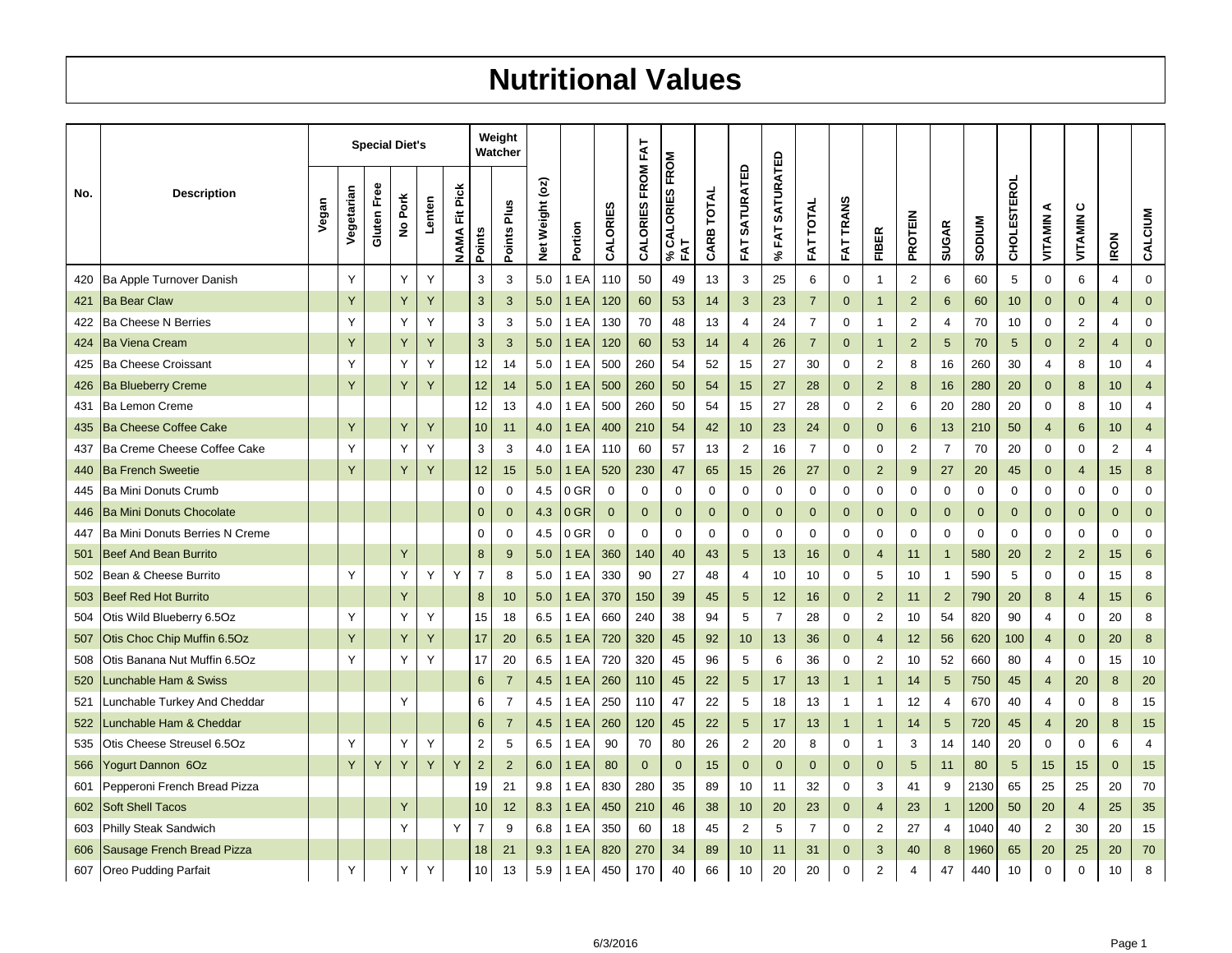|     |                                  |       |            |             | <b>Special Diet's</b> |        |                         |                | Weight<br>Watcher |                 |             |          |                   |                        |            |                  |                                 |                     |                  |                         |                |                |               |                    |                |                |                |                  |
|-----|----------------------------------|-------|------------|-------------|-----------------------|--------|-------------------------|----------------|-------------------|-----------------|-------------|----------|-------------------|------------------------|------------|------------------|---------------------------------|---------------------|------------------|-------------------------|----------------|----------------|---------------|--------------------|----------------|----------------|----------------|------------------|
| No. | <b>Description</b>               | Vegan | Vegetarian | Gluten Free | No Pork               | Lenten | Fit Pick<br><b>NAMA</b> | Points         | Points Plus       | Net Weight (oz) | Portion     | CALORIES | CALORIES FROM FAT | % CALORIES FROM<br>FAT | CARB TOTAL | SATURATED<br>FAT | <b>SATURATED</b><br><b>%FAT</b> | <b>TOTAL</b><br>FAT | <b>FAT TRANS</b> | <b>FIBER</b>            | <b>PROTEIN</b> | <b>SUGAR</b>   | <b>MUNQOS</b> | <b>CHOLESTEROL</b> | ⋖<br>VITAMIN   | ပ<br>VITAMIN   | <b>IRON</b>    | CALCIUM          |
| 609 | <b>Burrito &amp; Rice</b>        |       |            |             | Y                     |        | Y                       | 9              | 11                | 8.5             | EA          | 440      | 140               | 33                     | 62         | 5                | 10                              | 16                  | $\mathbf{0}$     | $\sqrt{5}$              | 11             | $\overline{2}$ | 940           | 15                 | 10             | 10             | 20             | $\bf 8$          |
| 612 | Chicken Caesar Wrap              |       |            |             |                       |        | Y                       | 9              | 11                | 8.7             | 1 EA        | 430      | 110               | 25                     | 55         | 5                | 10                              | 12                  | 0                | 3                       | 23             | $\mathbf{1}$   | 1030          | 40                 | 100            | 25             | 15             | 20               |
| 613 | Eliminator                       |       |            |             |                       |        |                         | 23             | 26                | 13.2            | 1 EA        | 950      | 480               | 50                     | 85         | 15               | 14                              | 53                  | $\mathbf{0}$     | 3                       | 33             | 5              | 2680          | 120                | 30             | 6              | 25             | 20               |
| 614 | Belly Bender                     |       |            |             |                       |        |                         | 18             | 21                | 15.3            | 1 EA        | 830      | 240               | 29                     | 93         | 10               | 11                              | 27                  | 0                | 3                       | 49             | 12             | 4390          | 130                | 35             | 4              | 25             | 30               |
| 615 | <b>Buffalo Fingers</b>           |       |            |             | Y                     |        |                         | 10             | 11                | 5.3             | 1 EA        | 400      | 240               | 61                     | 21         | 5                | 11                              | 27                  | $\mathbf 0$      | 3                       | 18             | $\mathbf{0}$   | 1950          | 45                 | 10             | $\mathbf 0$    | 10             | $\boldsymbol{8}$ |
| 616 | Triple Decker On Wheat           |       |            |             | Υ                     |        |                         | 13             | 16                | 11.7            | 1 EA        | 610      | 110               | 31                     | 71         | 4                | 5                               | 21                  | 0                | 3                       | 32             | 14             | 2770          | 80                 | 0              | 0              | 25             | 10               |
| 618 | <b>Homestead Burger</b>          |       |            |             |                       |        |                         | 16             | 18                | 9.4             | 1 EA        | 680      | 320               | 49                     | 47         | 15               | 20                              | 37                  | $\overline{2}$   | $\mathbf{1}$            | 41             | 9              | 1860          | 130                | 4              | $\mathbf 0$    | 25             | 20               |
| 619 | Fiesta Burger                    |       |            |             | Υ                     |        |                         | 14             | 15                | 8.1             | 1 EA        | 570      | 290               | 52                     | 38         | 15               | 24                              | 33                  | 2                | 1                       | 32             | 7              | 990           | 105                | 6              | 6              | 20             | 20               |
| 620 | <b>Nacho Dog</b>                 |       |            |             |                       |        |                         | $\overline{7}$ | 8                 | 4.7             | EA          | 300      | 150               | 48                     | 28         | 5                | 15                              | 16                  | $\mathbf{0}$     | $\pmb{0}$               | 10             | 3              | 1020          | 25                 | $\overline{c}$ | $\mathbf 0$    | 6              | $\,6$            |
| 621 | Turkey Pastrami Reuben Sub       |       |            |             | Υ                     |        |                         | 12             | 14                | 8.8             | 1 EA        | 530      | 210               | 41                     | 51         | 5                | 8                               | 24                  | 0                | 4                       | 30             | $\overline{7}$ | 1760          | 75                 | 6              | 4              | 20             | 20               |
| 625 | <b>Brunch Burger</b>             |       |            |             | Y                     |        |                         | 9              | 11                | 5.4             | 1 EA        | 390      | 200               | 51                     | 29         | 10               | 23                              | 22                  | $\overline{1}$   | $\mathbf{1}$            | 22             | $\overline{4}$ | 1030          | 125                | 6              | $\mathbf 0$    | 15             | 15               |
| 627 | Turkey And Cheese On 6" Seeded   |       |            |             | Υ                     |        |                         | 9              | 10                | 5.8             | 1 EA        | 370      | 140               | 39                     | 39         | 5                | 12                              | 16                  | 0                | 1                       | 20             | $\overline{7}$ | 1660          | 60                 | 8              | 0              | 10             | 20               |
| 628 | Tuna Salad On Wheat Sub          |       |            |             | Y                     | Υ      | Y                       | $\sqrt{5}$     | $\overline{7}$    | 4.4             | EA          | 240      | 70                | 30                     | 34         | $\overline{2}$   | 8                               | 8                   | $\mathbf{0}$     | 3                       | 13             | 10             | 560           | 20                 | $\mathbf 0$    | $\overline{2}$ | 8              | $6\phantom{1}6$  |
| 637 | Grilled Chicken Breast           |       |            |             |                       |        |                         | 8              | 9                 | 5.2             | EA          | 360      | 120               | 33                     | 27         | 5                | 13                              | 13                  | 0                | 0                       | 28             | 4              | 1050          | 85                 | 10             | 0              | 8              | 20               |
| 640 | <b>Chuckwagon Poppyseed</b>      |       |            |             |                       |        |                         | 11             | 12                | 5.5             | 1 EA        | 450      | 220               | 48                     | 37         | 10               | 20                              | 24                  | $\mathbf 0$      | $\mathbf{1}$            | 20             | $\overline{4}$ | 1530          | 70                 | 15             | $\mathbf 0$    | 10             | 30               |
| 643 | Chuckwagon Wedge                 |       |            |             |                       |        |                         | 9              | 10                | 4.5             | 1 EA        | 350      | 180               | 54                     | 28         | 10               | 26                              | 21                  | 0                | 0                       | 15             | 2              | 1080          | 50                 | 6              | 0              | 15             | 10               |
| 645 | <b>All American Breakfast</b>    |       |            |             |                       |        |                         | 12             | 14                | 7.7             | EA          | 520      | 250               | 50                     | 47         | $\overline{2}$   | 3                               | 29                  | $\mathbf{0}$     | 3                       | 16             | 3              | 900           | 120                | $\mathbf 0$    | 8              | 15             | $\,6$            |
| 651 | Smothered Steak Sandwich         |       |            |             | Υ                     |        |                         | 12             | 13                | 7.1             | 1 EA        | 520      | 220               | 43                     | 44         | 10               | 17                              | 25                  | $\overline{1}$   | 3                       | 27             | 5              | 1170          | 55                 | 4              | 4              | 10             | 30               |
| 652 | Fruit Cup                        |       | Y          | Υ           | Y                     | Y      | Y                       | $\mathbf{1}$   | $\overline{2}$    | 6.0             | 1 EA        | 80       | $\mathbf{0}$      | $\mathbf{0}$           | 21         | $\mathbf 0$      | $\mathbf 0$                     | $\mathbf{0}$        | $\mathbf{0}$     | $\mathbf{1}$            | -1             | 18             | 30            | $\mathbf 0$        | 45             | 60             | $\overline{2}$ | $\mathbf{0}$     |
| 653 | Double Ciabatta Burger           |       |            |             | Υ                     |        |                         | 12             | 14                | 8.9             | EA          | 540      | 210               | 38                     | 53         | 10               | 17                              | 23                  | $\overline{1}$   | 3                       | 29             | $\overline{2}$ | 1440          | 60                 | 35             | 45             | 30             | 10               |
| 654 | Grilled Tuna Melt                |       |            |             | Υ                     | Y      |                         | 10             | 13                | 6.3             | 1 EA        | 480      | 170               | 36                     | 58         | 5                | 8                               | 19                  | $\mathbf{1}$     | $6\phantom{1}$          | 22             | 13             | 930           | 30                 | 6              | $\overline{2}$ | 10             | 15               |
| 655 | Turkey On Pretzel Bread          |       |            |             | Υ                     |        | Υ                       | $\overline{7}$ | 9                 | 6.2             | EA          | 360      | 50                | 15                     | 48         | 0                | 0                               | 6                   | 0                | $\overline{\mathbf{c}}$ | 26             | 6              | 730           | 10                 | 0              | 0              | 20             | $\mathbf 0$      |
| 656 | Ham And Cheese On Wheat Wedge    |       |            |             |                       |        |                         | 5              | $\overline{7}$    | 4.0             | 1 EA        | 250      | 90                | 36                     | 27         | 4                | 14                              | 10                  | $\mathbf{0}$     | $\overline{2}$          | 14             | 3              | 1140          | 35                 | 6              | $\mathbf 0$    | 10             | 10               |
| 657 | Chicken Wrap                     |       |            |             | Υ                     |        |                         | 10             | 11                | 7.0             | EA          | 420      | 200               | 47                     | 40         | 5                | 11                              | 22                  | 0                | 3                       | 18             | 2              | 770           | 40                 | 30             | 2              | 10             | 20               |
| 658 | Gourmet Cut Ham                  |       |            |             |                       |        |                         | 9              | 12                | 7.9             | 1 EA        | 440      | 140               | 31                     | 50         | 5                | 9                               | 15                  | $\mathbf{0}$     | 5                       | 29             | 16             | 2090          | 75                 | 30             | 10             | 15             | 10               |
| 659 | Gourmet Cut Turkey               |       |            |             | Υ                     |        |                         | 10             | 13                | 8.4             | 1 EA        | 480      | 70                | 36                     | 55         | 4                | 8                               | 19                  | 0                | 5                       | 27             | 11             | 1890          | 60                 | 30             | 10             | 10             | 10               |
| 662 | <b>Cheddarhead Brat</b>          |       |            |             |                       |        |                         | 11             | 13                | $5.5\,$         | 1EA         | 430      | 270               | 63                     | 31         | 10               | 21                              | 30                  |                  |                         | 18             | 3              | 1210          | 65                 | $\mathbf 0$    |                | 10             | 15               |
| 664 | Chicken And Cheddar              |       |            |             |                       |        |                         | $\overline{7}$ | 8                 | 3.7             | 1 EA        | 320      | 130               | 39                     | 34         | 4                | 11                              | 14                  | 0                | 1                       | 12             | 3              | 670           | 20                 | 0              | 0              | 8              | 8                |
| 666 | <b>Breaded Chuckwagon</b>        |       |            |             | Υ                     |        |                         | 10             | 11                | 4.9             | 1 EA        | 430      | 170               | 38                     | 51         | $\sqrt{5}$       | 9                               | 18                  | $\mathbf{1}$     | 3                       | 16             | $\overline{7}$ | 1020          | 20                 | $\overline{a}$ | $\mathbf 0$    | 15             | 8                |
| 667 | Chorizo Sausage                  |       |            |             |                       |        |                         | 11             | 12                | 5.5             | 1 EA        | 450      | 250               | 54                     | 31         | 10               | 20                              | 27                  | 0                | 1                       | 20             | 3              | 1060          | 75                 | 0              | $\mathbf 0$    | 15             | 8                |
| 668 | Taco Joe With Cheese             |       |            |             | Y                     |        |                         | $\overline{7}$ | 8                 | 4.7             | <b>1 EA</b> | 300      | 130               | 42                     | 30         | 5                | 15                              | 14                  | $\mathbf{0}$     | $\overline{2}$          | 15             | $\overline{4}$ | 830           | 30                 | 15             | $\mathbf 0$    | 15             | 15               |
| 669 | Summer Sausage Wedge             |       |            |             |                       |        |                         | 9              | 10                | 4.1             | 1 EA        | 360      | 190               | 55                     | 27         | 5                | 13                              | 22                  | 0                | 0                       | 16             | $\overline{2}$ | 1020          | 40                 | $\overline{2}$ | $\mathbf 0$    | 10             | 4                |
|     | 671 Biscuit & Saus Country Gravy |       |            |             |                       |        |                         | $15\,$         | $16\,$            | 8.3             | 1 EA 580    |          | 370               | 64                     | $44\,$     | 20               | 31                              | 41                  | $\mathbf{3}$     | $\overline{1}$          | 10             | 5 <sup>5</sup> | 1580          | 35                 | $\overline{0}$ | $\pmb{0}$      | $20\,$         | $\overline{4}$   |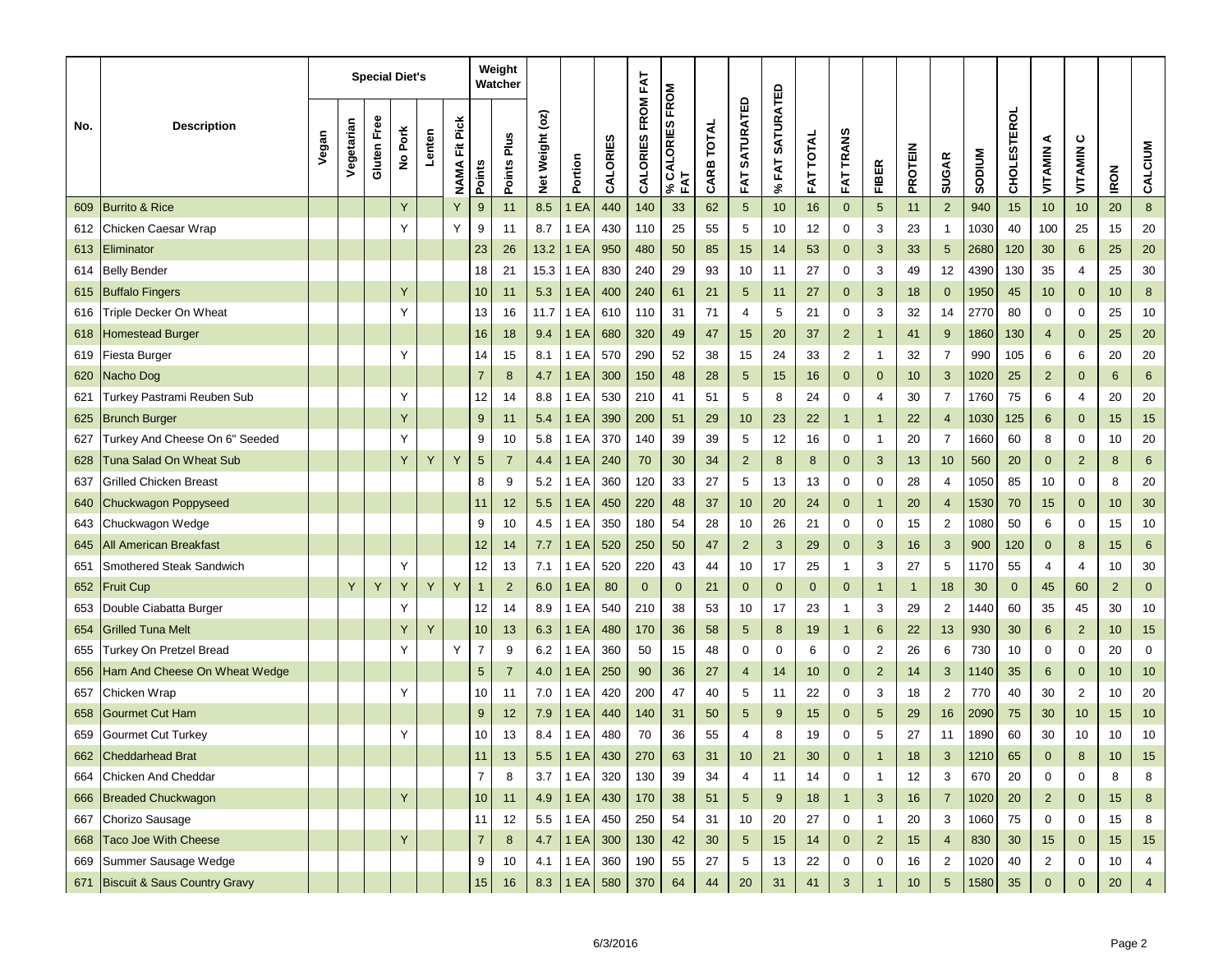|     |                                      |       |            |             | <b>Special Diet's</b> |        |                         |                | Weight<br>Watcher |                       |         |          |                   |                            |                |                |                           |                  |                  |                         |                |                |               |             |                |                  |             |                |
|-----|--------------------------------------|-------|------------|-------------|-----------------------|--------|-------------------------|----------------|-------------------|-----------------------|---------|----------|-------------------|----------------------------|----------------|----------------|---------------------------|------------------|------------------|-------------------------|----------------|----------------|---------------|-------------|----------------|------------------|-------------|----------------|
| No. | <b>Description</b>                   | Vegan | Vegetarian | Gluten Free | No Pork               | Lenten | Fit Pick<br><b>NAMA</b> | Points         | Points Plus       | $($ oz)<br>Net Weight | Portion | CALORIES | CALORIES FROM FAT | CALORIES FROM<br>FAT<br>వి | CARB TOTAL     | FAT SATURATED  | <b>SATURATED</b><br>% FAT | <b>FAT TOTAL</b> | <b>FAT TRANS</b> | <b>FIBER</b>            | <b>PROTEIN</b> | <b>SUGAR</b>   | <b>NUIQOS</b> | CHOLESTEROL | ⋖<br>VITAMIN   | ပ<br>VITAMIN     | <b>IRON</b> | CALCIUM        |
| 672 | Spicy Chicken Sandwich               |       |            |             | Y                     |        |                         | 9              | 10                | 5.0                   | EA      | 390      | 160               | 42                         | 42             | $\overline{4}$ | 8                         | 18               | $\mathbf 0$      | 3                       | 16             | $\overline{4}$ | 1000          | 35          | $\overline{c}$ | $\boldsymbol{0}$ | 15          | 10             |
| 673 | Sandwich Spread Wheat Wedge          |       |            |             |                       |        |                         | $\overline{7}$ | 8                 | 4.5                   | 1 EA    | 300      | 120               | 42                         | 33             | $\overline{4}$ | 11                        | 14               | $\mathbf{0}$     | $\overline{2}$          | 11             | 8              | 1150          | 40          | $\overline{2}$ | $\mathbf 0$      | 10          | $\overline{4}$ |
| 675 | Sausage Egg & Cheese Croissant       |       |            |             |                       |        |                         | 12             | 13                | 5.2                   | EA      | 480      | 300               | 60                         | 31             | 15             | 28                        | 32               | 0                | $\mathbf{1}$            | 15             | 4              | 840           | 125         | 15             | 0                | 15          | 15             |
| 676 | Canadn Ham Egg & Cheese Croiss       |       |            |             |                       |        |                         | $9\,$          | 10                | 5.0                   | 1 EA    | 360      | 170               | 48                         | 30             | 10             | 25                        | 19               | $\mathbf{0}$     | $\overline{1}$          | 17             | 5              | 1080          | 125         | 15             | $\mathbf{0}$     | 15          | 15             |
| 677 | Grilled Chicken & Swiss Croiss       |       |            |             | Υ                     |        |                         | 10             | 11                | 5.5                   | EA      | 440      | 190               | 43                         | 31             | 10             | 20                        | 21               | $\mathbf 0$      | $\mathbf{1}$            | 28             | 5              | 1050          | 85          | 15             | $\mathbf 0$      | 10          | 25             |
| 678 | <b>Egg Salad Croissant</b>           |       | Y          |             | Y                     | Y      |                         | 9              | 10                | 4.8                   | 1 EA    | 370      | 180               | 49                         | 38             | 10             | 24                        | 20               | $\mathbf{0}$     | $\overline{1}$          | 12             | 8              | 560           | 205         | 15             | $\mathbf 0$      | 15          | $10$           |
| 679 | Sandwich Spread Croissant            |       |            |             |                       |        |                         | 9              | 11                | 5.0                   | EA      | 390      | 190               | 48                         | 42             | 5              | 12                        | 21               | 0                | $\mathbf{1}$            | 12             | 11             | 1130          | 40          | 10             | 0                | 15          | 8              |
| 680 | Turkey & Swiss On Rye Wedge          |       |            |             | Y                     |        |                         | $\overline{7}$ | 9                 | 4.0                   | 1 EA    | 330      | 130               | 41                         | 31             | 5              | 14                        | 15               | $\mathbf{0}$     | $\overline{2}$          | 17             | $\overline{2}$ | 1410          | 50          | 10             | $\mathbf 0$      | 6           | 20             |
| 681 | Bacon Egg Cheese Croissant           |       |            |             |                       |        |                         | 8              | 9                 | 3.6                   | EA      | 340      | 170               | 50                         | 29             | 10             | 26                        | 19               | 0                | 1                       | 11             | 4              | 680           | 95          | 15             | 0                | 10          | 15             |
| 682 | Johnsonville Brat                    |       |            |             |                       |        |                         | 12             | 12                | 5.3                   | 1 EA    | 470      | 260               | 54                         | 32             | 10             | 19                        | 28               | $\mathbf{0}$     | $\mathbf{1}$            | 18             | 3              | 1270          | 50          | $\mathbf{0}$   | $\mathbf 0$      | 10          | $\bf 8$        |
| 688 | Turkey Deli Wrap                     |       |            |             | Υ                     |        | Y                       | 8              | 9                 | 6.3                   | 1 EA    | 350      | 120               | 33                         | 43             | $\overline{4}$ | 10                        | 13               | 0                | $\overline{2}$          | 14             | 5              | 1380          | 45          | 50             | 8                | 10          | $10$           |
| 689 | Mac & Cheese With Ham                |       |            |             |                       |        |                         | 19             | 23                | 14.0                  | 1 EA    | 900      | 210               | 23                         | 136            | 10             | 10                        | 23               | $\mathbf{0}$     | 6                       | 30             | 9              | 2470          | 35          | 10             | $\mathbf 0$      | 30          | 15             |
| 690 | Cajun Turkey Sub                     |       |            |             | Υ                     |        |                         | 15             | 18                | 11.7                  | EA      | 690      | 180               | 27                         | 89             | 5              | $\overline{7}$            | 21               | 0                | 3                       | 34             | 10             | 2880          | 90          | 60             | 8                | 20          | 20             |
| 691 | Roast Beef & Honey Ham Sub           |       |            |             |                       |        |                         | 13             | 16                | 10.3                  | 1 EA    | 620      | 130               | 20                         | 87             | $\overline{4}$ | 5                         | 14               | $\mathbf{0}$     | 3                       | 31             | 12             | 2010          | 60          | $\mathbf 0$    | $\mathbf{0}$     | 20          | $6\phantom{1}$ |
| 692 | Ham Deli Wrap                        |       |            |             |                       |        | Y                       | 8              | 9                 | 6.3                   | 1 EA    | 350      | 120               | 33                         | 40             | 4              | 10                        | 13               | 0                | $\overline{\mathbf{c}}$ | 15             | 9              | 1440          | 45          | 50             | 8                | 15          | 10             |
| 693 | Roast Beef Deli Wrap                 |       |            |             | Y                     |        |                         | $\overline{7}$ | 9                 | 6.3                   | 1 EA    | 340      | 130               | 34                         | 39             | 5              | 13                        | 13               | $\mathbf{0}$     | $\overline{2}$          | 14             | 3              | 1070          | 35          | 50             | 8                | 15          | 10             |
| 696 | Chef Salad Bowl                      |       |            |             |                       |        |                         | 6              | 6                 | 7.1                   | 1 EA    | 250      | 120               | 47                         | 10             | 5              | 18                        | 13               | 0                | 0                       | 20             | $\mathbf{1}$   | 1150          | 145         | 150            | 30               | 8           | 20             |
| 699 | <b>Chix Caesar Bowl Salad</b>        |       |            |             | Y                     |        |                         | 5              | 5                 | 6.0                   | 1 EA    | 200      | 100               | 45                         | $\overline{7}$ | $\overline{4}$ | 16                        | 10               | $\mathbf{0}$     | $\mathbf 0$             | 15             | $\mathbf{0}$   | 520           | 110         | 150            | 30               | 6           | 15             |
| 700 | Chicken Spinach Bowl Salad           |       |            |             |                       |        |                         | 5              | 6                 | 5.0                   | 1 EA    | 240      | 120               | 49                         | 9              | 5              | 19                        | 13               | 0                | $\overline{\mathbf{c}}$ | 21             | 0              | 810           | 115         | 110            | 25               | 15          | 20             |
| 703 | German Chocolate Cake                |       | Y          |             | Y                     | Y      |                         | 8              | 10                | 3.9                   | 1 EA    | 350      | 130               | 41                         | 50             | 4              | 9                         | 16               | $\mathbf{0}$     | $\overline{2}$          | 5              | 30             | 540           | 35          | 4              | $\mathbf{0}$     | 10          | $\overline{4}$ |
| 706 | <b>Brownies</b>                      |       | Y          |             | Υ                     | Υ      |                         | 10             | 12                | 3.8                   | 1 EA    | 440      | 180               | 41                         | 64             | 10             | 20                        | 20               | 0                | $\overline{\mathbf{c}}$ | 6              | 40             | 330           | 45          | 0              | 0                | 15          | $\mathbf 0$    |
| 707 | Cinn Raisin Bagel Cream Cheese       |       | Y          |             | Y                     | Y      |                         | 10             | 12                | 6.0                   | 1 EA    | 480      | 100               | 19                         | 80             | 5              | 9                         | 10               | $\mathbf{0}$     | 4                       | 16             | 10             | 850           | 30          | 8              | 15               | 30          | 15             |
| 709 | <b>Blueberry Bagel Cream Cheese</b>  |       | Y          |             | Υ                     | Υ      | Y                       | 10             | 10                | 6.0                   | 1 EA    | 480      | 110               | 21                         | 64             | 5              | 9                         | 11               | 0                | $\overline{\mathbf{c}}$ | 6              | $\overline{7}$ | 870           | 30          | 8              | 15               | 25          | 15             |
| 710 | Sausage Egg Cheese Biscuit           |       |            |             |                       |        |                         | 15             | 16                | 5.9                   | EA      | 590      | 380               | 63                         | 38             | 25             | 38                        | 41               | $\mathbf{0}$     | 1                       | 15             | 3              | 1470          | 125         | 6              | $\mathbf 0$      | 15          | 15             |
| 712 | 1/4# Chili Cheeseburger              |       |            |             |                       |        |                         | 11             | 13                | 7.3                   | 1 EA    | 480      | 220               | 45                         | 40             | 10             | 19                        | 24               | $\mathbf{1}$     | 2                       | 27             | 7              | 1290          | 55          | 20             | 0                | 20          | 20             |
| 713 | <b>Turkey And Cheese On Bun</b>      |       |            |             |                       |        | Y                       | $\sqrt{5}$     | 6                 | 3.6                   | EA      | 230      | 60                | 27                         | 27             | 3              | 10                        | $\overline{7}$   | $\Omega$         | $\mathbf{0}$            | 13             | $\overline{4}$ | 1020          | 30          | $\overline{4}$ | $\mathbf{0}$     | 8           | 10             |
| 714 | Broccoli Cauliflower Pasta SId       |       |            |             |                       |        |                         | ь              | 7                 | 6.0                   | 1 EA    | 260      | 80                | 31                         | 41             | 2              | 5                         | 9                | 0                |                         |                | 16             | 550           | 10          | $\overline{2}$ | 35               | 6           |                |
| 715 | <b>French Onion Burger</b>           |       |            |             |                       |        |                         | $9\,$          | 9                 | 4.2                   | 1 EA    | 350      | 170               | 49                         | 26             | 10             | 26                        | 19               | $\mathbf{1}$     | $\mathbf{0}$            | 17             | 4              | 730           | 50          | $\overline{2}$ | $\mathbf 0$      | 10          | 6              |
|     | 716 Three Melon Cup                  |       | Y          | Y           | Υ                     | Y      | Y                       |                | 2                 | 6.0                   | 1 EA    | 60       | $\mathbf 0$       | 0                          | 16             | $\mathbf 0$    | 0                         | $\mathbf 0$      | 0                | 1                       | $\mathbf{1}$   | 15             | 30            | 0           | 45             | 60               | 2           | 0              |
| 718 | Chicken Fingers Fiery W/Ranch        |       |            |             | Y                     |        |                         | 14             | 15                | 6.3                   | 1 EA    | 540      | 390               | 70                         | 23             | 5              | 8                         | 42               | $\mathbf 0$      | 3                       | 20             | $2^{\circ}$    | 1420          | 70          | $\overline{4}$ | $\mathbf{0}$     | 15          | 15             |
| 719 | Chicken Fingers With Bbq Sauce       |       |            |             | Υ                     |        |                         | 12             | 13                | 6.3                   | 1 EA    | 500      | 240               | 49                         | 46             | 5              | 9                         | 27               | $\mathbf 0$      | 3                       | 18             | 25             | 1510          | 45          | $\overline{2}$ | 10               | 10          | 8              |
| 720 | <b>Chicken Fingers Honey Mustard</b> |       |            |             | Υ                     |        |                         | $15\,$         | 17                | 6.3                   | 1 EA    | 620      | 390               | 64                         | 37             | 10             | 15                        | 44               | $\mathbf 0$      | 3                       | 18             | 15             | 1540          | 65          | $\overline{2}$ | $\mathbf 0$      | 10          | 8              |
|     | 721 Klements Twin Hot Dogs           |       |            |             |                       |        |                         | 14             | 15                | $7.0\,$               | 1 EA    | 560      | 270               | 47                         | 52             | 10             | 16                        | 29               | 0                | 0                       | 20             | 6              | 1420          | 50          | $\mathbf 0$    | $\mathbf 0$      | 10          | 8              |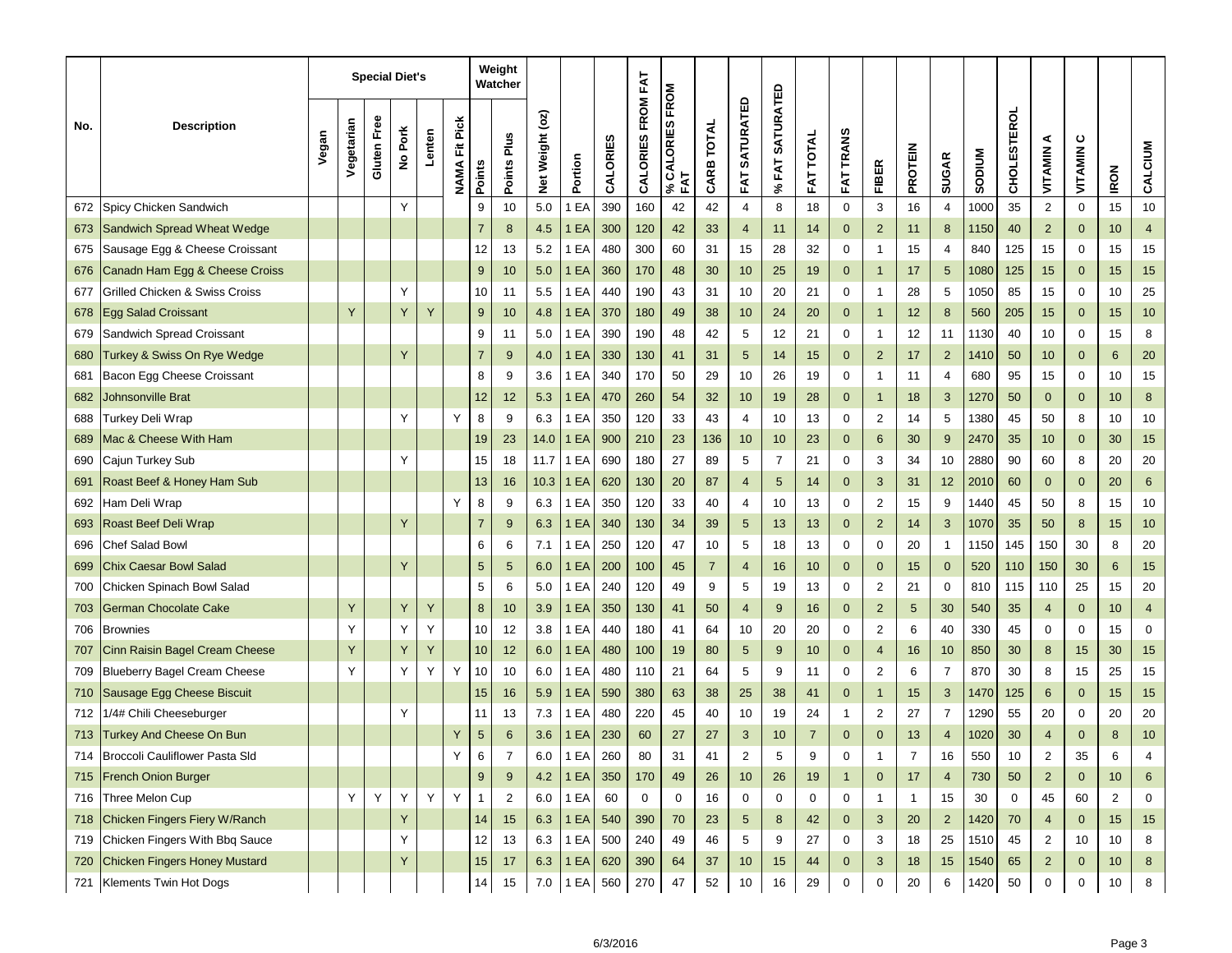|     |                                           |       |            |             | <b>Special Diet's</b> |        |                          |                | Weight<br>Watcher |                 |         |          |                   |                        |            |                          |                                 |                     |                  |                         |                |                |               |                    |              |                |             |                  |
|-----|-------------------------------------------|-------|------------|-------------|-----------------------|--------|--------------------------|----------------|-------------------|-----------------|---------|----------|-------------------|------------------------|------------|--------------------------|---------------------------------|---------------------|------------------|-------------------------|----------------|----------------|---------------|--------------------|--------------|----------------|-------------|------------------|
| No. | <b>Description</b>                        | Vegan | Vegetarian | Gluten Free | No Pork               | Lenten | Fit Pick<br><b>NAMAI</b> | <b>Points</b>  | Points Plus       | Net Weight (oz) | Portion | CALORIES | CALORIES FROM FAT | % CALORIES FROM<br>FAT | CARB TOTAL | <b>SATURATED</b><br>FAT. | <b>SATURATED</b><br><b>%FAT</b> | <b>TOTAL</b><br>FAT | <b>FAT TRANS</b> | <b>FIBER</b>            | <b>PROTEIN</b> | <b>SUGAR</b>   | <b>MUNQOS</b> | <b>CHOLESTEROL</b> | ⋖<br>VITAMIN | ပ<br>VITAMIN   | <b>IRON</b> | CALCIUM          |
| 722 | <b>Blueberry Yogurt Parfait</b>           |       |            | Y           | Y                     | Y      | Y                        | $\overline{4}$ | $6\phantom{1}6$   | 8.5             | EA      | 220      | 15                | 6                      | 45         | $\mathbf{0}$             | $\mathbf{0}$                    | $\overline{2}$      | $\mathbf{0}$     | $\mathbf{3}$            | 8              | 22             | 170           | $\overline{4}$     | 25           | $\overline{2}$ | 6           | 20               |
| 723 | Turkey & Cheese White Wedge               |       |            |             | Υ                     |        |                          | 6              | $\overline{7}$    | 4.0             | 1 EA    | 250      | 80                | 32                     | 29         | $\overline{4}$           | 13                              | 9                   | $\mathbf 0$      | 0                       | 15             | 3              | 1100          | 30                 | 6            | 0              | 10          | 10               |
| 724 | <b>Turkey &amp; Gravy Sandwich</b>        |       |            |             | Y                     |        | Y                        | $\,6$          | $\overline{7}$    | 5.5             | 1 EA    | 270      | 35                | 15                     | 42         | $\mathbf{1}$             | 3                               | 5                   | $\mathbf 0$      | $\overline{1}$          | 14             | 4              | 1070          | 20                 | $\mathbf{0}$ | $\mathbf 0$    | 10          | $\,6$            |
| 725 | Trky Pastrami On Rye Roll                 |       |            |             | Υ                     |        |                          | 9              | 10                | 5.7             | 1 EA    | 390      | 160               | 42                     | 33         | 10                       | 23                              | 18                  | 0                | 3                       | 26             | 3              | 1660          | 65                 | 10           | 0              | 15          | 20               |
| 726 | Jumbo Meatball Hoagie                     |       |            |             | Y                     |        |                          | 14             | 15                | 7.8             | 1 EA    | 590      | 250               | 43                     | 51         | 10                       | 15                              | 28                  | $\mathbf{0}$     | 3                       | 31             | 8              | 1330          | 55                 | 10           | 10             | 20          | 30               |
| 727 | <b>Taco Grinder</b>                       |       |            |             |                       |        |                          | 10             | 12                | 6.5             | 1 EA    | 440      | 160               | 35                     | 47         | 5                        | 10                              | 17                  | $\mathbf 0$      | $\overline{\mathbf{c}}$ | 26             | 6              | 1590          | 65                 | 8            | 0              | 20          | 20               |
| 728 | <b>Ham &amp; Hard Salami Sub</b>          |       |            |             |                       |        |                          | 14             | 16                | 7.3             | 1 EA    | 580      | 260               | 45                     | 53         | 10                       | 16                              | 29                  | $\mathbf{0}$     | $\overline{1}$          | 26             | 10             | 2210          | 80                 | $\mathbf{0}$ | $\mathbf 0$    | 10          | $\pmb{0}$        |
| 729 | Deli-Favorite Sub                         |       |            |             |                       |        |                          | 12             | 13                | 5.9             | 1 EA    | 510      | 220               | 42                     | 43         | 10                       | 18                              | 24                  | $\mathbf 0$      | $\mathbf{1}$            | 28             | 4              | 2090          | 80                 | 6            | 0              | 15          | 15               |
| 730 | <b>Gyro Sub</b>                           |       |            |             | Y                     |        |                          | 11             | 13                | 7.4             | EA      | 490      | 210               | 40                     | 54         | 10                       | 18                              | 22                  | $\mathbf 0$      | $\overline{2}$          | 19             | 6              | 940           | 35                 | 6            | 20             | 10          | $\overline{4}$   |
| 731 | 1/4# Corn Dog With Mustard                |       |            |             |                       |        |                          | 8              | 8                 | 6.0             | 1 EA    | 310      | 170               | 55                     | 25         | 5                        | 15                              | 19                  | 0                | $\mathbf{1}$            | 10             | 9              | 1420          | 25                 | 0            | 0              | 10          | $\mathbf 0$      |
| 733 | <b>Grilled Chicken Dlx</b>                |       |            |             | Y                     |        | Y                        | $\sqrt{5}$     | 6                 | 7.0             | 1 EA    | 260      | 45                | 16                     | 30         | $\mathbf 0$              | $\mathbf{0}$                    | 5                   | $\mathbf{0}$     | 3                       | 24             | 4              | 610           | 55                 | 30           | 20             | 10          | $\boldsymbol{8}$ |
| 734 | /egetable Sub                             | Y     | Υ          |             | Υ                     | Υ      | Y                        | 5              | $\overline{7}$    | 9.1             | 1 EA    | 270      | 30                | 12                     | 52         | $\mathbf{1}$             | 3                               | 4                   | $\mathbf 0$      | 5                       | 10             | 6              | 410           | 0                  | 40           | 70             | 20          | 6                |
| 735 | Deluxe Combo Sub                          |       |            |             |                       |        |                          | $\bf 8$        | 10                | 6.3             | 1 EA    | 370      | 80                | 22                     | 44         | $\overline{4}$           | 9                               | 9                   | $\mathbf 0$      | $\mathbf{1}$            | 28             | 4              | 1940          | 70                 | 4            | $\mathbf 0$    | 15          | 15               |
| 736 | Trky Delite On Wheat Sub                  |       |            |             | Υ                     |        | Y                        | 5              | 6                 | 4.0             | EA      | 230      | 60                | 27                     | 32         | $\overline{2}$           | 8                               | $\overline{7}$      | $\mathbf 0$      | $\overline{\mathbf{c}}$ | 13             | 8              | 1010          | 30                 | 0            | 0              | 8           | 6                |
| 737 | <b>Brat Burger</b>                        |       |            |             |                       |        |                          | $\overline{7}$ | 8                 | 3.8             | 1 EA    | 310      | 160               | 49                     | 28         | 5                        | 15                              | 17                  | $\mathbf 0$      | $\overline{1}$          | 10             | 5              | 620           | 35                 | $\mathbf{0}$ | $\mathbf 0$    | 10          | $\overline{2}$   |
| 738 | <b>Brat Burger With Onions &amp;Swiss</b> |       |            |             |                       |        |                          | 9              | 10                | 4.6             | 1 EA    | 370      | 200               | 51                     | 30         | 10                       | 24                              | 21                  | 0                | $\mathbf 1$             | 13             | 6              | 870           | 50                 | 4            | 0              | 10          | 10               |
| 739 | Brat & Hamburger Sandwich                 |       |            |             |                       |        |                          | 13             | 14                | 6.2             | 1 EA    | 510      | 300               | 58                     | 29         | 15                       | 26                              | 33                  | $\mathbf 0$      | $\overline{1}$          | 24             | 5              | 1390          | 80                 | 8            | $\mathbf 0$    | 15          | 15               |
| 740 | Deli-Combo                                |       |            |             |                       |        |                          | 17             | 19                | 8.4             | 1 EA    | 720      | 340               | 48                     | 65         | 15                       | 19                              | 38                  | 0                | $\overline{\mathbf{c}}$ | 29             | $\overline{7}$ | 2350          | 105                | 15           | 0              | 20          | $30\,$           |
| 741 | Deli-Select                               |       |            |             |                       |        |                          | 22             | 24                | 11.1            | 1 EA    | 920      | 430               | 47                     | 76         | 20                       | 20                              | 48                  | $\mathbf 0$      | $\overline{2}$          | 42             | 9              | 3530          | 155                | 20           | $\mathbf 0$    | 20          | 45               |
| 745 | Garlic & Pesto Chix Wrap                  |       |            |             | Υ                     |        | Y                        | 9              | 12                | 8.7             | 1 EA    | 450      | 130               | 28                     | 55         | $\sqrt{5}$               | 10                              | 14                  | 0                | 5                       | 26             | $\overline{2}$ | 1080          | 50                 | 50           | 30             | 20          | 15               |
| 747 | <b>Sausage Biscuit</b>                    |       |            |             |                       |        |                          | 13             | 14                | 4.7             | 1 EA    | 520      | 330               | 64                     | 36         | 20                       | 35                              | 37                  | $\mathbf{0}$     | $\mathbf{1}$            | 11             | 4              | 1250          | 35                 | $\mathbf 0$  | $\mathbf 0$    | 15          | $\overline{4}$   |
| 748 | Farmers Breakfast                         |       |            | Y           |                       |        |                          | 10             | 11                | 7.5             | 1 EA    | 430      | 240               | 54                     | 24         | 10                       | 21                              | 26                  | 0                | 3                       | 22             | $\mathbf{1}$   | 1040          | 220                | 10           | 25             | 8           | 15               |
| 749 | Roast Beef Ciabatta                       |       |            |             | Y                     |        | Y                        | $\bf 8$        | 10                | 8.4             | 1 EA    | 410      | 90                | 22                     | 52         | $\overline{2}$           | 3                               | 10                  | $\mathbf{0}$     | 3                       | 21             | $\overline{2}$ | 1250          | 40                 | 30           | 45             | 30          | $\overline{2}$   |
| 750 | talian Chicken Breast                     |       |            |             | Υ                     |        |                          | 10             | 11                | 6.0             | 1 EA    | 440      | 160               | 39                     | 40         | 5                        | 10                              | 19                  | 0                | $\overline{\mathbf{c}}$ | 24             | 3              | 1000          | 45                 | 0            | 0              | 15          | 20               |
| 751 | Sausage Egg Cheese Texas Toast            |       |            |             |                       |        |                          | 11             | 12                | 6.4             | 1 EA    | 440      | 230               | 51                     | 34         | 10                       | 20                              | 25                  | $\mathbf{0}$     | $\mathbf{0}$            | 19             | $\overline{2}$ | 1050          | 95                 | 6            | $\mathbf 0$    | 10          | 10               |
|     | 752 Ham Egg Cheese On Texas Toast         |       |            |             |                       |        |                          | 7              | 8                 | 6.4             | 1 EA    | 300      | 80                | 27                     | 33         | 3                        | 9                               | 9                   | $\mathbf 0$      | 0                       | 23             | 3              | 1550          | 90                 | 6            | 0              | 10          | 10               |
|     | 753 Steak & Eggs                          |       |            |             |                       |        |                          | 13             | 13                | $7.4$           | 1EA     | 520      | 350               | 66                     |            | 15                       | 26                              | 38                  |                  | $\overline{2}$          | 33             | 3              | 1160          | 450                | 20           |                | 15          | 35               |
|     | 754 Bacn Egg Cheese On Texas Toast        |       |            |             |                       |        |                          | 6              | $\overline{7}$    | 4.6             | 1 EA    | 270      | 90                | 33                     | 32         | $\overline{4}$           | 12                              | 10                  | $\mathbf 0$      | 0                       | 14             | $\overline{2}$ | 860           | 60                 | 6            | 0              | 8           | 10               |
| 757 | <b>Bagel With Cream Cheese Packet</b>     |       | Y          |             | Y                     | Υ      |                          | 8              | 10 <sup>1</sup>   | 6.0             | 1EA     | 380      | 100               | 24                     | 64         | $\sqrt{5}$               | 12                              | 10                  | $\mathbf 0$      | $\overline{2}$          | 11             | 5              | 750           | 30                 | 8            | $\mathbf 0$    | 20          | 8                |
|     | 758 Wheat Bagel With Cream Cheese         |       | Υ          |             | Y                     | Y      | Y                        | 10             | 8                 | 6.0             | 1 EA    | 470      | 100               | 21                     | 32         | 5                        | 10                              | 11                  | $\mathbf 0$      | 2                       | 17             | 4              | 910           | 30                 | 8            | 15             | 25          | 25               |
| 759 | <b>Chicken Snacker</b>                    |       |            |             | Y                     |        | Y                        | 6              | 8                 | 3.8             | 1EA     | 280      | 100               | 35                     | 35         | $\overline{2}$           | 6                               | 11                  | $\mathbf{0}$     | $\mathbf{1}$            | 11             | $\overline{7}$ | 720           | 15                 | $\mathbf{0}$ | $\overline{2}$ | 10          | 6                |
| 760 | Ham & Turkey Wheat Bagel                  |       |            |             |                       |        |                          | 9              | $\overline{7}$    | 8.2             | 1 EA    | 450      | 30                | $\overline{7}$         | 33         | $\mathbf{1}$             | $\overline{2}$                  | 4                   | $\mathbf 0$      | $\overline{c}$          | 27             | 4              | 1900          | 40                 | 25           | 20             | 30          | 25               |
|     | 761 Twin Cheeseburgers                    |       |            |             |                       |        |                          | $17$           | 19                | 8.9             | 1EA     | 700      | 290               | 41                     | 71         | 15                       | 19                              | 32 <sub>2</sub>     | $\overline{1}$   | $\pmb{0}$               | 35             | 9              | 1830          | 70                 | 8            | $\mathbf{0}$   | 25          | 20               |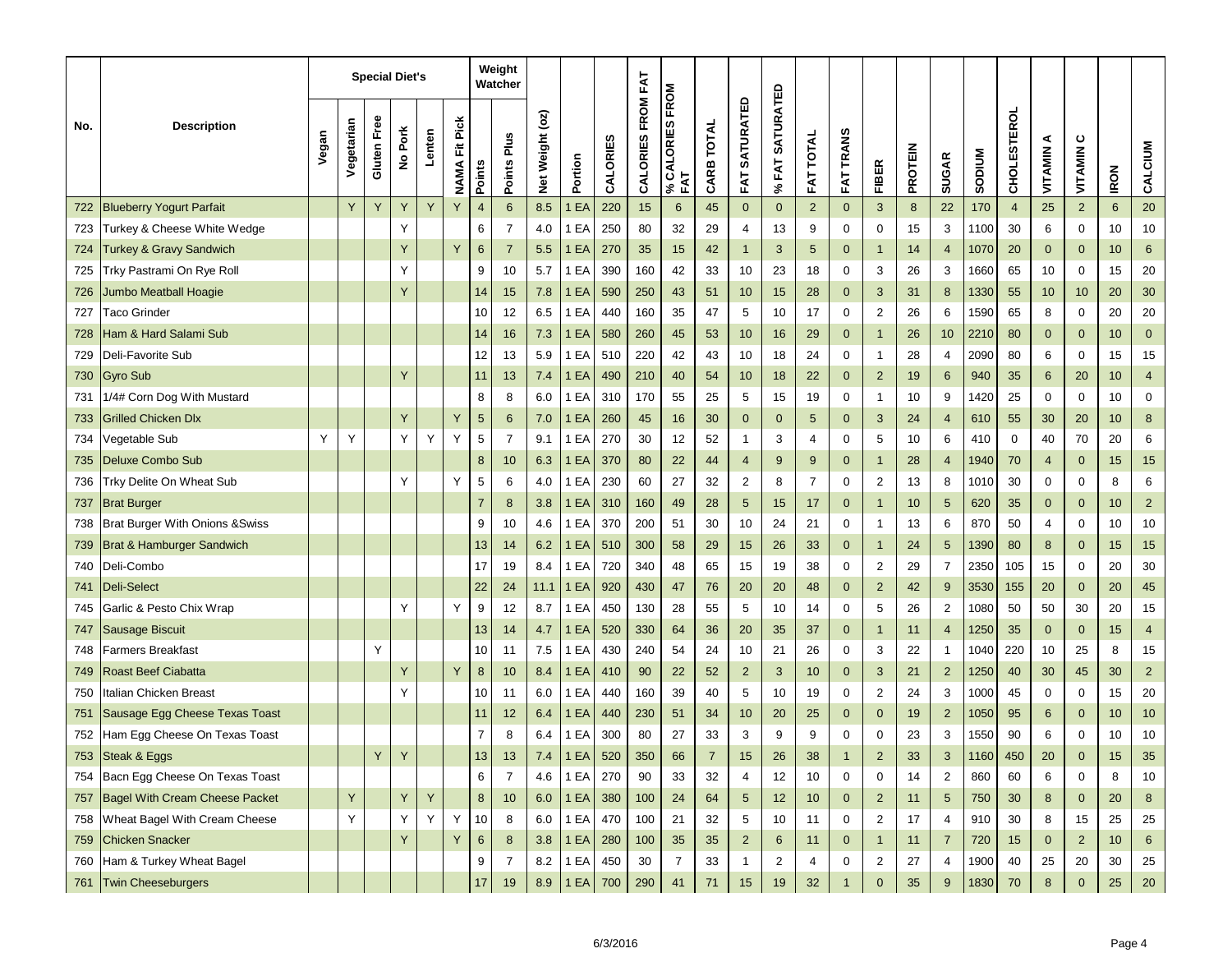|     |                                         |       |            |             | <b>Special Diet's</b> |        |                      |                  | Weight<br>Watcher |                           |             |          |                   |                            |            |                         |                             |                  |                  |                         |                |                 |               |                    |                |                |                |                         |
|-----|-----------------------------------------|-------|------------|-------------|-----------------------|--------|----------------------|------------------|-------------------|---------------------------|-------------|----------|-------------------|----------------------------|------------|-------------------------|-----------------------------|------------------|------------------|-------------------------|----------------|-----------------|---------------|--------------------|----------------|----------------|----------------|-------------------------|
| No. | <b>Description</b>                      | Vegan | Vegetarian | Gluten Free | No Pork               | Lenten | <b>NAMA Fit Pick</b> | <b>Points</b>    | Points Plus       | $($ o Z $)$<br>Net Weight | Portion     | CALORIES | CALORIES FROM FAT | CALORIES FROM<br>FAT<br>వి | CARB TOTAL | <b>SATURATED</b><br>FAT | <b>SATURATED</b><br>% $FAT$ | <b>FAT TOTAL</b> | <b>FAT TRANS</b> | <b>FIBER</b>            | <b>PROTEIN</b> | <b>SUGAR</b>    | <b>NUMGOS</b> | <b>CHOLESTEROL</b> | ⋖<br>VITAMIN   | ပ<br>VITAMIN   | <b>IRON</b>    | CALCIUM                 |
| 762 | Tuna Salad French Bread                 |       |            |             | Y                     | Y      | Υ                    | 6                | 8                 | 5.4                       | EA          | 300      | 60                | 21                         | 46         | $\mathbf{1}$            | 3                           | $\overline{7}$   | $\mathbf 0$      | $\sqrt{2}$              | 14             | $\overline{7}$  | 730           | 20                 | $\mathbf 0$    | $\sqrt{2}$     | 10             | $\overline{\mathbf{4}}$ |
| 763 | <b>Turkey Bacon Melt</b>                |       |            |             |                       |        |                      | 14               | 17                | 8.3                       | 1 EA        | 640      | 190               | 34                         | 67         | 15                      | 21                          | 24               | $\mathbf{0}$     | $\overline{2}$          | 35             | 6               | 2630          | 95                 | 20             | $\mathbf 0$    | 15             | 40                      |
| 764 | Mini Guy                                |       |            |             |                       |        |                      | $\overline{7}$   | 8                 | 4.4                       | 1 EA        | 320      | 100               | 31                         | 40         | $\overline{4}$          | 11                          | 11               | 0                | $\overline{1}$          | 14             | $\overline{2}$  | 1010          | 30                 | 0              | 0              | 10             | 6                       |
| 765 | <b>Turkey Salad Wedge</b>               |       |            |             | Y                     |        |                      | $\bf 8$          | 9                 | 4.5                       | 1 EA        | 330      | 160               | 52                         | 30         | $\overline{4}$          | 10                          | 19               | $\mathbf 0$      | $\overline{2}$          | 11             | 3               | 1070          | 35                 | $\overline{2}$ | $\mathbf{0}$   | 10             | $\overline{4}$          |
| 767 | Monster Sub                             |       |            |             |                       |        |                      | 21               | 24                | 11.2                      | 1 EA        | 900      | 350               | 39                         | 89         | 20                      | 20                          | 39               | $\mathbf 0$      | 3                       | 46             | 9               | 3650          | 150                | 25             | 0              | 25             | 60                      |
| 768 | Cntry Club Ham & Turkey French          |       |            |             |                       |        |                      | 10               | 12                | 7.8                       | 1 EA        | 480      | 80                | 19                         | 65         | $\overline{2}$          | $\overline{4}$              | 10 <sup>1</sup>  | $\mathbf{0}$     | $\overline{2}$          | 28             | $\overline{7}$  | 2210          | 60                 | $\mathbf{0}$   | $\mathbf 0$    | 15             | $\overline{\mathbf{4}}$ |
| 769 | Ultimate Ham And Swiss Sub              |       |            |             |                       |        |                      | 15               | 18                | 8.5                       | 1 EA        | 680      | 250               | 36                         | 70         | 15                      | 20                          | 27               | 0                | $\overline{2}$          | 37             | 10              | 2930          | 115                | 20             | 0              | 20             | 40                      |
| 771 | <b>Chicken Salad White Wedge</b>        |       |            |             | Y                     |        | Y                    | $\overline{7}$   | 8                 | 4.6                       | 1 EA        | 290      | 100               | 34                         | 33         | 3                       | 9                           | 11               | $\mathbf 0$      | $\mathbf{0}$            | 16             | $\overline{7}$  | 640           | 35                 | $\overline{2}$ | $\mathbf 0$    | 10             | $\overline{\mathbf{4}}$ |
| 773 | Super Sub                               |       |            |             |                       |        |                      | 20               | 22                | 10.1                      | 1 EA        | 800      | 420               | 53                         | 56         | 25                      | 28                          | 47               | 0                | $\overline{1}$          | 39             | 11              | 3250          | 155                | 25             | 0              | 10             | 50                      |
| 774 | <b>Augratin Potatoes With Ham</b>       |       |            |             |                       |        |                      | $\,6\,$          | 9                 | 10.0                      | 1 EA        | 330      | 70                | 22                         | 54         | $\overline{2}$          | 5                           | 8                | $\mathbf{0}$     | $\sqrt{5}$              | 11             | 5               | 1940          | 20                 | 4              | 25             | 8              | $\overline{4}$          |
| 776 | Apples (Wrapped)                        | Y     | Υ          | Y           | Y                     | Y      | Y                    | $\mathbf{1}$     | $\overline{2}$    | 7.0                       | 1 EA        | 90       | $\mathbf 0$       | 0                          | 24         | 0                       | $\mathbf 0$                 | 0                | 0                | 4                       | 0              | 18              | 0             | 0                  | 0              | 15             | $\mathbf 0$    | $\mathbf 0$             |
| 777 | Ham Bacon Melt                          |       |            |             |                       |        |                      | $\bf 8$          | 9                 | 5.1                       | 1 EA        | 340      | 100               | 29                         | 39         | $\sqrt{5}$              | 13                          | 11               | $\mathbf 0$      | $\mathbf{1}$            | 19             | 4               | 1370          | 40                 | $\overline{4}$ | $\mathbf 0$    | 15             | 15                      |
| 778 | Oranges (Wrapped)                       | Y     | Υ          | Y           | Y                     | Y      | Y                    | $\mathbf{1}$     | $\overline{1}$    | 7.0                       | 1 EA        | 60       | 0                 | 0                          | 15         | $\mathbf 0$             | 0                           | 0                | $\mathbf 0$      | 3                       | 1              | 12              | $\mathbf 0$   | 0                  | 6              | 120            | $\mathbf 0$    | $\mathbf 0$             |
| 779 | <b>Trky Multigrain Wheat Wed</b>        |       |            |             | Y                     |        | Y                    | $\sqrt{5}$       | $\overline{7}$    | 4.5                       | 1 EA        | 250      | 70                | 25                         | 35         | $\overline{2}$          | 5                           | $\overline{7}$   | $\mathbf{0}$     | $\overline{2}$          | 16             | 6               | 1080          | 30                 | $\overline{2}$ | $\mathbf{0}$   | 10             | $\mathbf 0$             |
| 780 | Jalapeno Polish Sausage                 |       |            |             |                       |        |                      | 10               | 11                | 5.5                       | 1 EA        | 420      | 220               | 54                         | 31         | 10                      | 21                          | 25               | 0                | $\overline{1}$          | 18             | 2               | 1170          | 55                 | 0              | 0              | 10             | 10                      |
| 781 | Canadian Ham Egg Cheese Muffin          |       |            |             |                       |        |                      | 6                | $\overline{7}$    | 5.0                       | 1 EA        | 270      | 90                | 33                         | 28         | 5                       | 15                          | 10               | $\mathbf{0}$     | $\mathbf{1}$            | 18             | $\overline{2}$  | 1120          | 125                | 6              | $\mathbf 0$    | 15             | 15                      |
| 782 | Salami On White                         |       |            |             |                       |        |                      | 6                | 8                 | 4.1                       | 1 EA        | 270      | 120               | 43                         | 28         | 5                       | 15                          | 13               | 0                | 0                       | 14             | 2               | 900           | 45                 | 2              | $\mathbf 0$    | 15             | $\overline{4}$          |
| 783 | <b>Egg Salad Wheat Wedge</b>            |       | Y          |             | Y                     | Y      |                      | $6\phantom{1}$   | $\overline{7}$    | 4.4                       | 1 EA        | 280      | 110               | 39                         | 29         | $\overline{4}$          | 13                          | 12               | $\mathbf{0}$     | $\overline{2}$          | 11             | 5               | 590           | 205                | 8              | $\mathbf 0$    | 15             | $\bf 8$                 |
| 784 | Ham Egg & Cheese Bagel                  |       |            |             |                       |        | Y                    | 8                | 11                | 7.4                       | 1 EA        | 390      | 80                | 18                         | 64         | 4                       | 8                           | 8                | 0                | $\overline{\mathbf{c}}$ | 19             | 5               | 1390          | 105                | 6              | 0              | 25             | 15                      |
| 785 | <b>Grilled Chix &amp; Honey Mustard</b> |       |            |             | Y                     |        | Y                    | 8                | 10                | 6.3                       | 1 EA        | 370      | 120               | 32                         | 38         | $\overline{2}$          | 5                           | 13               | $\mathbf 0$      | $\overline{2}$          | 24             | 9               | 870           | 70                 | 0              | $\mathbf 0$    | 10             | $\overline{4}$          |
| 786 | Sausage Egg & Cheese Bagel              |       |            |             |                       |        |                      | 12               | 15                | 8.2                       | 1 EA        | 540      | 220               | 38                         | 65         | 10                      | 17                          | 23               | $\mathbf 0$      | $\overline{\mathbf{c}}$ | 20             | $\overline{4}$  | 1280          | 125                | 6              | $\mathbf 0$    | 25             | 15                      |
| 787 | Ranchwagon                              |       |            |             |                       |        |                      | 13               | 14                | 7.4                       | 1 EA        | 540      | 250               | 47                         | 42         | 15                      | 25                          | 28               | $\mathbf{0}$     | $\overline{1}$          | 29             | 5               | 2130          | 95                 | 15             | $\mathbf 0$    | 15             | 30                      |
| 788 | Pepperoni Melt                          |       |            |             |                       |        |                      | 9                | 11                | 6.1                       | 1 EA        | 400      | 170               | 43                         | 38         | 5                       | 11                          | 19               | 0                | $\overline{\mathbf{c}}$ | 19             | 6               | 1040          | 35                 | 15             | 20             | 15             | 25                      |
| 789 | Ny Berry Cheesecake                     |       |            |             |                       |        |                      | 11               | 13                | 5.5                       | 1 EA        | 450      | 270               | 62                         | 42         | 20                      | 40                          | 31               | $\mathbf 0$      | -1                      | 5              | 31              | 330           | 70                 | 15             | 10             | $\overline{2}$ | 6                       |
| 793 | <b>Bread Pudding</b>                    |       | Y          |             | Υ                     | Υ      |                      | 10               | 12                | 7.3                       | 1 EA        | 440      | 120               | 29                         | 72         | 5                       | 10                          | 14               | 0                | $\mathbf{1}$            | 9              | 39              | 400           | 100                | 10             | 0              | 10             | 15                      |
| 794 | Banana Parfait                          |       |            |             |                       |        |                      | 12               | 14                | 6.6                       | 1 EA        | 500      | 200               | 41                         | 72         | 15                      | 27                          | 23               | $\mathbf 0$      | $\overline{2}$          | 6              | 44              | 600           | 10                 | 4              | $\mathbf 0$    | 8              | 20                      |
|     | 800 Southwest Chicken Salad Wedge       |       |            |             |                       |        |                      | 8                | 9                 | 4.5                       | 1 EA        | 350      | 190               | 57                         | 28         | 5                       | 12                          | 22               | 0                | 3                       | 11             | 3               | 750           | 30                 | 4              | 2              | 10             | 4                       |
| 801 | 1/4# All Beef Chili Dog                 |       |            |             | Y                     |        |                      | 12               | 13                | 7.4                       | 1EA         | 510      | 270               | 53                         | 35         | 10                      | 18                          | 30               | $\mathbf 0$      | $\overline{2}$          | 23             | $\overline{4}$  | 1690          | 70                 | 15             | $\mathbf 0$    | 20             | 10                      |
|     | 802 French Toast Btr/Mpl                |       | Y          |             | Υ                     | Y      |                      | 10               | 12                | 6.4                       | 1 EA        | 450      | 130               | 30                         | 70         | 5                       | 10                          | 15               | $\mathbf 0$      | $\overline{2}$          | 9              | 24              | 810           | 70                 | 8              | $\mathbf 0$    | 15             | 8                       |
|     | 803 French Dip                          |       |            |             | Y                     |        | Υ                    | 6                | 8                 | 7.8                       | 1 EA        | 310      | 50                | 15                         | 41         | $\overline{2}$          | 4                           | $5\phantom{.0}$  | $\mathbf 0$      | $\overline{1}$          | 22             | $\overline{2}$  | 1330          | 40                 | $\mathbf 0$    | $\mathbf 0$    | 20             | 6                       |
|     | 805 Rotini With Gravy & Turkey          |       |            |             | Υ                     |        | Y                    | 5                | 6                 |                           | $12.0$ 1 EA | 260      | 30                | 10                         | 44         | $\mathbf 0$             | 0                           | 3                | $\mathbf 0$      | 2                       | 11             | $5\phantom{.0}$ | 940           | 15                 | 6              | $\overline{2}$ | 10             | $\mathbf 0$             |
| 806 | Turkey & Cheese Croissant               |       |            |             | Υ                     |        |                      | $\boldsymbol{9}$ | 10                | 5.4                       | 1EA         | 380      | 150               | 40                         | 40         | $\sqrt{5}$              | 12                          | 17               | $\mathbf 0$      | $\mathbf{1}$            | 19             | 6               | 1470          | 45                 | 15             | $\mathbf 0$    | 10             | 15                      |
|     | 807 Plain Pancakes With Sausage         |       |            |             |                       |        |                      | 14               | 16                | 7.2                       | 1 EA        | 590      | 240               | 41                         | 73         | 10                      | 15                          | 27               | $\mathbf 0$      | $\overline{c}$          | 12             | 24              | 980           | 50                 | 8              | $\mathbf 0$    | 10             | $\overline{4}$          |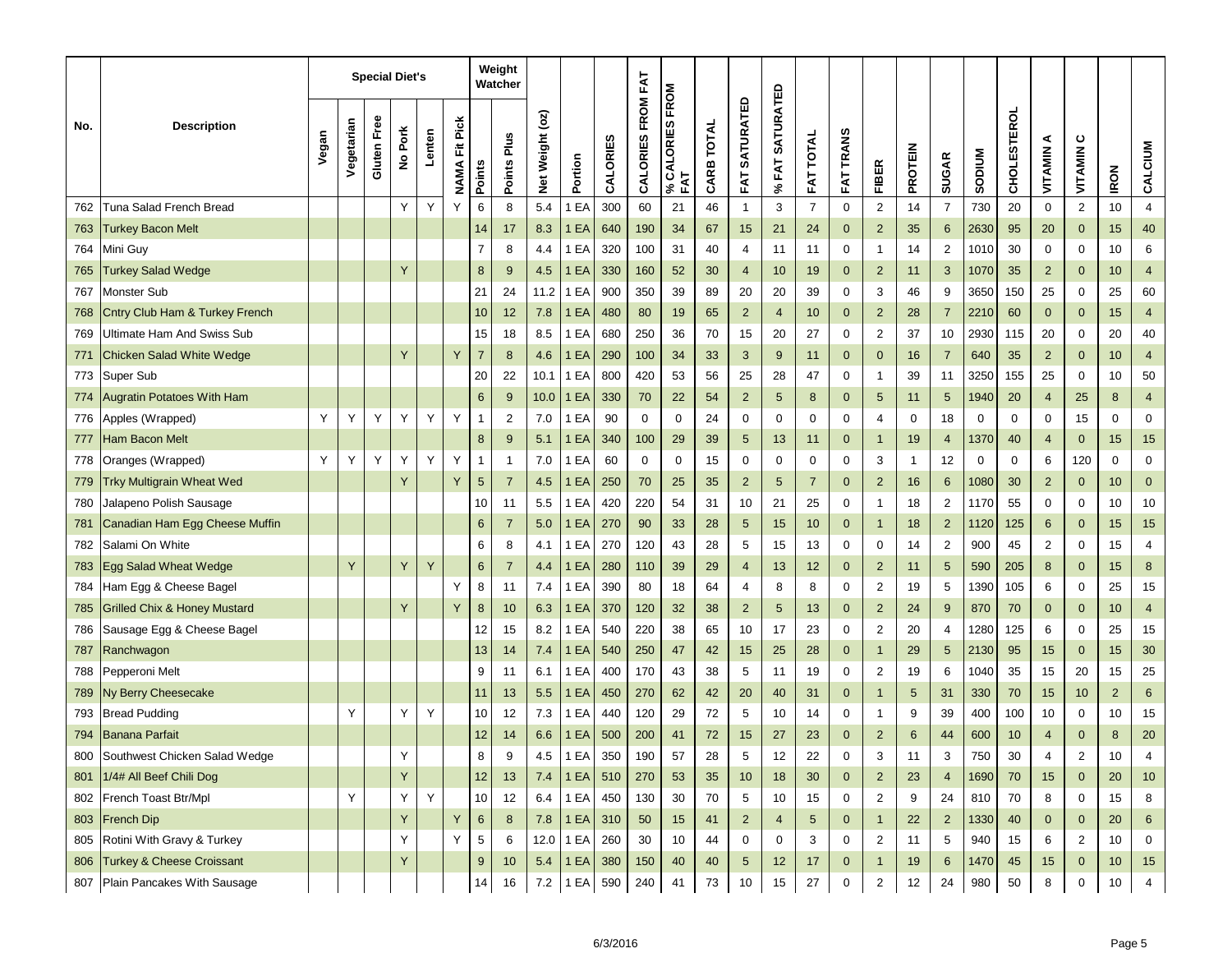|     |                                       |       |            |                    | <b>Special Diet's</b> |        |                         |                 | Weight<br>Watcher |                 |             |          |                   |                        |            |                          |                                 |                     |                  |                         |                |                |               |                    |                 |                |             |                |
|-----|---------------------------------------|-------|------------|--------------------|-----------------------|--------|-------------------------|-----------------|-------------------|-----------------|-------------|----------|-------------------|------------------------|------------|--------------------------|---------------------------------|---------------------|------------------|-------------------------|----------------|----------------|---------------|--------------------|-----------------|----------------|-------------|----------------|
| No. | <b>Description</b>                    | Vegan | Vegetarian | <b>Gluten Free</b> | No Pork               | Lenten | Fit Pick<br><b>NAMA</b> | Points          | Points Plus       | Net Weight (oz) | Portion     | CALORIES | CALORIES FROM FAT | % CALORIES FROM<br>FAT | CARB TOTAL | <b>SATURATED</b><br>FAT. | <b>SATURATED</b><br><b>%FAT</b> | <b>TOTAL</b><br>FAT | <b>FAT TRANS</b> | <b>FIBER</b>            | <b>PROTEIN</b> | <b>SUGAR</b>   | <b>NUMGOS</b> | <b>CHOLESTEROL</b> | ⋖<br>VITAMIN    | ပ<br>VITAMIN   | <b>IRON</b> | CALCIUM        |
| 810 | Scrambled Eggs And Bacon              |       |            |                    |                       |        |                         | 10              | 10                | 6.7             | EA          | 420      | 180               | 47                     | 21         | 10                       | 21                              | 22                  | $\mathbf{0}$     | $\overline{1}$          | 25             | 5              | 1380          | 490                | 15              | $\mathbf 0$    | 20          | 10             |
| 811 | Sloppy Joe W/ Cheese                  |       |            |                    | Υ                     |        |                         | 7               | 8                 | 4.9             | 1 EA        | 300      | 120               | 39                     | 35         | 5                        | 15                              | 13                  | $\mathbf 0$      | $\overline{1}$          | 13             | 11             | 910           | 30                 | 15              | $\mathbf 0$    | 10          | 10             |
| 812 | Chocolate Peanutbutter Parfait        |       | Y          |                    | Y                     | Y      |                         | 10              | 12                | 5.9             | 1 EA        | 450      | 190               | 42                     | 57         | 10                       | 20                              | 21                  | $\mathbf{0}$     | $\overline{2}$          | 6              | 40             | 510           | 10                 | $\mathbf{0}$    | $\mathbf{0}$   | 10          | 10             |
| 813 | <b>Strawberry Shortcake</b>           |       | Y          |                    | Υ                     | Y      |                         | $\overline{7}$  | 8                 | 5.7             | 1 EA        | 320      | 110               | 37                     | 46         | 10                       | 28                              | 13                  | $\mathbf 0$      | $\overline{\mathbf{c}}$ | $\overline{2}$ | 35             | 270           | 15                 | 0               | 45             | 6           | $\overline{2}$ |
| 814 | <b>Ham &amp; Cheese Croissant</b>     |       |            |                    |                       |        |                         | 9               | 10                | 5.4             | 1 EA        | 380      | 160               | 43                     | 37         | 10                       | 24                              | 18                  | $\mathbf{0}$     | $\mathbf{1}$            | 20             | 6              | 1540          | 55                 | 15              | $\mathbf{0}$   | 15          | 15             |
| 816 | 1/4# Pepperoni Pizzaburger            |       |            |                    |                       |        |                         | 13              | 15                | 7.5             | 1 EA        | 570      | 260               | 44                     | 49         | 10                       | 16                              | 28                  | $\mathbf{1}$     | $\overline{\mathbf{c}}$ | 31             | 9              | 1410          | 65                 | 10              | $\mathbf 0$    | 20          | 25             |
| 819 | <b>Gourmet Smkd Trky Chipotle Wed</b> |       |            |                    | Y                     |        |                         | 12              | 13                | 6.8             | 1 EA        | 490      | 260               | 53                     | 37         | 10                       | 18                              | 29                  | $\mathbf{0}$     | 3                       | 16             | 5              | 1110          | 70                 | 35              | 20             | 15          | 20             |
| 820 | Pepper Bacn Egg Cheese Muffin         |       |            |                    |                       |        |                         | 6               | $\overline{7}$    | 3.8             | 1 EA        | 280      | 70                | 35                     | 28         | 5                        | 14                              | 11                  | $\mathbf 0$      | $\overline{1}$          | 15             | 1              | 920           | 95                 | 6               | $\overline{2}$ | 10          | 15             |
| 821 | <b>Scrambled Eggs Ham Biscuit</b>     |       |            |                    |                       |        |                         | 10              | 10                | 8.2             | EA          | 420      | 200               | 43                     | 23         | $\sqrt{5}$               | 11                              | 20                  | $\mathbf 0$      | $\mathbf{1}$            | 29             | 8              | 1400          | 510                | 15              | $\mathbf{0}$   | 20          | 10             |
| 822 | Swedish Meatballs Casserole           |       |            |                    |                       |        |                         | 10              | 12                | 11.4            | 1 EA        | 440      | 160               | 37                     | 52         | 10                       | 20                              | 18                  | $\mathbf{1}$     | $\overline{2}$          | 16             | 6              | 1420          | 35                 | 0               | $\overline{2}$ | 15          | 10             |
| 823 | Ham Multigrain Wheat Wed              |       |            |                    |                       |        | Y                       | $\sqrt{5}$      | $\overline{7}$    | 4.5             | 1 EA        | 250      | 80                | 29                     | 34         | $\overline{2}$           | $\overline{7}$                  | 8                   | $\mathbf{0}$     | $\overline{2}$          | 17             | 6              | 1140          | 35                 | $\overline{2}$  | $\mathbf{0}$   | 15          | $\mathbf{0}$   |
| 824 | 1/4# Islander                         |       |            |                    | Υ                     |        |                         | 11              | 12                | 5.9             | 1 EA        | 460      | 240               | 49                     | 37         | 10                       | 20                              | 25                  | $\mathbf{1}$     | $\overline{\mathbf{c}}$ | 22             | 8              | 1140          | 60                 | 0               | $\mathbf 0$    | 15          | 4              |
| 825 | <b>Chicken Bowtie Pasta Salad</b>     |       |            |                    |                       |        |                         | 12              | 15                | 7.0             | EA          | 550      | 200               | 36                     | 66         | 5                        | 8                               | 22                  | $\mathbf{0}$     | 4                       | 22             | 6              | 1060          | 40                 | $\overline{4}$  | 6              | 15          | 10             |
| 826 | Macaroni & Cheese Casserole           |       | Υ          |                    | Υ                     | Y      |                         | 14              | 18                | 8.5             | EA          | 710      | 120               | 16                     | 119        | 5                        | 6                               | 13                  | 0                | 6                       | 23             | $\overline{7}$ | 830           | 15                 | 6               | $\mathbf 0$    | 25          | 10             |
| 827 | <b>Buffalo Chicken Sandwich</b>       |       |            |                    | Y                     |        | Y                       | $\,6$           | $\overline{7}$    | 6.1             | 1 EA        | 300      | 45                | 14                     | 38         | $\mathbf 0$              | $\mathbf 0$                     | 5                   | $\mathbf{0}$     | $\overline{1}$          | 24             | 5              | 1140          | 60                 | $\overline{4}$  | $\mathbf{0}$   | 10          | 6              |
| 829 | Grilled Ham & Cheese                  |       |            |                    |                       |        |                         | 9               | 10                | 6.0             | EA          | 360      | 150               | 40                     | 33         | 5                        | 13                              | 16                  | $\mathbf{1}$     | 0                       | 24             | 3              | 1820          | 65                 | 8               | $\mathbf 0$    | 15          | 20             |
| 830 | <b>Grilled Turkey &amp; Cheese</b>    |       |            |                    | Y                     |        |                         | 9               | 10                | 6.0             | EA          | 360      | 140               | 40                     | 35         | 5                        | 13                              | 16                  | $\overline{1}$   | $\mathbf 0$             | 22             | 3              | 1760          | 55                 | 8               | $\mathbf{0}$   | 10          | 20             |
| 831 | Grilled Cheese                        |       | Y          |                    | Υ                     | Y      |                         | 9               | 10                | 4.4             | EA          | 380      | 200               | 52                     | 30         | 10                       | 24                              | 22                  | $\mathbf{1}$     | 0                       | 16             | $\overline{2}$ | 1210          | 40                 | 15              | $\mathbf 0$    | 8           | 35             |
| 832 | Chicken Cordonbleu                    |       |            |                    |                       |        |                         | 12              | 14                | 7.0             | 1 EA        | 530      | 210               | 41                     | 52         | 10                       | 17                              | 24                  | $\mathbf{0}$     | 3                       | 25             | $\overline{4}$ | 1540          | 55                 | 6               | $\mathbf{0}$   | 20          | 20             |
| 833 | Polish & Kraut Casserole              |       |            | Y                  |                       |        |                         | 6               | 6                 | 6.4             | 1 EA        | 240      | 170               | 71                     | 6          | 5                        | 19                              | 19                  | 0                | 4                       | 10             | 4              | 1360          | 45                 | 0               | 15             | 0           | $\mathbf 0$    |
| 834 | <b>Chicken Patty Sandwich</b>         |       |            |                    | Y                     |        |                         | 8               | 10                | 4.5             | 1 EA        | 370      | 160               | 44                     | 40         | $\overline{4}$           | 9                               | 18                  | $\mathbf{0}$     | 3                       | 13             | $\overline{4}$ | 760           | 25                 | $\overline{2}$  | $\mathbf{0}$   | 10          | 6              |
| 837 | Southwest Chix Breast                 |       |            |                    | Υ                     |        | Y                       | 5               | 6                 | 5.8             | EA          | 250      | 45                | 16                     | 28         | 0                        | 0                               | 5                   | 0                | $\overline{\mathbf{c}}$ | 24             | 4              | 690           | 55                 | 2               | $\overline{4}$ | 10          | 8              |
| 838 | Chicken Parmesan Snacker              |       |            |                    | Y                     |        |                         | $\overline{7}$  | 9                 | 4.5             | 1 EA        | 320      | 130               | 42                     | 34         | 3                        | 8                               | 15                  | $\mathbf{0}$     | $\overline{2}$          | 14             | 4              | 820           | 20                 | 8               | $\mathbf{0}$   | 10          | 15             |
| 840 | Beef Ravioli Casserole                |       |            |                    | Υ                     |        |                         | 6               | 8                 | 10.3            | EA          | 300      | 100               | 33                     | 40         | 4                        | 12                              | 11                  | 0                | 4                       | 9              | 8              | 910           | 15                 | 8               | 0              | 10          | 8              |
| 841 | <b>Pretzel And Cheese</b>             |       | Υ          |                    | Y                     | Υ      | Υ                       | 6               | 8                 | 5.5             | I EA        | 310      | 50                | 17                     | 56         | 3                        | $\overline{7}$                  | 6                   | $\mathbf{0}$     | $\overline{2}$          | 9              | $\overline{2}$ | 720           | $\mathbf 0$        | 0               | $\mathbf 0$    | 20          | $\mathbf{0}$   |
| 842 | <b>Pretzel Bites</b>                  |       | Υ          |                    | Υ                     | Υ      | Υ                       | 7               | 9                 | 5.9             | 1 EA        | 340      | 50                | 16                     | 67         | 3                        | $\overline{7}$                  | 6                   | 0                | $\overline{\mathbf{c}}$ | 8              | 3              | 730           | 0                  | 0               | 0              | 20          | 0              |
| 843 | Gourmet Country Club                  |       |            |                    |                       |        |                         | 13              | 16                |                 | 11.6   1 EA | 630      | 90                |                        | 90         | $\mathbf{3}$             | $\overline{4}$                  | 12                  | $\mathbf 0$      | 3                       | 37             | 8              | 2840          | 80                 | 60              | 30             | 25          |                |
| 844 | Loaded Beef Burrito                   |       |            |                    | Υ                     |        |                         | 11              | 13                | 10.5            | 1 EA        | 490      | 170               | 33                     | 65         | 10                       | 18                              | 18                  | $\mathbf 0$      | 6                       | 17             | 2              | 1450          | 20                 | 20              | 10             | 45          | 25             |
| 849 | Spaghetti Meatballs Casserole         |       |            |                    | Y                     |        |                         | $\,6$           | $\overline{7}$    | 9.5             | 1 EA        | 260      | 140               | 52                     | 20         | $\sqrt{5}$               | 17                              | 15                  | $\mathbf 0$      | $\mathbf 0$             | 11             | $\overline{7}$ | 840           | 35                 | 10 <sup>1</sup> | 30             | 15          | $15$           |
| 851 | Grilled Chix With Bbq & Onions        |       |            |                    | Υ                     |        | Y                       | 6               | 8                 | 6.3             | 1 EA        | 320      | 45                | 13                     | 42         | 0                        | 0                               | 5                   | $\mathbf 0$      | $\overline{2}$          | 24             | 13             | 770           | 55                 | 0               | $\overline{4}$ | 10          | 4              |
| 852 | <b>Western Breakfast Grill</b>        |       |            |                    |                       |        |                         | 10 <sup>1</sup> | 11                | 7.8             | <b>1 EA</b> | 420      | 190               | 45                     | 34         | 5                        | 11                              | 21                  | $\mathbf{1}$     | $\mathbf 0$             | 25             | 3              | 1290          | 410                | 10 <sup>1</sup> | 15             | 15          | 15             |
| 853 | Chicago Style Italian Beef            |       |            |                    | Υ                     |        |                         | 8               | 9                 | 7.8             | 1 EA        | 370      | 70                | 19                     | 43         | $\overline{2}$           | 5                               | 8                   | 0                | $\overline{1}$          | 30             | 4              | 1540          | 60                 | 4               | 20             | 25          | 8              |
|     | 854 Chicago Style Italian Sausage     |       |            |                    |                       |        |                         | $10\,$          | 12                | 6.4             | 1 EA 430    |          | 230               | 52                     | 35         | 10                       | 21                              | 25                  | $\mathbf 0$      | $\overline{1}$          | 17             | $\overline{4}$ | 1240          | 50                 | 4               | $20\,$         | $10$        | 10             |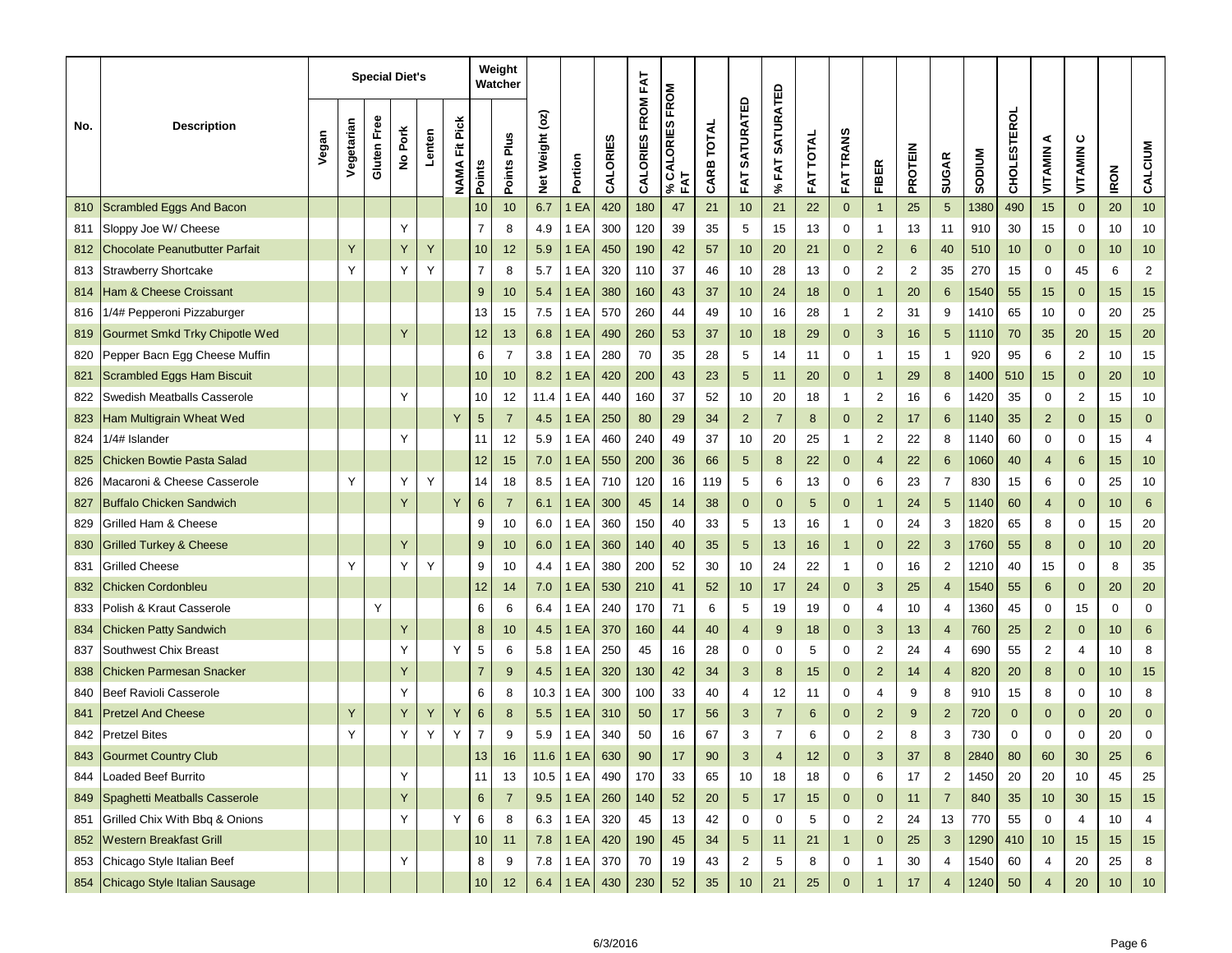|     |                                      |       |            |             | <b>Special Diet's</b> |        |                         |                | Weight<br>Watcher |                                                  |             |          |                   |                            |            |                  |                           |                  |                  |                         |                |                |               |                    |                 |                  |             |                         |
|-----|--------------------------------------|-------|------------|-------------|-----------------------|--------|-------------------------|----------------|-------------------|--------------------------------------------------|-------------|----------|-------------------|----------------------------|------------|------------------|---------------------------|------------------|------------------|-------------------------|----------------|----------------|---------------|--------------------|-----------------|------------------|-------------|-------------------------|
| No. | <b>Description</b>                   | Vegan | Vegetarian | Gluten Free | No Pork               | Lenten | Fit Pick<br><b>NAMA</b> | Points         | Points Plus       | $($ oz)<br>Weight<br>$\frac{\text{d}}{\text{d}}$ | Portion     | CALORIES | CALORIES FROM FAT | CALORIES FROM<br>FAT<br>వి | CARB TOTAL | SATURATED<br>FAT | <b>SATURATED</b><br>% FAT | <b>FAT TOTAL</b> | <b>FAT TRANS</b> | <b>FIBER</b>            | <b>PROTEIN</b> | <b>SUGAR</b>   | <b>NUIQOS</b> | <b>CHOLESTEROL</b> | ⋖<br>VITAMIN    | ပ<br>VITAMIN     | <b>IRON</b> | CALCIUM                 |
| 859 | Ham Onion Roll Stacker               |       |            |             |                       |        |                         | $\overline{7}$ | 8                 | 6.2                                              | EA          | 320      | 90                | 25                         | 34         | $\overline{4}$   | 10                        | 9                | $\mathbf 0$      | $\mathbf 2$             | 26             | 5              | 1960          | 70                 | $\overline{4}$  | $\boldsymbol{0}$ | 15          | 10                      |
| 860 | Tijuana Mexican Brkfast Bagel        |       |            |             |                       |        |                         | 13             | 15                | 9.3                                              | 1 EA        | 560      | 230               | 39                         | 67         | 10               | 16                        | 24               | $\mathbf{0}$     | $\overline{2}$          | 22             | 5              | 1250          | 130                | 8               | 6                | 25          | 20                      |
| 862 | Garden Pasta Salad                   |       | Y          |             | Υ                     | Y      | Y                       | 3              | 4                 | 6.0                                              | 1 EA        | 160      | 20                | 14                         | 28         | $\mathbf{1}$     | 3                         | 3                | 0                | $\overline{c}$          | 5              | 5              | 500           | 3                  | 10              | 25               | 6           | 4                       |
| 864 | Gourmet Turkey & Cheddar Wrap        |       |            |             | Y                     |        |                         | 15             | 18                | 11.0                                             | <b>1 EA</b> | 660      | 250               | 40                         | 68         | 10               | 14                        | 29               | $\overline{0}$   | 3                       | 33             | 9              | 2770          | 110                | 80              | 15               | 20          | 35                      |
| 866 | Jello Cake                           |       | Y          |             | Υ                     | Y      |                         | $\overline{7}$ | 8                 | 6.0                                              | EA          | 300      | 100               | 33                         | 45         | 5                | 15                        | 11               | 0                | $\mathbf{1}$            | 4              | 29             | 410           | 25                 | 0               | 15               | 6           | $\mathbf 0$             |
| 870 | <b>Ham &amp; Swiss Pretzel</b>       |       |            |             |                       |        |                         | 11             | 13                | 7.7                                              | 1 EA        | 490      | 160               | 33                         | 53         | 5                | 9                         | 18               | $\mathbf{0}$     | $\overline{2}$          | 32             | $\overline{7}$ | 2350          | 90                 | 10              | $\mathbf 0$      | 20          | 20                      |
| 875 | Cheeseburger Casserole               |       |            |             | Υ                     |        |                         | 14             | 17                | 8.8                                              | EA          | 670      | 190               | 28                         | 88         | 10               | 13                        | 21               | 0                | 4                       | 28             | 5              | 730           | 50                 | 6               | 0                | 25          | 20                      |
| 877 | Swiss Turkey On Wheat Bun            |       |            |             | Y                     |        | Y                       | 5              | 6                 | 4.5                                              | 1 EA        | 240      | 40                | 17                         | 27         | $\overline{2}$   | 6                         | 5                | $\mathbf 0$      | $\overline{2}$          | 22             | 4              | 570           | 10                 | $\overline{2}$  | $\mathbf 0$      | 10          | 20                      |
| 880 | Veggies W/Ranch                      | Υ     | Υ          | Y           | Y                     | Υ      | Y                       | 0              | $\overline{1}$    | 6.0                                              | EA          | 60       | $\mathbf 0$       | 0                          | 12         | 0                | 0                         | 0                | 0                | $\overline{4}$          | 3              | 8              | 100           | 0                  | 140             | 100              | $\mathbf 0$ | $\overline{\mathbf{4}}$ |
| 881 | <b>Chicken Parmesan Casserole</b>    |       |            |             | Y                     |        |                         | 10             | 12                | 10.8                                             | 1 EA        | 470      | 180               | 38                         | 45         | 5                | 10                        | 20               | $\mathbf{0}$     | 3                       | 25             | $\overline{7}$ | 1070          | 50                 | 15              | 25               | 20          | 20                      |
| 886 | Cinnamon Roll                        |       | Y          |             | Y                     | Y      |                         | 16             | 18                | 6.9                                              | 1 EA        | 680      | 290               | 41                         | 92         | 10               | 13                        | 31               | 5                | 3                       | 8              | 44             | 740           | 5                  | 20              | 0                | 20          | 4                       |
| 887 | Chicken Enchilada Wrap               |       |            |             | Y                     |        | Y                       | 10             | 12                | 7.5                                              | 1 EA        | 450      | 150               | 32                         | 52         | 5                | 10                        | 16               | $\mathbf{0}$     | 3                       | 23             | $\mathbf{1}$   | 940           | 55                 | 10              | 6                | 15          | 25                      |
| 890 | Sante Fe Turkey                      |       |            |             | Υ                     |        |                         | 10             | 11                | 7.9                                              | EA          | 450      | 200               | 44                         | 35         | 5                | 10                        | 22               | 0                | $\overline{2}$          | 14             | $\overline{2}$ | 1320          | 70                 | 35              | 20               | 15          | 15                      |
| 891 | <b>Ham And Turkey Croissant</b>      |       |            |             |                       |        |                         | 8              | 10                | 5.5                                              | 1 EA        | 350      | 120               | 36                         | 39         | 5                | 13                        | 14               | $\mathbf{0}$     | $\mathbf{1}$            | 19             | 6              | 1470          | 50                 | 10              | $\mathbf{0}$     | 15          | 8                       |
| 893 | Veggies W/Dill                       | Y     | Υ          | Y           | Y                     | Υ      | Y                       | 0              | $\overline{1}$    | 6.0                                              | 1 EA        | 60       | 0                 | 0                          | 12         | 0                | 0                         | 0                | 0                | 4                       | 3              | 8              | 100           | 0                  | 140             | 100              | 0           | 4                       |
| 894 | <b>Hard Boiled Egg Pack</b>          |       | Y          |             | Y                     | Υ      |                         | 5              | 6                 | 4.0                                              | EA          | 220      | 110               | 49                         | 10         | 5                | 18                        | 12               | $\mathbf{0}$     | $\mathbf 0$             | 17             | $\mathbf{0}$   | 330           | 455                | 15              | $\mathbf 0$      | 15          | 8                       |
| 895 | asagna                               |       |            |             | Υ                     |        |                         | 9              | 10                | 9.8                                              | EA          | 400      | 140               | 36                         | 43         | 5                | 11                        | 16               | 0                | 2                       | 19             | 10             | 970           | 45                 | 20              | 35               | 15          | 30                      |
| 896 | <b>Roast Beef Onion Roll Stacker</b> |       |            |             | Y                     |        |                         | 8              | 10                | 5.8                                              | 1 EA        | 380      | 140               | 36                         | 35         | 5                | 12                        | 15               | $\mathbf{0}$     | $\overline{2}$          | 25             | 4              | 1570          | 70                 | 10              | $\mathbf 0$      | 15          | 20                      |
| 897 | Tuna Salad Croissant                 |       |            |             | Υ                     | Y      |                         | 8              | 10                | 5.0                                              | 1 EA        | 360      | 160               | 45                         | 42         | 5                | 13                        | 18               | 0                | $\overline{\mathbf{c}}$ | 12             | 11             | 540           | 20                 | 10              | 2                | 10          | 8                       |
| 898 | <b>Chicken Salad Croissant</b>       |       |            |             | Y                     |        |                         | 9              | 11                | 5.0                                              | 1 EA        | 380      | 170               | 45                         | 42         | 5                | 12                        | 19               | $\overline{0}$   | -1                      | 15             | 10             | 610           | 35                 | 10              | $\mathbf 0$      | 10          | 8                       |
| 899 | 1/4# Bbq Burger                      |       |            |             | Υ                     |        |                         | 10             | 11                | 5.9                                              | 1 EA        | 430      | 170               | 38                         | 42         | 5                | 10                        | 18               | $\overline{1}$   | $\overline{\mathbf{c}}$ | 22             | 13             | 1030          | 45                 | 0               | 4                | 15          | 4                       |
| 901 | Sandwich Spread White Wedge          |       |            |             |                       |        |                         | $\overline{7}$ | 8                 | 4.5                                              | 1 EA        | 300      | 120               | 42                         | 33         | 4                | 11                        | 14               | $\mathbf{0}$     | $\mathbf 0$             | 13             | 8              | 1150          | 40                 | $\overline{c}$  | $\mathbf{0}$     | 10          | $\overline{4}$          |
| 902 | Tuna Salad White Wedge               |       |            |             | Υ                     | Υ      | Y                       | 6              | $\overline{7}$    | 4.5                                              | 1 EA        | 270      | 90                | 33                         | 33         | 3                | 8                         | 10               | 0                | $\mathbf{1}$            | 13             | 8              | 570           | 20                 | 4               | $\overline{2}$   | 10          | 4                       |
| 903 | Egg Salad Sandwich Wedge             |       | Y          |             | Y                     |        |                         | $\overline{7}$ | $\overline{7}$    | 4.4                                              | EA          | 280      | 110               | 39                         | 29         | 4                | 13                        | 12               | $\mathbf{0}$     | $\pmb{0}$               | 13             | 5              | 590           | 205                | 8               | $\mathbf 0$      | 15          | $\boldsymbol{8}$        |
| 904 | Ham Swiss On Rye Wedge               |       |            |             |                       |        |                         | $\overline{7}$ | 9                 | 4.0                                              | EA          | 330      | 140               | 41                         | 30         | 10               | 27                        | 15               | 0                | 2                       | 17             | $\overline{c}$ | 1450          | 55                 | 10              | 0                | 6           | 20                      |
| 905 | Ham And Cheese White Wedge           |       |            |             |                       |        |                         | 6              | $\overline{7}$    | 4.0                                              | EA          | 250      | 90                | 36                         | 27         | $\overline{4}$   | 14                        | 10               | $\mathbf 0$      | $\mathbf{0}$            | 16             | 3              | 1140          | 35                 | 6               | $\mathbf{0}$     | 10          | 10                      |
| 906 | Ham And Cheese On A Bun              |       |            |             |                       |        |                         | G              | 6                 | 3.6                                              | 1 EA        | 230      | 70                | 27                         | 26         | 3                | 12                        | 7                | 0                | 0                       | 14             | 4              | 1060          | 35                 | 4               | 0                | 10          | 10                      |
| 907 | Sloppy Joe                           |       |            |             | Y                     |        |                         | 6              | $\overline{7}$    | 4.5                                              | <b>1 EA</b> | 250      | 80                | 32                         | 35         | 3                | 11                        | 9                | $\mathbf{0}$     | $\mathbf{1}$            | 10             | 11             | 690           | 20                 | 10 <sup>1</sup> | $\mathbf 0$      | 10          | $\overline{2}$          |
|     | 908 Hamburger                        |       |            |             | Y                     |        |                         | $\overline{7}$ | 9                 | 4.0                                              | 1EA         | 310      | 140               | 46                         | 28         | 5                | 15                        | 16               | $\mathbf{1}$     | $\mathbf{1}$            | 16             | $\overline{4}$ | 710           | 35                 | $\mathbf 0$     | $\mathbf 0$      | 10          | 4                       |
|     | 909 Ham & Turkey Sub 8" Wheat        |       |            |             |                       |        |                         | 8              | 10 <sup>°</sup>   | 7.3                                              | 1EA         | 370      | 80                | 24                         | 52         | 3                | 6                         | 10 <sup>1</sup>  | $\mathbf{0}$     | 3                       | 22             | $\mathbf{7}$   | 1810          | 60                 | $\mathbf{0}$    | $\mathbf 0$      | 20          | $\overline{4}$          |
| 910 | Ham & Cheese Sub 8" Wheat            |       |            |             |                       |        |                         | 10             | 12                | 7.4                                              | 1 EA        | 440      | 150               | 35                         | 49         | 5                | 10                        | 17               | $\mathbf 0$      | 3                       | 25             | 6              | 2080          | 75                 | 8               | 0                | 20          | 20                      |
| 911 | <b>Cheese Dog</b>                    |       |            |             |                       |        |                         | $9\,$          | 10                | 4.3                                              | <b>1 EA</b> | 350      | 200               | 57                         | 27         | 5                | 13                        | 22               | $\mathbf 0$      | $\mathbf{0}$            | 13             | 3              | 1040          | 45                 | $\overline{4}$  | $\mathbf 0$      | 8           | $10$                    |
|     | 913 Chuckwagon                       |       |            |             |                       |        |                         | 11             | 13                | 5.7                                              | 1EA         | 470      | 230               | 50                         | 40         | 10               | 19                        | 26               | 0                | 1                       | 21             | 8              | 1490          | 70                 | 15              | $\mathbf 0$      | 10          | 35                      |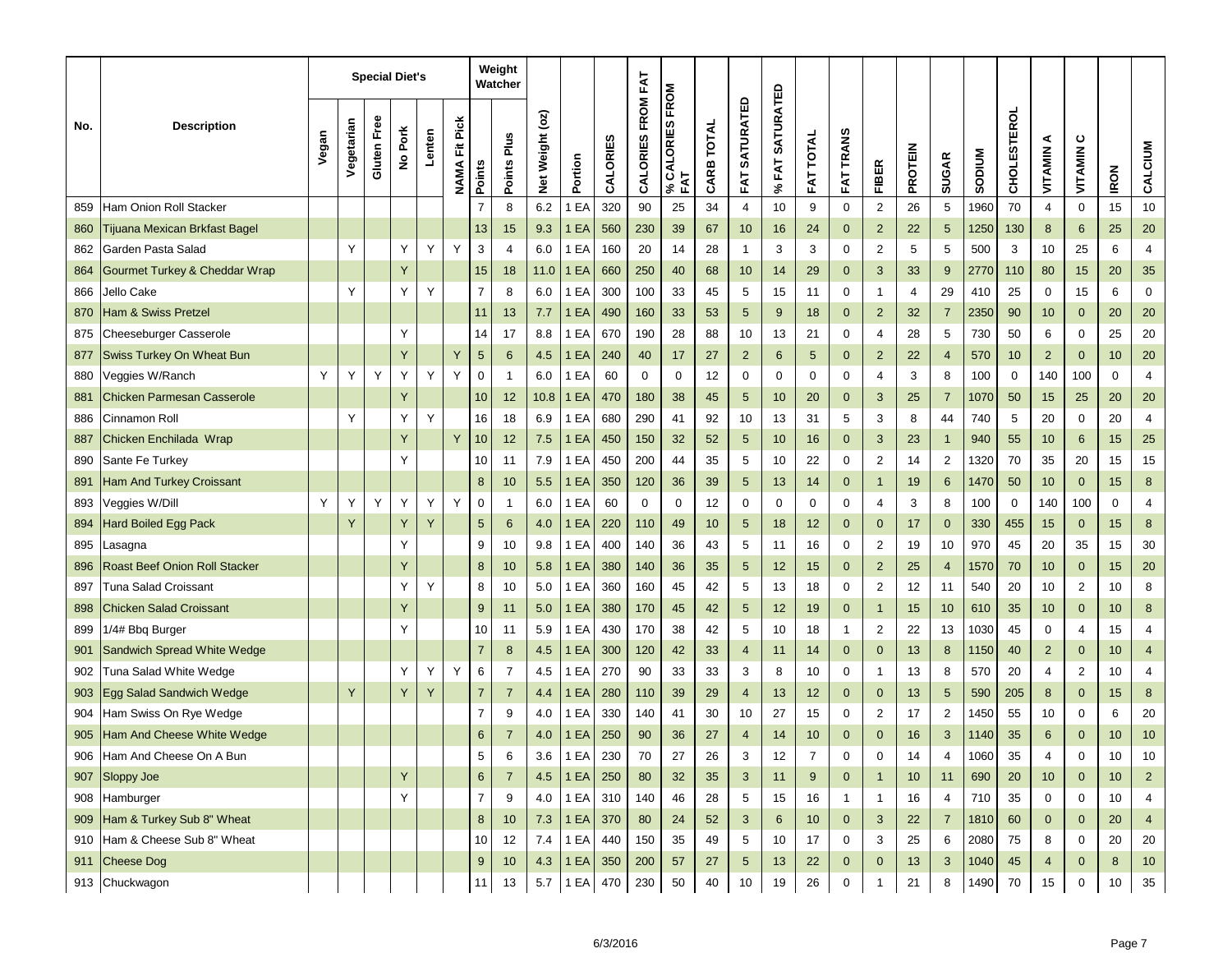|     |                                      |       |            |             | <b>Special Diet's</b> |        |                         |                | Weight<br>Watcher |                        |             |          |                   |                            |            |                         |                           |                  |                  |                         |                |                |             |                    |                |                |             |                  |
|-----|--------------------------------------|-------|------------|-------------|-----------------------|--------|-------------------------|----------------|-------------------|------------------------|-------------|----------|-------------------|----------------------------|------------|-------------------------|---------------------------|------------------|------------------|-------------------------|----------------|----------------|-------------|--------------------|----------------|----------------|-------------|------------------|
| No. | <b>Description</b>                   | Vegan | Vegetarian | Gluten Free | No Pork               | Lenten | Fit Pick<br><b>NAMA</b> | <b>Points</b>  | Points Plus       | $($ oz)<br>Weight<br>ğ | Portion     | CALORIES | CALORIES FROM FAT | CALORIES FROM<br>FAT<br>వి | CARB TOTAL | <b>SATURATED</b><br>FAT | <b>SATURATED</b><br>% FAT | <b>FAT TOTAL</b> | <b>FAT TRANS</b> | <b>FIBER</b>            | <b>PROTEIN</b> | <b>SUGAR</b>   | MUNGOS      | <b>CHOLESTEROL</b> | ⋖<br>VITAMIN   | ပ<br>VITAMIN   | <b>IRON</b> | CALCIUM          |
| 914 | Submarine                            |       |            |             |                       |        |                         | 10             | 11                | 5.3                    | EA          | 400      | 190               | 50                         | 34         | 10                      | 23                        | 22               | $\mathbf{0}$     | $\mathbf{1}$            | 18             | 3              | 1350        | 60                 | 8              | $\mathbf 0$    | 15          | 20               |
| 915 | Ham & Turkey Sub 8"                  |       |            |             |                       |        |                         | 8              | 10                | 7.3                    | 1 EA        | 380      | 80                | 21                         | 54         | 3                       | 6                         | 9                | 0                | 1                       | 22             | 10             | 1840        | 60                 | 0              | 0              | 8           | $\overline{2}$   |
| 916 | <b>Ham And Cheese Sub 8'</b>         |       |            |             |                       |        |                         | 11             | 12                | 7.8                    | 1 EA        | 470      | 160               | 33                         | 51         | 10                      | 19                        | 17               | $\mathbf{0}$     | $\mathbf{1}$            | 28             | 10             | 2320        | 80                 | 8              | $\mathbf 0$    | 10          | 15               |
| 917 | Salami And Cheese Submarine          |       |            |             |                       |        |                         | 12             | 13                | 6.6                    | 1 EA        | 490      | 210               | 42                         | 50         | 10                      | 18                        | 23               | 0                | $\mathbf{1}$            | 21             | 8              | 1670        | 75                 | 8              | 0              | 10          | 15               |
| 918 | Big Guy Sub 8"                       |       |            |             |                       |        |                         | 17             | 19                | 9.3                    | 1 EA        | 700      | 380               | 55                         | 52         | 15                      | 19                        | 43               | $\mathbf{0}$     | $\mathbf{1}$            | 29             | 10             | 2450        | 115                | 8              | $\overline{2}$ | 15          | 15               |
| 920 | Chicken Salad Wheat Wedge            |       |            |             | Υ                     |        | Y                       | 6              | 8                 | 4.6                    | EA          | 290      | 100               | 34                         | 33         | 3                       | 9                         | 11               | 0                | $\overline{\mathbf{c}}$ | 14             | 7              | 640         | 35                 | $\overline{2}$ | 0              | 10          | 4                |
| 921 | <b>Texas Blt Sandwich</b>            |       |            |             |                       |        |                         | $\overline{7}$ | 8                 | 4.9                    | 1 EA        | 290      | 110               | 37                         | 36         | 3                       | 9                         | 12               | $\mathbf 0$      | $\mathbf{1}$            | 9              | 5              | 780         | 15                 | 30             | 20             | 10          | $\overline{4}$   |
| 922 | <b>Taco Bowl Salad</b>               |       |            | Υ           | Υ                     |        |                         | $\overline{7}$ | $\overline{7}$    | 8.0                    | EA          | 290      | 180               | 62                         | 12         | 10                      | 31                        | 20               | $\mathbf{1}$     | 1                       | 10             | $\overline{2}$ | 670         | 25                 | 150            | 35             | 8           | 15               |
| 923 | Beef & Cheddar On A Bun              |       |            |             | Y                     |        | Y                       | $\overline{4}$ | 6                 | 4.5                    | EA          | 220      | 50                | 20                         | 29         | 3                       | 10                        | 5                | $\mathbf 0$      | $\overline{2}$          | 15             | 4              | 940         | 25                 | $\mathbf 0$    | $\mathbf 0$    | 10          | $\,6\,$          |
| 924 | Hot Roast Beef Sub 6"                |       |            |             | Υ                     |        |                         | 7              | 8                 | 5.2                    | EA          | 300      | 80                | 27                         | 35         | 4                       | 11                        | 9                | 0                | 1                       | 18             | 4              | 1060        | 40                 | 4              | 0              | 15          | 15               |
| 925 | Cheeseburger                         |       |            |             | Y                     |        |                         | 8              | 10                | 4.4                    | 1 EA        | 350      | 170               | 51                         | 28         | 5                       | 13                        | 20               | $\mathbf{1}$     | $\mathbf{1}$            | 19             | 4              | 930         | 45                 | $\overline{4}$ | $\mathbf 0$    | 10          | 10               |
| 928 | Tuna Salad Wheat Wedge               |       |            |             | Υ                     | Υ      | Y                       | 6              | $\overline{7}$    | 4.5                    | EA          | 270      | 90                | 33                         | 33         | 3                       | 8                         | 10               | 0                | 3                       | 11             | 8              | 570         | 20                 | 4              | $\overline{2}$ | 10          | $\overline{4}$   |
| 929 | Ham Egg Cheese Muffin                |       |            |             |                       |        |                         | 5              | 6                 | 4.4                    | EA          | 240      | 80                | 30                         | 28         | 4                       | 13                        | 8                | $\mathbf{0}$     | $\mathbf{1}$            | 15             | $\mathbf{1}$   | 990         | 105                | 6              | $\overline{2}$ | 15          | 15               |
| 931 | Twin Chili Dog                       |       |            |             |                       |        |                         | 17             | 19                | 10.0                   | 1 EA        | 710      | 350               | 49                         | 59         | 15                      | 19                        | 39               | 0                | 2                       | 29             | $\overline{7}$ | 1940        | 80                 | 30             | 0              | 20          | 25               |
| 932 | Chili Dog                            |       |            |             |                       |        |                         | 8              | 9                 | 5.0                    | 1 EA        | 350      | 180               | 49                         | 29         | 5                       | 13                        | 19               | $\mathbf{0}$     | $\mathbf{1}$            | 14             | 4              | 970         | 40                 | 15             | $\mathbf 0$    | 10          | 15               |
| 933 | Hot Dog                              |       |            |             |                       |        |                         | 8              | 9                 | 3.9                    | 1 EA        | 310      | 160               | 52                         | 27         | 5                       | 15                        | 18               | 0                | 0                       | 11             | 3              | 820         | 35                 | 0              | 0              | 8           | 4                |
| 936 | <b>Grilled Monster Burger</b>        |       |            |             | Y                     |        |                         | 17             | 18                | 9.1                    | 1 EA        | 680      | 320               | 46                         | 54         | 15                      | 20                        | 35               | $\overline{2}$   | $\pmb{0}$               | 35             | 8              | 1550        | 75                 | 0              | $\overline{4}$ | 25          | $\bf 8$          |
| 937 | Sausage Egg And Cheese Muffin        |       |            |             |                       |        |                         | 10             | 10                | 5.2                    | 1 EA        | 390      | 220               | 53                         | 29         | 10                      | 23                        | 23               | 0                | 1                       | 16             | $\mathbf{1}$   | 880         | 125                | 6              | 0              | 15          | 15               |
| 938 | Hot Ham Cheese Sub 8'                |       |            |             |                       |        |                         | 9              | 11                | 6.9                    | 1 EA        | 420      | 120               | 28                         | 48         | 5                       | 11                        | 13               | $\mathbf{0}$     | $\mathbf{1}$            | 28             | 6              | 2110        | 70                 | 8              | $\mathbf 0$    | 10          | 15               |
| 939 | <b>Ham And Cheese Deluxe</b>         |       |            |             |                       |        |                         | 9              | 11                | 8.4                    | 1 EA        | 430      | 120               | 27                         | 50         | 5                       | 10                        | 13               | 0                | 1                       | 29             | $\overline{7}$ | 2200        | 70                 | 8              | 10             | 10          | 15               |
| 940 | Salami On Rye Wedge                  |       |            |             |                       |        |                         | 6              | $\overline{7}$    | 4.0                    | 1 EA        | 280      | 120               | 42                         | 28         | 5                       | 14                        | 13               | $\mathbf{0}$     | $\overline{2}$          | 12             | $\mathbf{0}$   | 930         | 45                 | $\overline{2}$ | $\mathbf 0$    | 10          | $\mathbf 0$      |
| 942 | Chix Salad On Whole Grain Bun        |       |            |             | Υ                     |        | Y                       | 6              | $\overline{7}$    | 4.5                    | 1 EA        | 270      | 80                | 30                         | 33         | 3                       | 8                         | 9                | 0                | $\overline{\mathbf{c}}$ | 16             | 9              | 630         | 35                 | 0              | 0              | 8           | 6                |
| 943 | <b>Turkey &amp; Swiss Multigrain</b> |       |            |             | Y                     |        |                         | $\overline{7}$ | 8                 | 4.5                    | 1 EA        | 300      | 110               | 36                         | 36         | 4                       | 12                        | 12               | $\mathbf{0}$     | $\overline{2}$          | 17             | $6\phantom{1}$ | 1140        | 35                 | 8              | $\mathbf 0$    | 10          | $\boldsymbol{8}$ |
| 944 | Pastrami Reuben                      |       |            |             | Υ                     |        |                         | 17             | 19                | 11.6                   | 1 EA        | 720      | 350               | 50                         | 61         | 10                      | 13                        | 40               | $\mathbf{1}$     | 6                       | 30             | 10             | 3000        | 95                 | 10             | 8              | 20          | 20               |
| 945 | Cheddar Cheese On Whole Wheat        |       | Y          |             | Y                     | Υ      |                         | 10             | 11                | 4.2                    | 1 EA        | 400      | 220               | 54                         | 28         | 15                      | 34                        | 24               | $\mathbf{0}$     | $\overline{2}$          | 19             | $\overline{2}$ | 680         | 65                 | 15             | $\mathbf 0$    | 8           | 45               |
| 946 | <b>Bratwurst Sandwich</b>            |       |            |             |                       |        |                         | 9              | 10                | 4.9                    | 1 EA        | 380      | 180               | 47                         | 32         | 5                       | 12                        | 20               | 0                | 1                       | 16             | 3              | 1150        | 45                 | 0              | 0              | 10          | 8                |
| 947 | <b>Cheese Steak Sandwich</b>         |       |            |             |                       |        |                         | 10             | 12                | $5.4$                  | <b>1 EA</b> | 430      | 210               | 50                         | 34         | 10                      | 21                        | 24               |                  | З                       | 21             | 4              | 990         | 50                 | 4              |                | 10          | <b>20</b>        |
| 949 | Nacho Burger                         |       |            |             | Y                     |        |                         | 8              | 9                 | 4.8                    | 1 EA        | 320      | 150               | 48                         | 30         | 5                       | 14                        | 17               | $\mathbf{1}$     | $\mathbf{1}$            | 16             | $\overline{4}$ | 960         | 35                 | $\mathbf 0$    | $\mathbf 0$    | 15          | 6                |
| 950 | Salami & Cheese On Wheat Wedge       |       |            |             |                       |        |                         | $\overline{7}$ | 8                 | 4.0                    | 1EA         | 290      | 130               | 47                         | 27         | $5\phantom{.0}$         | 16                        | 15               | $\mathbf{0}$     | $\overline{2}$          | 12             | 2 <sup>2</sup> | 960         | 45                 | 6              | $\mathbf 0$    | 15          | $10$             |
| 951 | Ham Cheese On Multigrain             |       |            |             |                       |        |                         | 6              | 8                 | 4.4                    | 1 EA        | 280      | 110               | 35                         | 33         | $\overline{4}$          | 13                        | 11               | $\mathbf 0$      | 2                       | 17             | 6              | 1150        | 35                 | 6              | 0              | 15          | 8                |
| 953 | The Works Cheeseburger               |       |            |             | Y                     |        |                         | $9\,$          | 11                | 5.4                    | 1 EA        | 380      | 180               | 50                         | 33         | 10                      | 24                        | 21               | $\mathbf{1}$     | $\mathbf{1}$            | 19             | 8              | 1170        | 45                 | 8              | $\mathbf{0}$   | 10          | 15               |
| 954 | Ham On Rye                           |       |            |             |                       |        | Y                       | 5              | 6                 | 4.0                    | 1 EA        | 230      | 60                | 23                         | 28         | $\overline{2}$          | 8                         | 6                | 0                | $\overline{2}$          | 14             | $\mathbf{1}$   | 1160        | 35                 | $\overline{2}$ | 0              | 8           | $\mathbf 0$      |
|     | 956 Tossed Salad                     | Y     | Y          | Y           | Y                     | Y      | Y                       | $\mathbf{0}$   | $\mathbf{0}$      | 3.1                    | 1EA         | 15       | $\mathbf{0}$      | $\pmb{0}$                  |            | $\pmb{0}$               | $\mathbf 0$               | $\overline{0}$   | $\mathbf{0}$     | $\pmb{0}$               | $\mathbf{0}$   | $\mathbf 0$    | $\mathbf 0$ | $\mathbf{0}$       | 120            | $30\,$         | $\pmb{0}$   | $\mathbf{0}$     |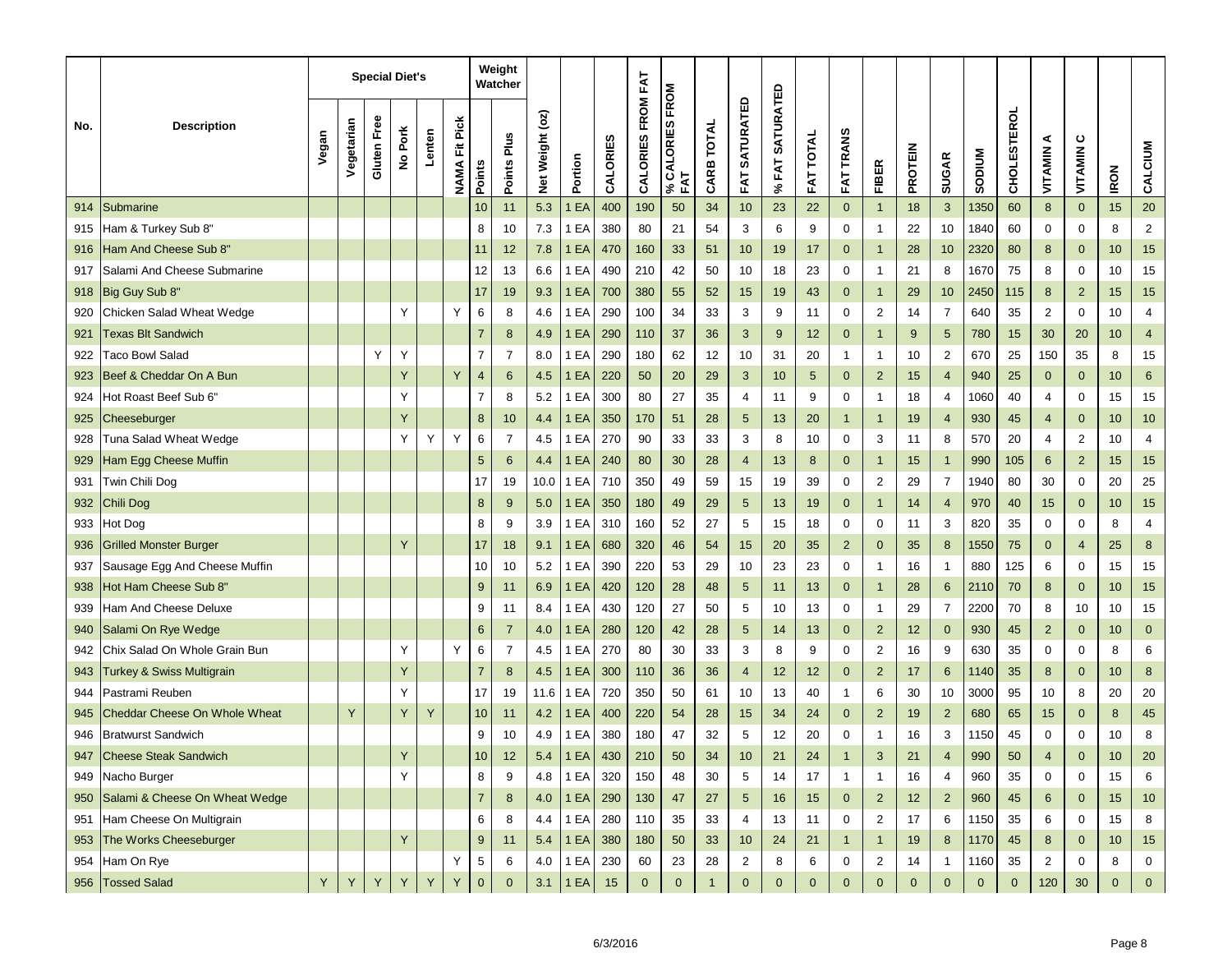|     |                                      |       |            |             | <b>Special Diet's</b> |        |                         |                | Weight<br>Watcher |                 |             |          |                   |                        |            |                   |                                 |                     |                  |                         |                |                |               |                    |                |                  |             |                         |
|-----|--------------------------------------|-------|------------|-------------|-----------------------|--------|-------------------------|----------------|-------------------|-----------------|-------------|----------|-------------------|------------------------|------------|-------------------|---------------------------------|---------------------|------------------|-------------------------|----------------|----------------|---------------|--------------------|----------------|------------------|-------------|-------------------------|
| No. | <b>Description</b>                   | Vegan | Vegetarian | Gluten Free | No Pork               | Lenten | Fit Pick<br><b>NAMA</b> | Points         | Points Plus       | Net Weight (oz) | Portion     | CALORIES | CALORIES FROM FAT | % CALORIES FROM<br>FAT | CARB TOTAL | SATURATED<br>FAT. | <b>SATURATED</b><br><b>%FAT</b> | <b>TOTAL</b><br>FAT | <b>FAT TRANS</b> | <b>FIBER</b>            | <b>PROTEIN</b> | <b>SUGAR</b>   | <b>NUIQOS</b> | <b>CHOLESTEROL</b> | ⋖<br>VITAMIN   | ပ<br>VITAMIN     | <b>IRON</b> | CALCIUM                 |
| 957 | Tuna Macaroni                        |       |            |             | Υ                     | Y      | Υ                       | 11             | 14                | 7.0             | EA          | 520      | 130               | 26                     | 77         | 3                 | 5                               | 15                  | $\mathbf 0$      | $\overline{4}$          | 18             | 16             | 750           | 40                 | 0              | 4                | 15          | $\mathbf 0$             |
| 958 | Ham Macaroni                         |       |            |             |                       |        | Y                       | 13             | 16                | 7.0             | 1 EA        | 610      | 180               | 30                     | 87         | 5                 | $\overline{7}$                  | 20                  | $\mathbf{0}$     | $\overline{4}$          | 19             | 17             | 1080          | 60                 | $\overline{2}$ | $\overline{2}$   | 20          | 10                      |
| 959 | <b>Chef Salad</b>                    |       |            |             |                       |        | Y                       | 3              | 3                 | 4.7             | 1 EA        | 110      | 35                | 33                     | 8          | $\mathbf{1}$      | 8                               | 4                   | 0                | $\mathbf 0$             | 9              | $\mathbf{1}$   | 570           | 95                 | 100            | 25               | 6           | $\mathbf 0$             |
| 960 | <b>Hot Roast Beef Sand</b>           |       |            |             | Y                     |        |                         | 9              | 11                | 6.7             | 1 EA        | 420      | 130               | 30                     | 49         | 10                | 21                              | 14                  | $\mathbf 0$      | $\overline{1}$          | 25             | $\overline{7}$ | 1530          | 60                 | 8              | $\mathbf{0}$     | 10          | 20                      |
| 962 | Carrot Cake                          |       | Y          |             | Υ                     | Y      |                         | 9              | 10                | 3.4             | 1 EA        | 380      | 160               | 43                     | 49         | 5                 | 11                              | 18                  | 0                | 1                       | 4              | 33             | 360           | 50                 | 15             | 0                | 8           | $\overline{c}$          |
| 964 | 1/4# Mushroom And Swiss              |       |            |             | Y                     |        |                         | 13             | 15                | 8.3             | 1 EA        | 550      | 260               | 47                     | 44         | 15                | 25                              | 29                  | $\mathbf{1}$     | $\overline{1}$          | 30             | 8              | 1700          | 75                 | 10             | $\mathbf 0$      | 15          | 30                      |
| 965 | Roast Beef And Cheese Wedge          |       |            |             | Υ                     |        |                         | 5              | $\overline{7}$    | 4.0             | EA          | 250      | 90                | 36                     | 27         | 5                 | 16                              | 10                  | 0                | $\overline{2}$          | 13             | $\overline{2}$ | 910           | 30                 | 6              | 0                | 10          | $10$                    |
| 966 | Double Cheeseburger                  |       |            |             | Y                     |        |                         | 12             | 13                | 5.9             | 1 EA        | 470      | 250               | 54                     | 29         | 15                | 29                              | 28                  | $\overline{1}$   | $\mathbf{1}$            | 27             | 4              | 1370          | 70                 | 8              | $\mathbf 0$      | 15          | 15                      |
| 967 | Bologna On Wheat Wedge               |       |            |             |                       |        |                         | 8              | 9                 | 4.1             | EA          | 330      | 180               | 57                     | 28         | 5                 | 14                              | 21                  | 0                | $\overline{\mathbf{c}}$ | 10             | 3              | 830           | 35                 | 2              | 0                | 10          | $\overline{\mathbf{4}}$ |
| 968 | Bologna & Cheese On White Wdg        |       |            |             |                       |        |                         | 9              | 10                | 4.0             | 1 EA        | 340      | 180               | 56                     | 27         | 5                 | 13                              | 21                  | $\mathbf 0$      | $\mathbf 0$             | 13             | 3              | 910           | 35                 | $\,6\,$        | $\mathbf 0$      | 10          | 10                      |
| 970 | Chicken & Swiss Wheat Bun            |       |            |             | Υ                     |        |                         | 8              | 9                 | 6.0             | EA          | 360      | 130               | 35                     | 29         | 5                 | 13                              | 14                  | 0                | $\overline{\mathbf{c}}$ | 29             | 5              | 1100          | 85                 | 10             | 0                | 10          | 25                      |
| 971 | 1/4# Cheeseburger                    |       |            |             | Y                     |        |                         | 11             | 12                | 6.3             | 1 EA        | 450      | 210               | 46                     | 37         | 10                | 20                              | 23                  | $\overline{1}$   | $\mathbf{1}$            | 25             | 6              | 1120          | 55                 | 6              | $\mathbf{0}$     | 15          | 20                      |
| 972 | Cheesy Grillwurst                    |       |            |             |                       |        |                         | 11             | 12                | 5.5             | EA          | 440      | 230               | 53                     | 32         | 10                | 20                              | 26                  | 0                | 1                       | 18             | 4              | 1300          | 60                 | 2              | 0                | 10          | 15                      |
| 973 | Polish And Kraut On Brat Bun         |       |            |             |                       |        |                         | 9              | 10                | 5.9             | 1 EA        | 390      | 190               | 48                     | 32         | $\overline{5}$    | 12                              | 21                  | $\mathbf{0}$     | $\overline{2}$          | 16             | 3              | 1190          | 45                 | $\mathbf 0$    | $\overline{4}$   | 10          | $\bf 8$                 |
| 975 | Bacon Cheeseburger                   |       |            |             |                       |        |                         | 9              | 10                | 4.3             | EA          | 370      | 170               | 49                     | 25         | 10                | 24                              | 20                  | $\mathbf{1}$     | $\mathbf 0$             | 20             | 3              | 1030          | 45                 | 4              | 0                | 10          | 10                      |
| 976 | 1/4Lb All Beef Hot Dog Onions        |       |            |             | Y                     |        |                         | 12             | 13                | 6.7             | 1 EA        | 490      | 260               | 53                     | 34         | 10                | 18                              | 29                  | $\mathbf{0}$     | $\mathbf{1}$            | 21             | 4              | 1500          | 65                 | 0              | $\mathbf 0$      | 15          | 8                       |
| 977 | Fish & Cheese/Tartar Packet          |       |            |             |                       |        |                         | 8              | 8                 | 5.1             | EA          | 370      | 150               | 27                     | 39         | 3                 | $\overline{7}$                  | 11                  | 0                | 0                       | 15             | 5              | 1020          | 35                 | 4              | 0                | 8           | 10                      |
| 978 | <b>Braunschweiger Sandwich Wedge</b> |       |            |             |                       |        |                         | 8              | 9                 | 4.4             | 1 EA        | 340      | 180               | 50                     | 30         | 5                 | 13                              | 19                  | $\mathbf{0}$     | $\overline{2}$          | 12             | 6              | 850           | 105                | 100            | $\mathbf 0$      | 30          | $\overline{4}$          |
| 979 | Ham&Trky Multigrain Wed              |       |            |             |                       |        | Y                       | 6              | $\overline{7}$    | 5.0             | 1 EA        | 270      | 80                | 27                     | 35         | $\overline{2}$    | 5                               | 8                   | 0                | $\overline{2}$          | 19             | 6              | 1320          | 40                 | $\overline{2}$ | 0                | 15          | $\mathbf 0$             |
| 980 | <b>Smoked Turkey Salad Croissant</b> |       |            |             | Y                     |        |                         | 10             | 12                | 5.0             | 1 EA        | 420      | 230               | 56                     | 39         | 5                 | 11                              | 26                  | $\mathbf{0}$     | -1                      | 12             | 6              | 1060          | 35                 | 10             | $\mathbf{0}$     | 10          | 8                       |
| 981 | Grilled Chixswiss Rye Bun            |       |            |             | Υ                     |        |                         | 8              | 10                | 6.2             | EA          | 390      | 130               | 32                     | 34         | 5                 | 12                              | 14                  | 0                | 3                       | 30             | 3              | 1200          | 85                 | 10             | 0                | 10          | 20                      |
| 982 | <b>Bbg Pork Sandwich</b>             |       |            |             |                       |        | Y                       | $\bf 8$        | 9                 | 5.8             | 1 EA        | 370      | 70                | 19                     | 53         | 3                 | $\overline{7}$                  | 8                   | $\mathbf{0}$     | $\mathbf{1}$            | 18             | 18             | 800           | 30                 | $\mathbf 0$    | 6                | 10          | $\,6$                   |
| 983 | <b>Bbg Chicken</b>                   |       |            |             | Υ                     |        | Y                       | $\overline{7}$ | 9                 | 5.8             | EA          | 340      | 40                | 12                     | 57         | $\overline{2}$    | 4                               | 5                   | 0                | $\overline{2}$          | 16             | 21             | 810           | 20                 | 0              | 6                | 10          | $\,6\,$                 |
| 984 | <b>Meatball Sub Sandwich</b>         |       |            |             | Y                     |        |                         | 9              | 11                | 5.8             | 1 EA        | 400      | 180               | 45                     | 38         | 5                 | 11                              | 20                  | $\mathbf{0}$     | $\overline{2}$          | 17             | 5              | 910           | 40                 | 6              | $\mathbf 0$      | 20          | 20                      |
| 985 | <b>Bbg Beef Sandwich</b>             |       |            |             | Υ                     |        | Y                       | $\overline{7}$ | 9                 | 5.8             | EA          | 340      | 45                | 13                     | 55         | $\overline{c}$    | 5                               | 5                   | 0                | 1                       | 15             | 20             | 1010          | 15                 | 0              | 6                | 10          | 6                       |
| 987 | <b>Relish Dog Sandwich</b>           |       |            |             |                       |        |                         | 8              | 9                 | 4.2             | 1 EA        | 320      | 160               | 51                     | 30         | 5                 | 14                              | 18                  | $\overline{0}$   | $\mathbf{0}$            | 11             | 6              | 870           | 35                 | $\mathbf 0$    | $\Omega$         | 8           | $\overline{4}$          |
| 988 | Cheese Sandwich                      |       |            |             | Y                     | Y      |                         | 9              | 10                | 3.8             | 1 EA        | 340      | 180               | 56                     | 26         | 10                | 26                              | 21                  | $\mathsf{O}$     | 0                       | 16             | $\mathbf{z}$   | 11/0          | 40                 | 20             | 0                | 8           | 35                      |
| 990 | Corned Beef On Rye Wedge             |       |            |             | Y                     |        | Y                       | $5\phantom{.}$ | 6                 | 4.0             | 1EA         | 230      | 60                | 27                     | 27         | $\overline{2}$    | 8                               | $\overline{7}$      | $\mathbf{0}$     | $\overline{2}$          | 14             | $\overline{0}$ | 930           | 30                 | $\overline{2}$ | $\mathbf 0$      | 10          | $\mathbf 0$             |
| 991 | Swiss Dog Sandwich                   |       |            |             |                       |        |                         | 9              | 10                | 4.4             | 1 EA        | 360      | 200               | 58                     | 28         | 10                | 25                              | 23                  | $\mathbf 0$      | 0                       | 14             | $\overline{4}$ | 1040          | 50                 | 4              | $\mathbf 0$      | 8           | 15                      |
| 992 | Swiss Burger Sandwich                |       |            |             | Y                     |        |                         | $9\,$          | 10 <sup>1</sup>   | 4.5             | <b>1 EA</b> | 370      | 180               | 49                     | 29         | 10                | 24                              | 20                  | $\mathbf{1}$     | $\mathbf{1}$            | 19             | 5 <sup>5</sup> | 960           | 50                 | $\overline{4}$ | $\mathbf 0$      | 10          | 15                      |
| 993 | Egg-N-Muffin                         |       | Y          |             | Y                     | Υ      | Y                       | 5              | 6                 | 4.0             | 1 EA        | 210      | 60                | 26                     | 28         | $\overline{2}$    | 9                               | 6                   | $\mathbf 0$      | $\mathbf{1}$            | 11             | $\mathbf{1}$   | 460           | 160                | $\overline{4}$ | $\overline{2}$   | 15          | 10                      |
| 995 | Ham And Swiss On A Bun               |       |            |             |                       |        |                         | $\sqrt{5}$     | 6                 | 3.7             | 1 EA        | 240      | 70                | 30                     | $27\,$     | $\overline{4}$    | 13                              | 8                   | 0                | $\mathbf{0}$            | 14             | $\overline{4}$ | 1090          | 40                 | 4              | $\mathbf 0$      | $10$        | $10$                    |
|     | 996 Ham On White                     |       |            |             |                       |        | Y                       | 5              | 6                 | 4.1             | 1 EA        | 230      | 60                | 23                     | 28         | $\overline{2}$    | 8                               | 6                   | 0                | 0                       | 16             | 3              | 1130          | 35                 | $\overline{2}$ | $\boldsymbol{0}$ | $10$        | $\overline{4}$          |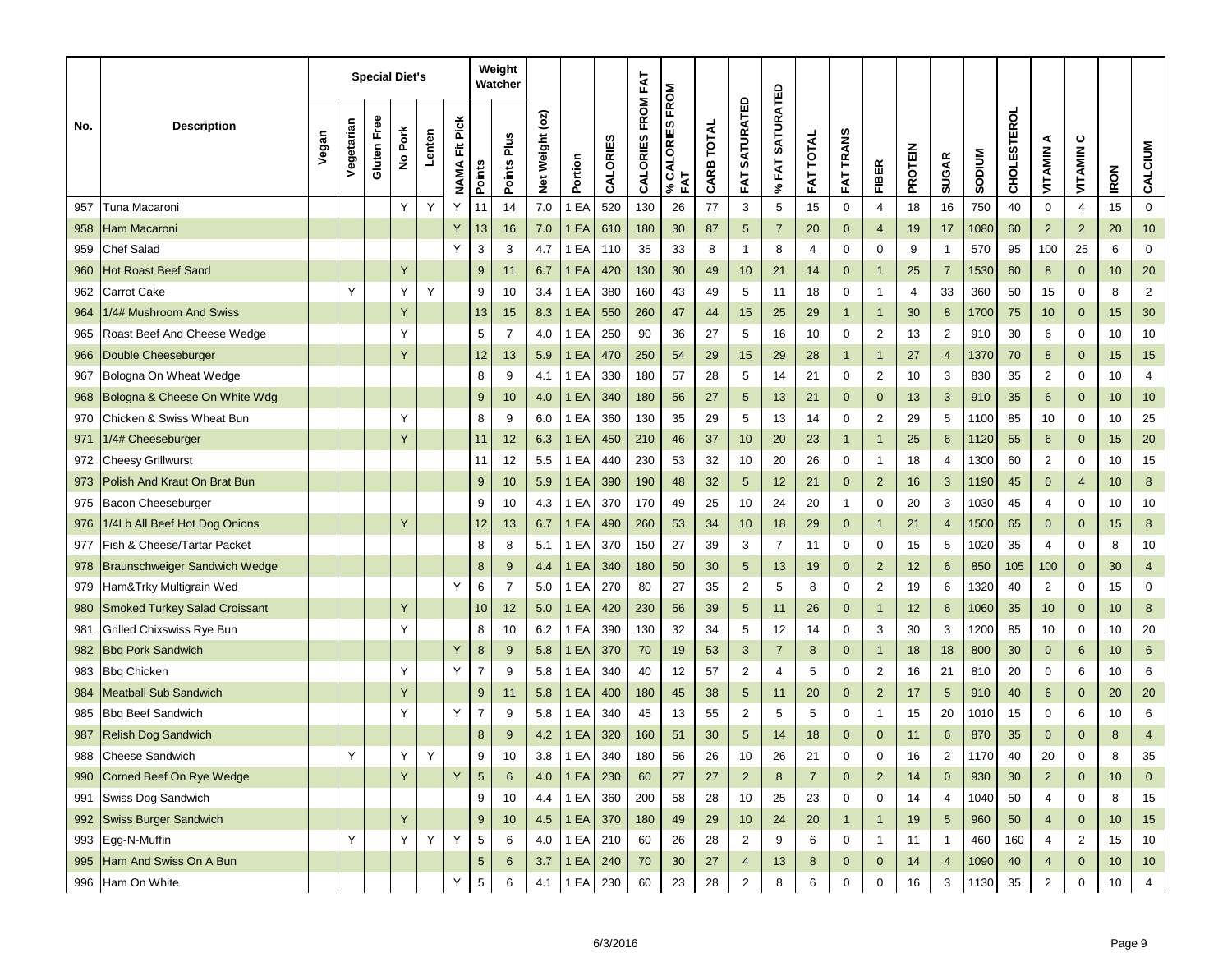|      |                                          |       |            |             | <b>Special Diet's</b> |        |                          |                | Weight<br>Watcher |                 |              |          |                   |                        |            |                          |                                 |                     |                  |                         |                |                |               |                    |                 |              |                |                |
|------|------------------------------------------|-------|------------|-------------|-----------------------|--------|--------------------------|----------------|-------------------|-----------------|--------------|----------|-------------------|------------------------|------------|--------------------------|---------------------------------|---------------------|------------------|-------------------------|----------------|----------------|---------------|--------------------|-----------------|--------------|----------------|----------------|
| No.  | <b>Description</b>                       | Vegan | Vegetarian | Gluten Free | No Pork               | Lenten | Pick<br>Ë<br><b>NAMA</b> | <b>Points</b>  | Plus<br>Points    | Net Weight (oz) | Portion      | CALORIES | CALORIES FROM FAT | % CALORIES FROM<br>FAT | CARB TOTAL | <b>SATURATED</b><br>FAT. | <b>SATURATED</b><br><b>%FAT</b> | <b>TOTAL</b><br>FAT | <b>FAT TRANS</b> | <b>FIBER</b>            | <b>PROTEIN</b> | <b>SUGAR</b>   | <b>SODIUM</b> | <b>CHOLESTEROL</b> | ⋖<br>VITAMIN    | ပ<br>VITAMIN | <b>IRON</b>    | CALCIUM        |
| 997  | Ham & Turkey On Rye Wedge                |       |            |             |                       |        |                          | 5              | 6                 | 4.5             | EA           | 240      | 60                | 23                     | 29         | $\overline{2}$           | 6                               | 6                   | $\mathbf{0}$     | $\overline{2}$          | 16             | $\mathbf{1}$   | 1340          | 40                 | $\overline{2}$  | $\mathbf{0}$ | 8              | $\overline{0}$ |
| 998  | Ham And Cheese Rye Wedge                 |       |            |             |                       |        |                          | 5              | $\overline{7}$    | 3.9             | 1 EA         | 250      | 90                | 36                     | 28         | 4                        | 14                              | 10                  | 0                | $\overline{\mathbf{c}}$ | 14             | $\mathbf{1}$   | 1170          | 35                 | 6               | $\mathbf 0$  | 6              | 8              |
| 999  | <b>Polish Plain</b>                      |       |            |             |                       |        |                          | 9              | 10                | 4.9             | 1 EA         | 380      | 190               | 50                     | 31         | 5                        | 12                              | 21                  | $\mathbf{0}$     | $\mathbf{1}$            | 16             | $\overline{2}$ | 1020          | 45                 | $\mathbf 0$     | $\mathbf{0}$ | 10             | 8              |
| 1011 | Pepperoni Pizza                          |       |            |             | Υ                     |        | Y                        | 5              | $\overline{7}$    | 4.6             | 1 EA         | 270      | 80                | 30                     | 33         | 3                        | 10                              | 9                   | 0                | 4                       | 15             | 5              | 810           | 15                 | 10              | 0            | 30             | 20             |
| 1012 | Western Breakfast Bagel                  |       |            |             |                       |        |                          | 11             | 13                | 10.1            | EA           | 500      | 140               | 27                     | 66         | 5                        | 9                               | 15                  | $\mathbf 0$      | $\overline{2}$          | 28             | 5              | 1610          | 410                | 8               | 15           | 25             | 20             |
| 1013 | Turkey Sausage Pizza                     |       |            |             | Υ                     |        |                          | $\overline{7}$ | 9                 | 5.8             | EA           | 350      | 100               | 28                     | 43         | 5                        | 13                              | 11                  | 0                | 9                       | 20             | 4              | 960           | 15                 | 6               | $\mathbf 0$  | 20             | 25             |
| 1014 | <b>Asian Noodle Salad</b>                |       |            |             | Y                     |        | Y                        | $\overline{4}$ | 5                 | 8.5             | EA           | 210      | 70                | 30                     | 28         | $\mathbf{1}$             | $\overline{4}$                  | $\overline{7}$      | $\mathbf{0}$     | $\overline{2}$          | 8              | 15             | 590           | 15                 | 10              | 50           | $\overline{4}$ | $\mathbf 0$    |
| 1015 | Cobb Salad Mm Black                      |       |            |             |                       |        |                          | 5              | 6                 | 7.2             | EA           | 220      | 100               | 45                     | 12         | 3                        | 12                              | 11                  | 0                | 0                       | 17             | 1              | 690           | 130                | 150             | 40           | 8              | 2              |
| 1016 | <b>Enchilada Chicken</b>                 |       |            | Y           | Y                     |        |                          | 8              | 10                | 10.2            | EA           | 390      | 130               | 35                     | 33         | 5                        | 12                              | 15                  | $\mathbf 0$      | 3                       | 28             | $\mathbf{1}$   | 1280          | 85                 | 25              | 15           | 8              | 25             |
| 1018 | Smothered Top Rnd With Hash              |       |            |             | Υ                     |        |                          | $\overline{7}$ | 8                 | 7.3             | 1 EA         | 290      | 140               | 50                     | 18         | 5                        | 16                              | 16                  | 0                | $\overline{\mathbf{c}}$ | 18             | 0              | 1140          | 55                 | 4               | 8            | 10             | $10$           |
| 1019 | <b>Smothered Burger Burrito</b>          |       |            |             |                       |        |                          | 15             | 18                | 12.0            | EA           | 660      | 330               | 50                     | 51         | 15                       | 20                              | 37                  | $\mathbf{1}$     | 5                       | 32             | $\mathbf{1}$   | 1770          | 75                 | 10              | 10           | 25             | 45             |
| 1020 | Gourmet Ham & Prov Marble Rye            |       |            |             |                       |        |                          | 11             | 13                | 9.0             | 1 EA         | 510      | 190               | 35                     | 47         | 5                        | 9                               | 20                  | 0                | 4                       | 31             | 3              | 2620          | 90                 | 40              | 6            | 20             | 20             |
| 1021 | <b>Gourmet Trkey &amp; Cheddar Wheat</b> |       |            |             | Y                     |        |                          | 12             | 14                | 9.3             | EA           | 530      | 200               | 39                     | 48         | 5                        | 8                               | 23                  | $\mathbf 0$      | $\overline{2}$          | 30             | 8              | 2180          | 90                 | 40              | 6            | 15             | 25             |
| 1022 | Ham & Cheese Biscuit                     |       |            |             |                       |        |                          | 11             | 12                | 5.1             | EA           | 440      | 220               | 49                     | 37         | 20                       | 41                              | 24                  | 0                | 1                       | 17             | 4              | 1910          | 45                 | 4               | 0            | 15             | 10             |
| 1023 | 1/4# Cuban Burger                        |       |            |             |                       |        |                          | 12             | 14                | 8.1             | EA           | 530      | 230               | 42                     | 41         | 10                       | 17                              | 25                  | $\mathbf{1}$     | $\overline{1}$          | 35             | 4              | 2000          | 85                 | 6               | $\mathbf 0$  | 20             | 15             |
| 1024 | 1/4# Angry Burger                        |       |            |             |                       |        |                          | 11             | 12                | 5.7             | EA           | 460      | 250               | 53                     | 26         | 10                       | 20                              | 27                  | $\mathbf{1}$     | 0                       | 27             | 3              | 1180          | 75                 | 10              | 0            | 15             | 25             |
| 1025 | Chipotle Bacon Burger                    |       |            |             |                       |        |                          | 10             | 11                | 4.3             | EA           | 410      | 220               | 57                     | 26         | 5                        | 11                              | 26                  | $\mathbf{1}$     | $\mathbf 0$             | 18             | 3              | 890           | 45                 | 0               | $\mathbf 0$  | 10             | $\overline{4}$ |
|      | 1026 Philly Burger                       |       |            |             |                       |        |                          | 8              | 9                 | 5.1             | 1 EA         | 340      | 150               | 45                     | 27         | 5                        | 13                              | 17                  | $\mathbf{1}$     | 0                       | 18             | 5              | 760           | 40                 | 2               | 20           | 10             | 10             |
|      | 1027 Chix Cordon Bleu Snacker            |       |            |             |                       |        |                          | 8              | 10                | 4.6             | EA           | 360      | 150               | 43                     | 35         | 5                        | 13                              | 17                  | $\mathbf 0$      | $\mathbf{1}$            | 18             | 4              | 1110          | 40                 | $\overline{4}$  | $\mathbf{0}$ | 10             | 15             |
|      | 1028 Big Mouth Cheeseburger              |       |            |             | Υ                     |        |                          | 16             | 17                | 8.6             | 1 EA         | 660      | 340               | 52                     | 39         | 15                       | 20                              | 38                  | 2                | 4                       | 40             | 4              | 2010          | 105                | 10              | 0            | 30             | 25             |
| 1029 | Chicken Fajita Sandwich                  |       |            |             |                       |        |                          | 8              | 9                 | 6.4             | EA           | 340      | 110               | 32                     | 28         | 5                        | 12                              | 12                  | $\mathbf 0$      | $\mathbf 0$             | 27             | 4              | 740           | 75                 | 6               | 20           | 8              | 20             |
|      | 1030 Monterey Chicken Wrap               |       |            |             |                       |        |                          | 9              | 10                | 6.5             | EA           | 380      | 160               | 40                     | 38         | 10                       | 24                              | 17                  | 0                | 2                       | 19             | $\mathbf{1}$   | 780           | 50                 | 60              | 15           | 10             | 20             |
| 1037 | <b>Carrot Snack Pack</b>                 | Y     | Y          | Y           | Υ                     | Y      | Y                        | $\overline{0}$ | $\mathbf{1}$      | 5.5             | EA           | 60       | $\mathbf{0}$      | $\mathbf 0$            | 15         | $\mathbf 0$              | $\mathbf 0$                     | 0                   | $\mathbf 0$      | 4                       | $\overline{2}$ | 9              | 120           | $\mathbf 0$        | 220             | 20           | $\mathbf 0$    | $\overline{4}$ |
| 1038 | <b>Classic Cheese Burger</b>             |       |            |             | Υ                     |        |                          | $\overline{7}$ | 8                 | 4.7             | EA           | 300      | 130               | 45                     | 28         | 5                        | 15                              | 15                  | 0                | 1                       | 15             | 4              | 780           | 35                 | 30              | 10           | 10             | 10             |
| 1039 | <b>Grilled Patty Melt W/Onions</b>       |       |            |             | Υ                     |        |                          | 10             | 11                | 4.8             | EA           | 400      | 210               | 54                     | 29         | 10                       | 23                              | 24                  | $\overline{2}$   | $\overline{2}$          | 19             | $\mathbf{1}$   | 1000          | 50                 | 6               | $\mathbf 0$  | 10             | 10             |
|      | 1040 Works Dog                           |       |            |             |                       |        |                          | 8              | 9                 | 4.2             | 1 EA         | 330      | 170               | 52                     | 27         | 5                        | 14                              | 19                  | 0                | 0                       | 12             | 4              | 990           | 35                 | 4               | 0            | 6              | 10             |
|      | 1042 Buffalo Chicken Salad Wedge         |       |            |             |                       |        |                          | 5              | 6                 | 4.4             | 1EA          | 210      | 50                | 26                     | 29         | $\mathbf{1}$             | $\overline{c}$                  | 6                   |                  |                         | 14             | $\sqrt{3}$     | 950           | 20                 | $6\phantom{1}$  |              | 10             |                |
|      | 1043 Texmex Breakfast Sandwich           |       |            |             | Υ                     |        |                          | 9              | 10                | 6.5             | 1 EA         | 390      | 170               | 44                     | 35         | 5                        | 12                              | 19                  | $\mathbf{1}$     | 1                       | 17             | 3              | 1130          | 160                | 25              | 0            | 15             | 25             |
|      | 1044 Loaded Chicken Burrito              |       |            |             | Y                     |        | Y                        | $ 10\rangle$   | 12                |                 | 10.5 $1 E A$ | 470      | 130               | 27                     | 62         | 5                        | 10                              | 14                  | $\mathbf 0$      | 6                       | 23             | $2^{\circ}$    | 1380          | 35                 | 10 <sup>°</sup> | 20           | 20             | 25             |
|      | 1045 Twin Biscuits                       |       |            |             |                       |        |                          | $\overline{7}$ | 8                 | 3.5             | 1 EA         | 310      | 150               | 49                     | 31         | 4                        | 10                              | 17                  | 0                | $\overline{c}$          | 8              | 4              | 830           | 20                 | 0               | 0            | 10             | 0              |
|      | 1047 Chorizo W/Spanish Rice              |       |            | Y           |                       |        |                          | 12             | 14                |                 | $10.2$ 1 EA  | 520      | 240               | 45                     | 52         | 10                       | 17                              | 26                  | $\mathbf 0$      | $\overline{2}$          | 17             | 3              | 1390          | 60                 | 15              | 15           | 15             | 10             |
|      | 1049 Gourmet Italian Sub                 |       |            |             |                       |        |                          | 24             | 27                |                 | 13.0 1 EA    | 1020     | 470               | 46                     | 79         | 20                       | 18                              | 52                  | 0                | 4                       | 53             | 6              | 4010          | 150                | 10              | 20           | 30             | 25             |
|      | 1052 Chef Salad Mm Black                 |       |            |             |                       |        |                          | $6\phantom{a}$ | 6                 | $7.1$           | 1EA          | 250      | 120               | 47                     | $10$       | $5\phantom{.0}$          | $18$                            | $13$                | $\pmb{0}$        | $\pmb{0}$               | 20             | $\mathbf{1}$   |               | 1150 145           | 150             | $30\,$       | $\bf 8$        | $20\,$         |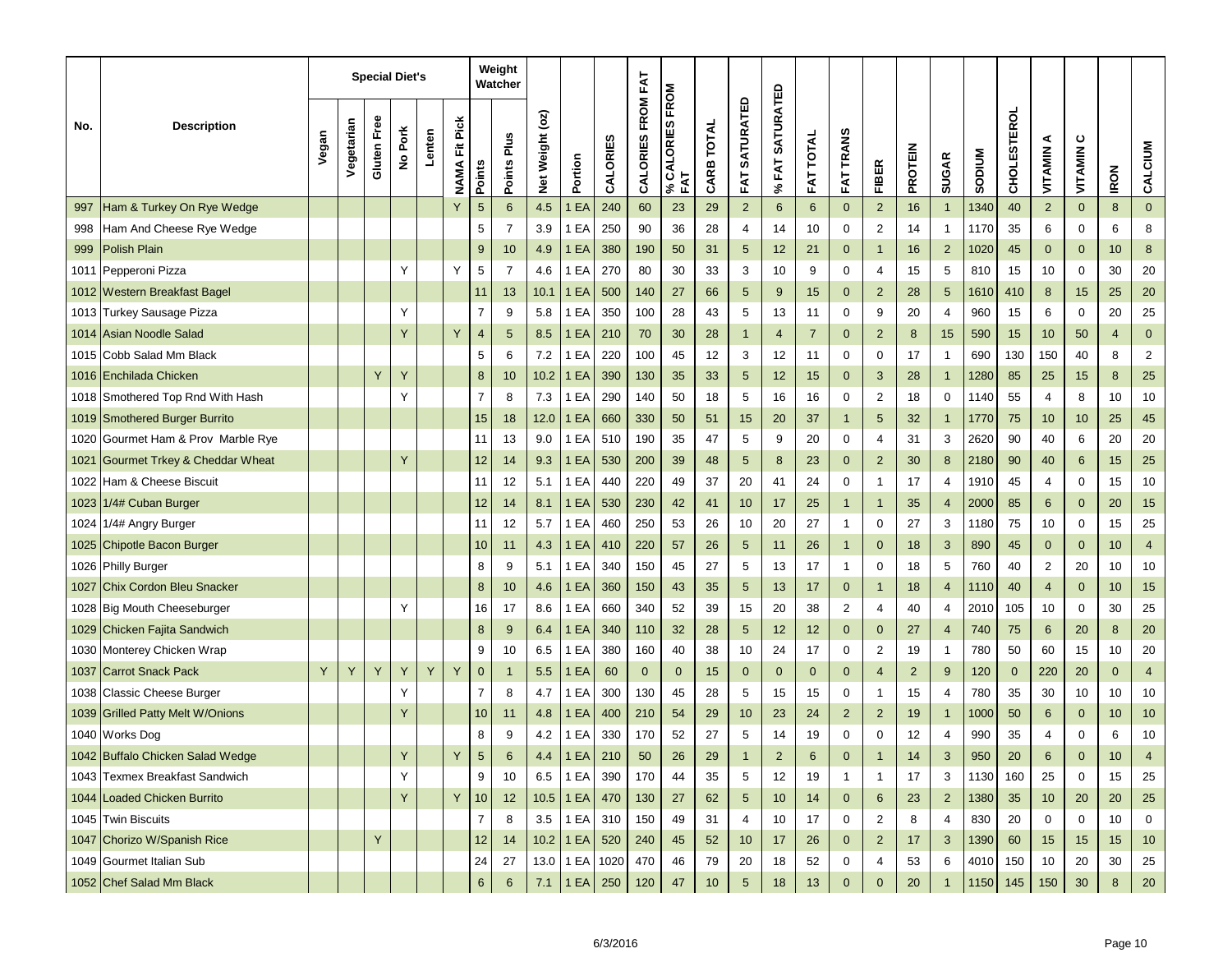|      |                                     |       |            |             | <b>Special Diet's</b> |        |                          |                  | Weight<br>Watcher |                 |         |          |                   |                        |                |                         |                                 |                     |                  |                         |                |                |               |                    |              |              |             |                         |
|------|-------------------------------------|-------|------------|-------------|-----------------------|--------|--------------------------|------------------|-------------------|-----------------|---------|----------|-------------------|------------------------|----------------|-------------------------|---------------------------------|---------------------|------------------|-------------------------|----------------|----------------|---------------|--------------------|--------------|--------------|-------------|-------------------------|
| No.  | <b>Description</b>                  | Vegan | Vegetarian | Gluten Free | No Pork               | Lenten | Pick<br>Ë<br><b>NAMA</b> | Points           | Points Plus       | Net Weight (oz) | Portion | CALORIES | CALORIES FROM FAT | % CALORIES FROM<br>FAT | CARB TOTAL     | <b>SATURATED</b><br>FAT | <b>SATURATED</b><br><b>%FAT</b> | <b>TOTAL</b><br>FAT | <b>FAT TRANS</b> | <b>FIBER</b>            | <b>PROTEIN</b> | <b>SUGAR</b>   | <b>SODIUM</b> | <b>CHOLESTEROL</b> | ⋖<br>VITAMIN | ပ<br>VITAMIN | <b>IRON</b> | CALCIUM                 |
| 1053 | Gourmet Italian Wrap                |       |            |             |                       |        |                          | 21               | 23                | 10.4            | EA      | 870      | 460               | 54                     | 57             | 20                      | 21                              | 52                  | $\mathbf 0$      | $\overline{\mathbf{c}}$ | 40             | 3              | 3520          | 120                | 15           | 8            | 30          | 35                      |
|      | 1054 Buffalo Snacker                |       |            |             | Y                     |        | Y                        | 6                | $\overline{7}$    | 3.3             | EA      | 260      | 90                | 35                     | 32             | $\overline{2}$          | 5                               | 10 <sup>1</sup>     | $\mathbf 0$      | $\mathbf{1}$            | 11             | 3              | 560           | 20                 | $\mathbf 0$  | $\mathbf 0$  | 10          | $\boldsymbol{8}$        |
| 1055 | Turkey Kaiser                       |       |            |             | Υ                     |        |                          | 6                | 8                 | 6.1             | 1 EA    | 290      | 45                | 16                     | 44             | $\overline{1}$          | 3                               | 5                   | 0                | 1                       | 17             | 7              | 1540          | 40                 | 0            | 4            | 15          | 6                       |
| 1057 | <b>Loaded Pork Burrito</b>          |       |            |             |                       |        |                          | 11               | 13                | 8.5             | 1 EA    | 500      | 190               | 36                     | 57             | 10                      | 18                              | 20                  | $\mathbf 0$      | 5                       | 21             | $6\phantom{1}$ | 1070          | 45                 | 8            | 15           | 15          | 30                      |
| 1058 | Italian Bomber                      |       |            |             | Υ                     |        | Y                        | 8                | 10                | 7.3             | 1 EA    | 370      | 80                | 19                     | 45             | 3                       | 6                               | 8                   | 0                | 1                       | 29             | 6              | 1120          | 40                 | 6            | 15           | 20          | 20                      |
| 1060 | Sausage Egg Chs Biscuit Twins       |       |            |             |                       |        |                          | 9                | 10                | 4.6             | 1 EA    | 360      | 180               | 53                     | 31             | 5                       | 13                              | 21                  | $\mathbf 0$      | $\overline{c}$          | 11             | 4              | 1010          | 85                 | $\mathbf 0$  | $\mathbf 0$  | 10          | $\overline{4}$          |
|      | 1061 Fried Bologna Sandwich         |       |            |             |                       |        |                          | 9                | 10                | 4.5             | EA      | 360      | 200               | 58                     | 30             | 5                       | 13                              | 23                  | 0                | 1                       | 12             | 5              | 930           | 45                 | 0            | 0            | 8           | $\overline{2}$          |
| 1062 | Chicken Spinach Mm Black            |       |            |             |                       |        |                          | 5                | 6                 | 5.0             | EA      | 240      | 120               | 49                     | $9\,$          | 5                       | 19                              | 13                  | $\mathbf 0$      | $\overline{2}$          | 21             | $\mathbf{0}$   | 810           | 115                | 110          | 25           | 15          | 20                      |
| 1063 | Egg Salad Deluxe                    |       | Υ          |             | Υ                     | Y      |                          | 8                | 10                | 6.9             | EA      | 370      | 160               | 41                     | 37             | 5                       | 11                              | 17                  | 0                | $\overline{\mathbf{c}}$ | 19             | 10             | 800           | 360                | 35           | 4            | 20          | 6                       |
|      | 1064 Chicken Salad Deluxe           |       |            |             | Y                     |        | Y                        | $\boldsymbol{8}$ | 10                | 6.9             | EA      | 370      | 130               | 34                     | 43             | 3                       | 6                               | 14                  | $\mathbf 0$      | 3                       | 23             | 13             | 820           | 60                 | 25           | 6            | 15          | $\mathbf 0$             |
| 1065 | Tuna Salad Deluxe                   |       |            |             | Υ                     | Y      | Y                        | $\overline{7}$   | 9                 | 6.9             | EA      | 340      | 120               | 34                     | 43             | $\overline{2}$          | 5                               | 13                  | 0                | 4                       | 19             | 14             | 730           | 30                 | 25           | 6            | 10          | $\mathbf 0$             |
| 1066 | Caesar SId Mm Black                 |       |            |             | Y                     |        |                          | 5                | $\sqrt{5}$        | 6.0             | 1 EA    | 200      | 100               | 45                     | $\overline{7}$ | $\overline{4}$          | 16                              | 10                  | $\mathbf 0$      | $\mathbf 0$             | 15             | $\mathbf 0$    | 520           | 110                | 150          | 30           | 6           | 15                      |
| 1067 | Peach Yogurt Parfait                |       | Y          | Υ           | Υ                     | Y      | Y                        | 4                | 6                 | 8.5             | EA      | 210      | 15                | 6                      | 43             | 0                       | 0                               | 2                   | 0                | $\overline{\mathbf{c}}$ | 8              | 20             | 160           | $\overline{4}$     | 25           | 80           | 6           | 20                      |
|      | 1068 Strawberry Yogurt Parfait      |       | Υ          | Y           | Y                     | Υ      | Y                        | 4                | $\sqrt{5}$        | 8.5             | EA      | 210      | 15                | 6                      | 40             | $\mathbf 0$             | $\mathbf 0$                     | $\overline{2}$      | $\mathbf 0$      | 3                       | 8              | 21             | 160           | $\overline{4}$     | 25           | 25           | 8           | 20                      |
|      | 1069 Mixberry Yogurt Parfait        |       | Y          | Υ           | Y                     | Υ      | Y                        | 4                | 6                 | 8.5             | EA      | 220      | 15                | 6                      | 43             | 0                       | 0                               | 2                   | 0                | 3                       | 8              | 21             | 160           | $\overline{4}$     | 25           | 15           | 6           | 20                      |
|      | 1073 Egg Salad Croissant Deluxe     |       | Y          |             | Y                     | Y      |                          | 11               | 13                | 7.0             | EA      | 460      | 230               | 51                     | 40             | 10                      | 20                              | 26                  | $\mathbf 0$      | 1                       | 17             | 10             | 790           | 360                | 45           | 4            | 20          | 15                      |
| 1077 | Gourmet Ham Havarti Pretzel         |       |            |             |                       |        |                          | 9                | 10                | 7.6             | EA      | 390      | 110               | 30                     | 44             | 4                       | 8                               | 13                  | 0                | 1                       | 25             | 6              | 1770          | 65                 | 50           | 8            | 15          | $\overline{\mathbf{c}}$ |
|      | 1079 Monte Cristo                   |       |            |             |                       |        |                          | 8                | 10                | 7.2             | EA      | 370      | 100               | 29                     | 40             | 5                       | 12                              | 12                  | $\mathbf 0$      | $\overline{1}$          | 25             | 15             | 1690          | 115                | 6            | $\mathbf 0$  | 15          | 20                      |
|      | 1080 Hot Beef & Gravy               |       |            |             |                       |        | Y                        | 6                | $\overline{7}$    | 5.5             | EA      | 280      | 50                | 19                     | 40             | 2                       | 6                               | 6                   | 0                | 1                       | 16             | 3              | 910           | 20                 | 0            | 0            | 15          | 6                       |
| 1081 | Eggs Canadian Ham Potatoes          |       |            | Y           |                       |        |                          | 9                | 9                 | 8.6             | EA      | 380      | 190               | 47                     | 17             | 5                       | 12                              | 20                  | $\mathbf 0$      | -1                      | 26             | 4              | 1200          | 520                | 15           | 15           | 20          | 10                      |
| 1082 | Turkey Bacon Ranch Wedge            |       |            |             |                       |        |                          | 8                | 9                 | 4.6             | EA      | 320      | 150               | 48                     | 30             | 4                       | 10                              | 17                  | 0                | 0                       | 15             | 3              | 1190          | 35                 | 2            | 0            | 10          | 6                       |
| 1083 | <b>Gyro Flatbread Sandwich</b>      |       |            |             | Y                     |        | Y                        | 10               | 12                | 7.8             | EA      | 460      | 180               | 35                     | 54             | 5                       | 10                              | 18                  | $\mathbf 0$      | 3                       | 16             | 4              | 1010          | 25                 | 8            | 25           | 25          | 10                      |
|      | 1084 Kielbasa Biscuit               |       |            |             |                       |        |                          | 15               | 16                | 6.7             | EA      | 590      | 350               | 59                     | 38             | 25                      | 38                              | 39                  | 0                | 1                       | 19             | 4              | 1620          | 190                | 8            | 0            | 15          | 15                      |
| 1085 | <b>Caramelized Chicken Burger</b>   |       |            |             |                       |        | Y                        | 9                | 11                | 8.0             | EA      | 440      | 110               | 25                     | 51             | 3                       | 6                               | 12                  | $\mathbf 0$      | 3                       | 28             | 4              | 1000          | 85                 | 0            | 25           | 30          | $\overline{2}$          |
| 1086 | <b>Turkey Patty Sandwich</b>        |       |            |             |                       |        |                          | 10               | 12                | 9.0             | EA      | 460      | 130               | 27                     | 54             | 4                       | 8                               | 14                  | 0                | 2                       | 28             | 6              | 1520          | 55                 | 4            | 30           | 30          | $\overline{c}$          |
|      | 1087 Chicken & Dumpling Soup        |       |            |             | Y                     |        | Y                        | $\overline{4}$   | 6                 | 6.5             | EA      | 200      | 60                | 32                     | 29             | $\mathbf{1}$            | 5                               | $\overline{7}$      | $\Omega$         | 1                       | 8              | 3              | 1060          | 30                 | 10           | $\mathbf 0$  | 4           | $\overline{4}$          |
|      | 1088 Chicken Noodle Soup            |       |            |             |                       |        | Y                        | 3                | 4                 | 6.5             | 1 EA    | 170      | 30                | 16                     | 28             | $\mathsf{U}$            | O                               | 3                   | O                | $\mathbf{z}$            | 9              | 1              | 880           | 30                 | 4            | 0            | 6           |                         |
|      | 1089 Spicy Chili Beans Soup         |       |            |             | Y                     |        | $\sf Y$                  | $\overline{4}$   | 6                 | 6.5             | 1 EA    | 230      | 60                | 27                     | 30             | $\overline{2}$          | 8                               | $\overline{7}$      | 0                | 5                       | 13             | 4              | 980           | 20                 | 40           | 15           | 15          | 4                       |
|      | 1090 Chicken Wild Rice Soup         |       |            |             | Υ                     |        | Y                        | 4                | 5                 | 6.5             | 1 EA    | 170      | 50                | 26                     | 25             | $\overline{2}$          | 11                              | 5                   | 0                | 1                       | 8              | $\overline{2}$ | 1000          | 15                 | 10           | $\mathbf 0$  | 0           | 4                       |
|      | 1091 Broccoli Cheese Soup           |       |            |             | Y                     |        |                          | 6                | $\overline{7}$    | 6.5             | 1EA     | 260      | 160               | 62                     | 18             | 5                       | 17                              | 18                  | $\mathbf 0$      | $\overline{2}$          | 8              | 3              | 950           | 25                 | $\mathbf 0$  | 8            | $\mathbf 0$ | 15                      |
|      | 1094 Gourmet Ham Muenster Fitbrd    |       |            |             |                       |        |                          | 13               | 15                | 9.8             | 1 EA    | 560      | 230               | 40                     | 53             | 10                      | 16                              | 25                  | 0                | 3                       | 28             | $\overline{7}$ | 1510          | 75                 | 60           | 25           | 25          | 30                      |
|      | 1095 Chicken Sld Flatbread Sandwich |       |            |             | Y                     |        | Υ                        | 9                | 12                | 9.4             | 1EA     | 450      | 120               | 26                     | 59             | 3                       | $\sqrt{5}$                      | 13 <sub>2</sub>     | 0                | 3                       | 23             | 11             | 1130          | 60                 | 60           | 30           | 25          | 8                       |
|      | 1096 Trky Sws Bcn Fltbrd Sandwich   |       |            |             |                       |        |                          | 14               | 16                | 10.7            | 1 EA    | 620      | 200               | 36                     | 65             | 10                      | 15                              | 25                  | $\mathbf 0$      | 3                       | 31             | 13             | 2780          | 90                 | 70           | 25           | 25          | 25                      |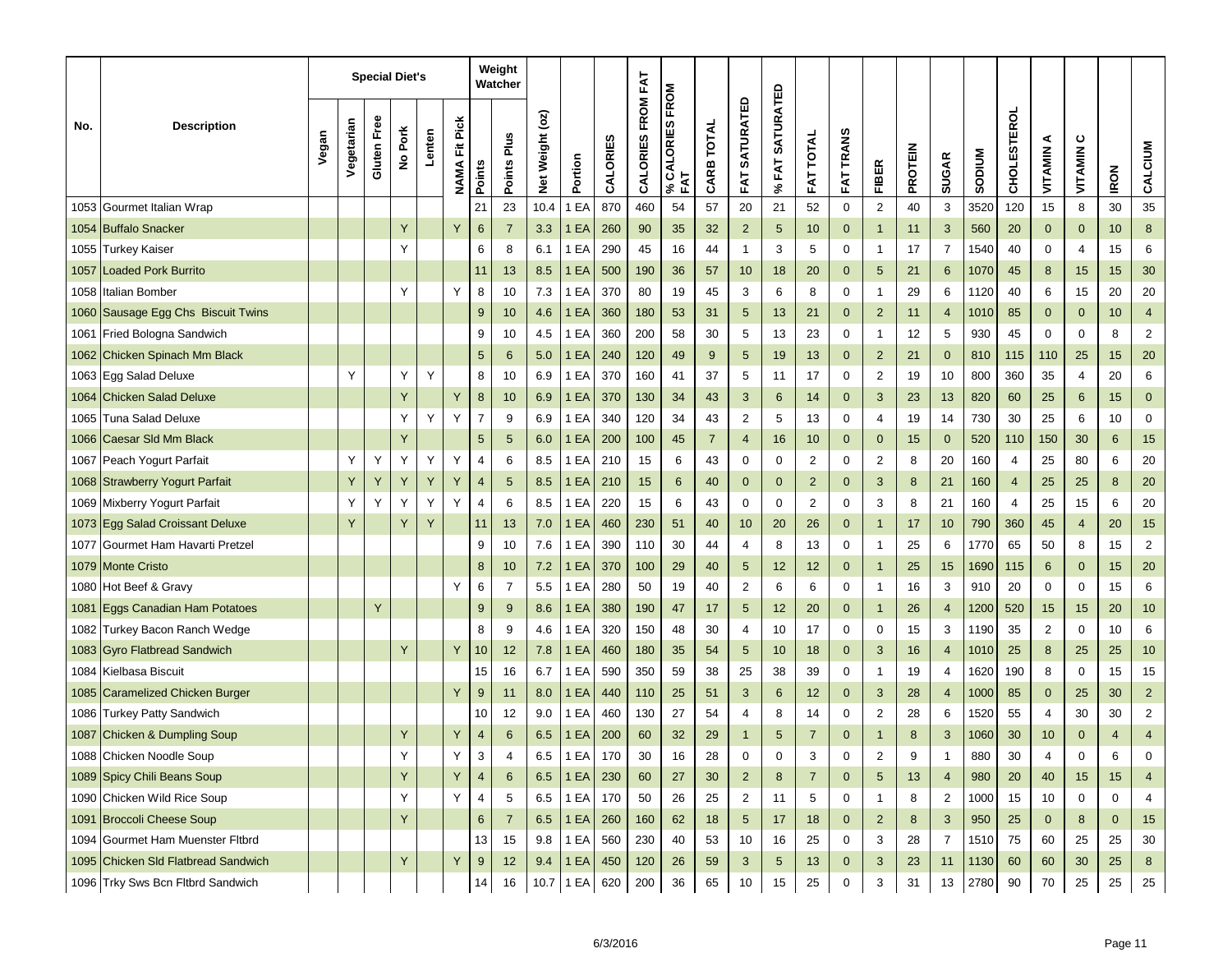|      |                                     |       |            |             | <b>Special Diet's</b> |        |                          |                | Weight<br>Watcher |                 |               |          |                   |                        |            |                         |                                 |                     |                  |                         |                |                 |               |                    |                |                |             |                |
|------|-------------------------------------|-------|------------|-------------|-----------------------|--------|--------------------------|----------------|-------------------|-----------------|---------------|----------|-------------------|------------------------|------------|-------------------------|---------------------------------|---------------------|------------------|-------------------------|----------------|-----------------|---------------|--------------------|----------------|----------------|-------------|----------------|
| No.  | <b>Description</b>                  | Vegan | Vegetarian | Gluten Free | No Pork               | Lenten | Pick<br>Ë<br><b>NAMA</b> | Points         | Points Plus       | Net Weight (oz) | Portion       | CALORIES | CALORIES FROM FAT | % CALORIES FROM<br>FAT | CARB TOTAL | <b>SATURATED</b><br>FAT | <b>SATURATED</b><br><b>%FAT</b> | <b>TOTAL</b><br>FAT | <b>FAT TRANS</b> | <b>FIBER</b>            | <b>PROTEIN</b> | <b>SUGAR</b>    | <b>SODIUM</b> | <b>CHOLESTEROL</b> | ⋖<br>VITAMIN   | ပ<br>VITAMIN   | <b>IRON</b> | CALCIUM        |
| 1097 | Smkd Trky Havrti Fltbrd Sndwch      |       |            |             | Y                     |        |                          | 12             | 13                | 9.8             | EA            | 550      | 230               | 39                     | 49         | 5                       | 8                               | 24                  | $\mathbf{0}$     | $\sqrt{3}$              | 15             | $\overline{2}$  | 1600          | 70                 | 60             | 25             | 25          | 15             |
| 1098 | Chili Chorizo Pretzel Bun           |       |            |             |                       |        |                          | 15             | 16                | 7.4             | 1 EA          | 600      | 320               | 54                     | 46         | 10                      | 15                              | 36                  | 0                | $\overline{\mathbf{c}}$ | 26             | 5               | 1370          | 90                 | 15             | $\mathbf 0$    | 20          | 10             |
| 1099 | <b>Classic Footlong</b>             |       |            |             |                       |        |                          | 23             | 26                | 12.8            | 1 EA          | 970      | 450               | 46                     | 79         | 20                      | 19                              | 50                  | $\mathbf 0$      | 3                       | 50             | 5               | 3820          | 155                | 8              | $\mathbf 0$    | 30          | 25             |
| 1101 | Turkey 4" Wheat                     |       |            |             | Υ                     |        | Y                        | 4              | 5                 | 4.6             | 1 EA          | 200      | 15                | 7                      | 23         | 0                       | 0                               | 2                   | 0                | 1                       | 22             | $\overline{2}$  | 550           | 10                 | 0              | 0              | 15          | $\mathbf 0$    |
| 1102 | Tuna Salad Wheat Bun                |       |            |             | Y                     | Υ      | Y                        | 5              | 6                 | 4.0             | EA            | 230      | 60                | 27                     | 31         | $\overline{2}$          | 6                               | $\overline{7}$      | $\mathbf 0$      | 3                       | 11             | 8               | 500           | 15                 | 0              | $\mathbf 0$    | 8           | 6              |
| 1103 | Chicken Salad 4" Wheat              |       |            |             | Υ                     |        | Y                        | 4              | 6                 | 3.6             | 1 EA          | 210      | 60                | 30                     | 27         | 2                       | 6                               | $\overline{7}$      | 0                | $\overline{\mathbf{c}}$ | 12             | 5               | 470           | 30                 | 0              | 0              | 8           | $\overline{2}$ |
|      | 1104 Pizzaburger                    |       |            |             | Y                     |        |                          | 9              | 11                | 5.3             | EA            | 380      | 180               | 50                     | 30         | 10                      | 24                              | 21                  | $\mathbf{1}$     | $\overline{2}$          | 22             | 5               | 940           | 45                 | 8              | $\mathbf 0$    | 15          | 20             |
| 1105 | Turkey Fajita Wrap                  |       |            |             | Υ                     |        |                          | 15             | 17                | 11.1            | 1 EA          | 650      | 230               | 37                     | 69         | 10                      | 14                              | 27                  | 0                | 3                       | 31             | 11              | 2410          | 85                 | 10             | 60             | 25          | 35             |
|      | 1106 Signature Sub                  |       |            |             |                       |        |                          | 13             | 16                | 10.9            | EA            | 630      | 160               | 24                     | 81         | 5                       | 7                               | 17                  | $\mathbf 0$      | 4                       | 33             | 6               | 2230          | 70                 | 8              | 25             | 20          | 20             |
|      | 1108 Ham & Swiss Sausage Dog        |       |            |             |                       |        |                          | 10             | 11                | 5.2             | 1 EA          | 420      | 220               | 51                     | 33         | 10                      | 21                              | 24                  | 0                | 1                       | 18             | 5               | 1030          | 50                 | 0              | 0              | 10          | 15             |
|      | 1109 Whole Wheat 4" Ham             |       |            |             |                       |        | Y                        | 3              | 5                 | 3.6             | EA            | 170      | 30                | 16                     | 24         | $\overline{1}$          | 5                               | 3                   | $\mathbf{0}$     | $\overline{1}$          | 14             | $\overline{2}$  | 1040          | 35                 | $\mathbf 0$    | $\mathbf{0}$   | 10          | $\mathbf 0$    |
| 1110 | <b>Ched Bcn Brat Pretzel</b>        |       |            |             |                       |        |                          | 13             | 15                | 5.9             | 1 EA          | 540      | 260               | 48                     | 49         | 10                      | 17                              | 29                  | 0                | $\overline{\mathbf{c}}$ | 21             | 5               | 1010          | 60                 | 4              | 0              | 20          | 15             |
|      | 1111   Pepjck Bcn Brgr Pretzel      |       |            |             |                       |        |                          | 15             | 17                | 7.0             | EA            | 620      | 310               | 49                     | 49         | 15                      | 22                              | 34                  | $\mathbf{1}$     | $\overline{2}$          | 33             | 4               | 1280          | 80                 | 8              | $\mathbf 0$    | 25          | 20             |
|      | 1112 Philly Flatbread Sandwich      |       |            |             | Υ                     |        | Y                        | $\overline{7}$ | 9                 | 7.6             | 1 EA          | 360      | 70                | 18                     | 49         | $\overline{\mathbf{c}}$ | 5                               | $\overline{7}$      | 0                | 3                       | 24             | 4               | 1120          | 40                 | 4              | 30             | 30          | 15             |
|      | 1113 Loaded Buffalo Chix Burrito    |       |            |             | Y                     |        |                          | 10             | 12                | 10.5            | 1 EA          | 470      | 120               | 25                     | 65         | 5                       | 10                              | 13                  | $\mathbf 0$      | 5                       | 20             | $\overline{2}$  | 2040          | 35                 | 15             | 8              | 40          | 20             |
|      | 1114 Loaded Chix Bcn Rnch Burrito   |       |            |             |                       |        |                          | 15             | 17                | 10.5            | 1 EA          | 660      | 300               | 45                     | 64         | 10                      | 14                              | 33                  | 0                | 5                       | 26             | 5               | 1730          | 55                 | 10             | 10             | 20          | 25             |
|      | 1115 Loaded White Chili Chs Burrito |       |            |             | Υ                     |        | Y                        | 10             | 12                | 10.5            | EA            | 480      | 140               | 28                     | 64         | 5                       | 9                               | 15                  | $\mathbf 0$      | $\overline{7}$          | 22             | $\overline{2}$  | 1440          | 35                 | 35             | 6              | 40          | 25             |
|      | 1116 Loaded Chili Cheese Burrito    |       |            |             | Υ                     |        |                          | 11             | 13                | 10.5            | 1 EA          | 500      | 170               | 32                     | 64         | 10                      | 18                              | 18                  | 0                | 8                       | 19             | 2               | 1480          | 25                 | 40             | 8              | 45          | 25             |
|      | 1117 Apple & Caramel Dipper         | Y     | Y          |             | Y                     | Υ      | Y                        | $\mathbf 1$    | $\mathbf{1}$      | 3.7             | EA            | 60       | $\mathbf 0$       | $\mathbf 0$            | 14         | $\mathbf 0$             | $\mathbf 0$                     | $\mathbf{0}$        | $\mathbf 0$      | 3                       | $\mathbf{0}$   | 11              | $\mathbf{0}$  | $\Omega$           | 0              | 8              | $\mathbf 0$ | $\mathbf 0$    |
| 1118 | Apple & Peanut Butter Dipper        | Υ     | Y          |             | Υ                     | Y      |                          | $\overline{7}$ | 8                 | 5.1             | EA            | 290      | 180               | 68                     | 21         | 5                       | 14                              | 22                  | 0                | 5                       | 9              | 13              | 200           | 0                  | 0              | 8              | 4           | 0              |
|      | 1119 Peaches & Cottage Cheese       |       | Υ          |             | Υ                     | Y      | Y                        | 3              | 3                 | 6.2             | EA            | 130      | 20                | 17                     | 15         | $\overline{2}$          | 10                              | 3                   | $\mathbf 0$      | $\mathbf 0$             | 13             | 12              | 420           | 15                 | 8              | $\overline{4}$ | $\mathbf 0$ | 10             |
|      | 1120 Key Lime Parfait               |       |            |             |                       |        |                          | 13             | 15                | 5.0             | 1 EA          | 520      | 330               | 64                     | 46         | 25                      | 43                              | 37                  | 0                | 0                       | 6              | 38              | 450           | 65                 | 15             | 15             | 0           | 6              |
|      | 1121 Celery & Peanut Butter Dipper  | Y     | Υ          |             | Y                     | Y      |                          | 6              | 8                 | 5.5             | EA            | 270      | 180               | 73                     | 14         | 5                       | 15                              | 22                  | $\mathbf 0$      | 5                       | 9              | $\overline{4}$  | 300           | $\mathbf 0$        | $\overline{2}$ | 15             | 6           | $\mathbf 0$    |
|      | 1122 Grapes & Cheese Cup            |       | Y          |             | Y                     | Y      |                          | $\overline{7}$ | 8                 | 5.8             | 1 EA          | 280      | 120               | 45                     | 28         | 10                      | 32                              | 14                  | 0                | 1                       | 13             | 17              | 340           | 45                 | 10             | 20             | 4           | $30\,$         |
|      | 1123 Spicy Chicken Biscuit          |       |            |             | Υ                     |        |                          | 14             | 15                | 5.7             | EA            | 570      | 300               | 54                     | 50         | 20                      | 32                              | 34                  | $\mathbf 0$      | 3                       | 16             | 3               | 1590          | 35                 | $\overline{2}$ | $\mathbf 0$    | 20          | 10             |
|      | 1124 Hummus & Pretzels              | Υ     | Υ          |             | Y                     | Y      | Υ                        | 5              | $\overline{7}$    | 4.5             | 1 EA          | 270      | 50                | 20                     | 47         | $\mathbf{1}$            | $\overline{2}$                  | 6                   | 0                | 5                       | 9              | 5               | 740           | 0                  | 0              | 10             | 6           | $\overline{2}$ |
|      | 1125 Loaded Breakfast Burrito       |       |            |             |                       |        |                          | 14             | 16                |                 | $10.0$   1 EA | 590      | 300               | 50                     | 50         | 15                      | 23                              | 33                  |                  | 4                       | 22             | $\mathbf 2$     | 1290          | 180                | 15             | 25             | 20          | 30             |
|      | 1135 Turkey & Mozza Focaccia        |       |            |             |                       |        |                          | 12             | 14                | 9.5             | 1 EA          | 530      | 200               | 41                     | 53         | 5                       | 8                               | 24                  | 0                | 3                       | 30             | 6               | 2080          | 75                 | 50             | 40             | 20          | 25             |
|      | 1136 Ham&Provolone Focaccia         |       |            |             |                       |        |                          | 13             | 14                | 8.1             | 1EA           | 550      | 230               | 43                     | 48         | 10                      | 16                              | 26                  | $\mathbf 0$      | $\overline{2}$          | 29             | 10 <sup>°</sup> | 1510          | 65                 | 35             | 20             | 20          | 20             |
|      | 1137 Italian Focaccia               |       |            |             |                       |        |                          | 13             | 14                | 8.3             | 1 EA          | 550      | 230               | 43                     | 45         | 10                      | 16                              | 26                  | 0                | 3                       | 33             | 7               | 2140          | 80                 | 25             | 25             | 20          | 35             |
|      | 1138 Honey Ham Sws Focaccia         |       |            |             |                       |        |                          | 13             | 15                | 8.6             | <b>1 EA</b>   | 580      | 190               | 37                     | 53         | 10                      | 16                              | 24                  | $\mathbf 0$      | $\overline{2}$          | 34             | 14              | 1750          | 75                 | 35             | 20             | 20          | 20             |
|      | 1139 Gourmet Dbl Bcn Chs Burger     |       |            |             |                       |        |                          | 17             | 19                | 8.5             | 1 EA          | 720      | 370               | 55                     | 35         | 20                      | 25                              | 44                  | 2                | 4                       | 47             | 4               | 2120          | 115                | 8              | 0              | 30          | 25             |
|      | 1140 Gourmet Chix Bcn Rnch Wrap     |       |            |             |                       |        |                          | 17             | 19                |                 | $11.3$ 1 EA   | 730      | 350               | 48                     | 58         | $15\,$                  | 18                              | 39                  | $\pmb{0}$        | $\overline{4}$          | 38             | 3 <sup>2</sup>  | 1660          | 90                 | 60             | 25             | 25          | $30\,$         |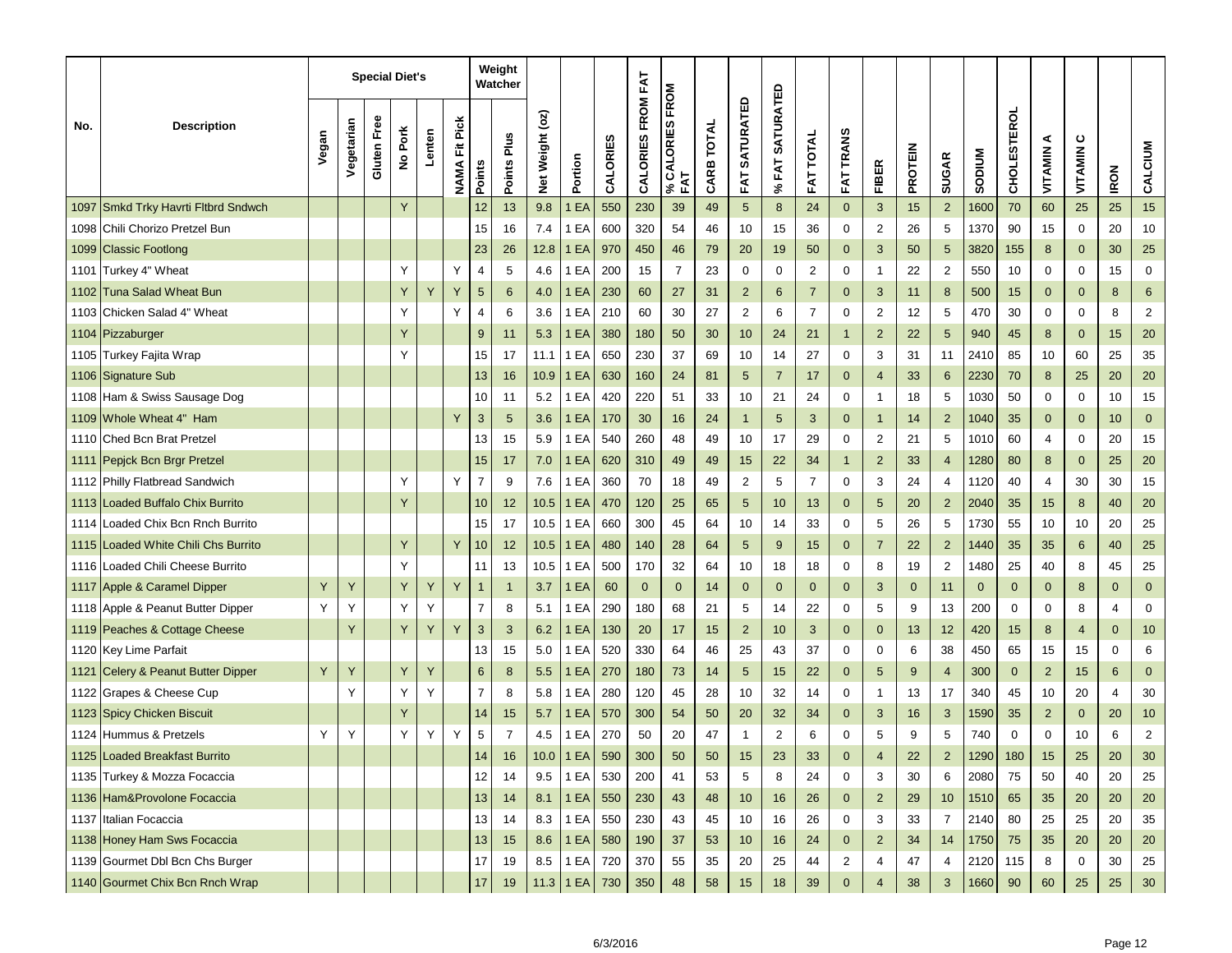|      | <b>Description</b>                  |  |            |             | <b>Special Diet's</b> |        |                          | Weight<br>Watcher |                |                 |             |          |                   | <b>FROM</b>       |                |                          |                                 |                     |                  |                |                |                         |               |                    |                 |                |                |                |
|------|-------------------------------------|--|------------|-------------|-----------------------|--------|--------------------------|-------------------|----------------|-----------------|-------------|----------|-------------------|-------------------|----------------|--------------------------|---------------------------------|---------------------|------------------|----------------|----------------|-------------------------|---------------|--------------------|-----------------|----------------|----------------|----------------|
| No.  |                                     |  | Vegetarian | Gluten Free | No Pork               | Lenten | Pick<br>Ë<br><b>NAMA</b> | Points            | Points Plus    | Net Weight (oz) | Portion     | CALORIES | CALORIES FROM FAT | % CALORIES<br>FAT | CARB TOTAL     | <b>SATURATED</b><br>FAT. | <b>SATURATED</b><br><b>%FAT</b> | <b>TOTAL</b><br>FAT | <b>FAT TRANS</b> | <b>FIBER</b>   | <b>PROTEIN</b> | <b>SUGAR</b>            | <b>NUMGOS</b> | <b>CHOLESTEROL</b> | ⋖<br>VITAMIN    | ပ<br>VITAMIN   | <b>IRON</b>    | CALCIUM        |
| 1141 | Stuffed Tomato Chicken Salad        |  |            |             |                       |        | Υ                        | 4                 | 6              | 9.1             | EA          | 210      | 70                | 34                | 26             | $\overline{2}$           | 6                               | 8                   | 0                | 5              | 13             | 5                       | 380           | 35                 | 100             | 140            | 15             | $\mathbf 0$    |
|      | 1142 Stuffed Tomato Tuna Salad      |  |            |             |                       |        | Y                        | $\overline{4}$    | 5              | 9.1             | EA          | 200      | 60                | 32                | 26             | $\overline{2}$           | $\overline{7}$                  | $\overline{7}$      | $\mathbf{0}$     | 5              | 11             | 6                       | 320           | 20                 | 100             | 140            | 15             | $\mathbf{0}$   |
| 1143 | Antipasto Rotini Pasta Salad        |  |            |             |                       |        | Y                        | 9                 | 11             | 6.0             | 1 EA        | 440      | 100               | 20                | 65             | 4                        | 7                               | 10                  | 0                | 3              | 15             | 6                       | 920           | 20                 | 4               | 2              | 25             | 6              |
| 1144 | Tuna Macaroni Pasta Salad           |  |            |             |                       |        | Y                        | 11                | 14             | 7.0             | 1 EA        | 520      | 130               | 26                | 77             | 3                        | 5                               | 15                  | $\mathbf{0}$     | 4              | 18             | 16                      | 750           | 40                 | $\mathbf 0$     | $\overline{4}$ | 15             | $\mathbf{0}$   |
| 1145 | Ham Macaroni Pasta Salad            |  |            |             |                       |        | Y                        | 13                | 16             | 7.0             | 1 EA        | 610      | 180               | 30                | 87             | 5                        | 7                               | 20                  | 0                | 4              | 19             | 17                      | 1080          | 60                 | 2               | 2              | 20             | 10             |
| 1146 | <b>Grilled Chicken And Cheddar</b>  |  |            |             |                       |        |                          | 9                 | 10             | 6.5             | 1 EA        | 400      | 100               | 25                | 43             | 5                        | 11                              | 11                  | $\mathbf 0$      | $\mathbf{1}$   | 33             | $\overline{2}$          | 1240          | 75                 | 4               | $\overline{c}$ | 25             | 20             |
|      | 1147 Fish Fillet W/ Cheddar On Rye  |  |            |             |                       |        |                          | 8                 | 9              | 5.4             | EA          | 390      | 150               | 25                | 44             | 5                        | 12                              | 11                  | 0                | 3              | 19             | $\overline{\mathbf{c}}$ | 970           | 40                 | 4               | 0              | 10             | 15             |
|      | 1501 Lsl Jumbo Ham & Cheese Wedge   |  |            |             |                       |        |                          | 9                 | 11             | 7.0             | EA          | 400      | 140               | 34                | 41             | 5                        | 11                              | 15                  | $\mathbf 0$      | $\mathbf 0$    | 28             | 6                       | 2160          | 75                 | 10              | $\mathbf 0$    | 20             | 20             |
| 1503 | Lsl Jumbo Turkey&Cheese Wedge       |  |            |             | Υ                     |        |                          | 9                 | 11             | 7.0             | EA          | 400      | 120               | 32                | 44             | 5                        | 11                              | 14                  | 0                | 0              | 26             | 5                       | 2080          | 65                 | 10              | 0              | 15             | 20             |
|      | 1507 Lsl Jumbo Ham&Pepperoni Wedge  |  |            |             |                       |        |                          | 10                | 12             | 6.5             | EA          | 430      | 170               | 40                | 40             | 10                       | 21                              | 19                  | $\mathbf 0$      | $\pmb{0}$      | 25             | 6                       | 1500          | 60                 | 10              | $\mathbf 0$    | 15             | 20             |
|      | 1512 Beef & Cheddar Stcks           |  |            | Υ           |                       |        |                          | 10                | 10             | 4.0             | EA          | 360      | 250               | 70                | $\overline{2}$ | 15                       | 38                              | 28                  | 0                | 0              | 24             | 0                       | 760           | 100                | 10              | 0              | 4              | 40             |
|      | 1513 String Cheese Sticks           |  | Y          | Y           | Y                     | Y      |                          | 8                 | 9              | 4.0             | EA          | 320      | 180               | 56                | $\overline{4}$ | 10                       | 28                              | 20                  | $\mathbf{0}$     | $\mathbf 0$    | 32             | $\mathbf{0}$            | 680           | 60                 | 15              | $\mathbf 0$    | $\overline{0}$ | 80             |
|      | 1515 Beef & Pepper Jack Sticks      |  |            | Υ           |                       |        |                          | 10                | 10             | 4.0             | EA          | 360      | 250               | 70                | $\overline{2}$ | 15                       | 38                              | 28                  | 0                | 0              | 24             | $\mathbf 0$             | 740           | 100                | 10              | 0              | 4              | 40             |
|      | 1519 Beef & String Cheese           |  |            | Y           |                       |        |                          | 8                 | 8              | 4.0             | EA          | 300      | 180               | 60                | $\overline{2}$ | 10                       | 30                              | 20                  | $\mathbf 0$      | $\mathbf 0$    | 26             | $\mathbf{0}$            | 740           | 70                 | 8               | $\mathbf 0$    | $\overline{4}$ | 40             |
|      | 1520 Ham Stick & Cheddar Combo      |  |            | Υ           |                       |        |                          | 9                 | 9              | 6.0             | EA          | 340      | 200               | 58                | 6              | 10                       | 26                              | 22                  | 0                | 0              | 27             | 2                       | 1180          | 75                 | 15              | 0              | $\mathbf 0$    | 30             |
|      | 1523 Ham Stick & Ranch Curd Combo   |  |            | Y           |                       |        |                          | 17                | 17             | 6.0             | EA          | 630      | 450               | 73                | $\overline{2}$ | 25                       | 36                              | 51                  | $\mathbf 0$      | $\mathbf 0$    | 41             | $\overline{2}$          | 1450          | 165                | 20              | $\mathbf 0$    | $\mathbf 0$    | 70             |
| 1524 | Jal Ched Beef Stk Rnch Crd          |  |            | Υ           |                       |        |                          | 13                | 13             | 6.0             | EA          | 510      | 350               | 69                | 0              | 20                       | 35                              | 39                  | 0                | 0              | 36             | 0                       | 1150          | 150                | 20              | 0              | 6              | 60             |
| 1525 | Teri Beef Stk Ched Crd Cmb          |  |            |             |                       |        |                          | $\overline{7}$    | $\overline{7}$ | 6.0             | 1 EA        | 300      | 150               | 51                | 3              | 10                       | 30                              | 17                  | $\mathbf 0$      | $\mathbf 0$    | 24             | $\mathbf 0$             | 950           | 75                 | 10              | $\mathbf 0$    | 6              | 25             |
| 1528 | Wrmr Chuckwagon Poppyseed           |  |            |             |                       |        |                          | 10                | 12             | 5.5             | EA          | 430      | 190               | 46                | 40             | 10                       | 21                              | 22                  | 0                | 1              | 19             | 4                       | 1410          | 60                 | 10              | 0              | 15             | 20             |
| 1529 | Wrmr All Amrcn Breakfast Grill      |  |            |             |                       |        |                          | 14                | 15             | 7.2             | EA          | 550      | 320               | 57                | 46             | 10                       | 16                              | 35                  | $\mathbf 1$      | $\overline{2}$ | 15             | $\overline{2}$          | 990           | 45                 | 4               | 8              | 15             | 10             |
| 1530 | Wrmr Sausage Egg Cheese Muffin      |  |            |             |                       |        |                          | 10                | 10             | 5.2             | EA          | 390      | 220               | 53                | 29             | 10                       | 23                              | 23                  | 0                | 1              | 16             | $\mathbf{1}$            | 880           | 125                | 6               | 2              | 15             | 15             |
| 1531 | Wrmr Ham Egg Cheese Muffin          |  |            |             |                       |        |                          | 6                 | $\overline{7}$ | 5.0             | EA          | 270      | 90                | 33                | 28             | 5                        | 15                              | 10                  | $\mathbf 0$      | -1             | 18             | $\overline{2}$          | 1120          | 125                | 6               | $\overline{2}$ | 15             | 15             |
|      | 1538 Wrmr Sausage Egg Chs Bagel     |  |            |             |                       |        |                          | 12                | 15             | 8.2             | EA          | 540      | 220               | 38                | 65             | 10                       | 17                              | 23                  | 0                | 2              | 20             | 4                       | 1280          | 125                | 6               | 0              | 25             | 15             |
|      | 1540 Wrmr Sausage Egg Chs Biscuit   |  |            |             |                       |        |                          | 15                | 16             | 5.9             | EA          | 590      | 380               | 63                | 38             | 25                       | 38                              | 41                  | $\mathbf 0$      | 1              | 15             | 3                       | 1470          | 125                | 6               | $\mathbf 0$    | 15             | 15             |
|      | 1541 Wrmr Pepr Bcn Egg Chs Crois    |  |            |             |                       |        |                          | 9                 | 9              | 4.3             | EA          | 360      | 140               | 48                | 30             | 10                       | 25                              | 19                  | 0                | 1              | 15             | 4                       | 940           | 60                 | 15              | 0              | 8              | 15             |
|      | 1542 Wrmr Spicy Chicken Biscuit     |  |            |             | Y                     |        |                          | 17                | 18             | 6.7             | EA          | 680      | 380               | 57                | 51             | 25                       | 33                              | 43                  | $\Omega$         | 3              | 23             | 3                       | 1770          | 65                 | 8               | $\mathbf{0}$   | 20             | 30             |
|      | 1543 Wrmr Bacon Egg Cheese Fitbrd   |  |            |             |                       |        |                          | 13                | 15             | $\iota$ .       | 1 EA        | 5/0      | 230               | 44                | 50             | 15                       | 24                              | 28                  | O                | 2              | 26             | b                       | 1730          | 215                | 20              |                | 25             | 30             |
|      | 1545 Wrmr Works Burger              |  |            |             | Υ                     |        |                          | 12                | 13             | 7.0             | 1EA         | 500      | 230               | 45                | 43             | 10                       | 18                              | 25                  | $\mathbf{1}$     | -1             | 26             | $\overline{7}$          | 1430          | 55                 | 10              | $\mathbf 0$    | 20             | 15             |
|      | 1547 Wrmr Can Ham Egg Chs Croissant |  |            |             |                       |        |                          | 9                 | 10             | 5.0             | 1 EA        | 360      | 170               | 48                | 30             | 10                       | 25                              | 19                  | $\mathbf 0$      | 1              | 17             | 5                       | 1080          | 125                | 15              | $\mathbf 0$    | 15             | 15             |
|      | 1549 Wrmr Breakfast Burrito         |  |            |             |                       |        |                          | 14                | 16             |                 | $10.0$ 1 EA | 590      | 300               | 50                | 50             | 15                       | 23                              | 33                  | $\mathbf 0$      | $\overline{4}$ | 22             | $2^{\circ}$             | 1290 180      |                    | 15 <sub>2</sub> | 25             | 20             | 30             |
|      | 1664 Lsl Chicken And Cheddar        |  |            |             |                       |        |                          | 7                 | 8              | 3.7             | 1 EA        | 320      | 130               | 39                | 34             | 4                        | 11                              | 14                  | 0                | 1              | 12             | 3                       | 670           | 20                 | 0               | $\mathbf 0$    | 8              | 8              |
|      | 1723 LsI Turkey&Cheese White Wedge  |  |            |             |                       |        |                          | 6                 | $\overline{7}$ | 4.5             | 1EA         | 270      | 80                | 33                | 30             | 4                        | 12                              | 10 <sub>1</sub>     | 0                | $\mathbf 0$    | 17             | 3                       | 1300          | 40                 | 6               | $\mathbf 0$    | 10             | 10             |
|      | 1779 Lsl Turkey On Wheat Wedge      |  |            |             | Υ                     |        | Υ                        | $\,$ 5 $\,$       | 6              | 4.6             | 1 EA        | 240      | 50                | 23                | 31             | $\overline{2}$           | 6                               | 6                   | $\mathbf 0$      | 2              | 15             | 3                       | 1280          | 35                 | $\overline{2}$  | 0              | 10             | $\overline{4}$ |